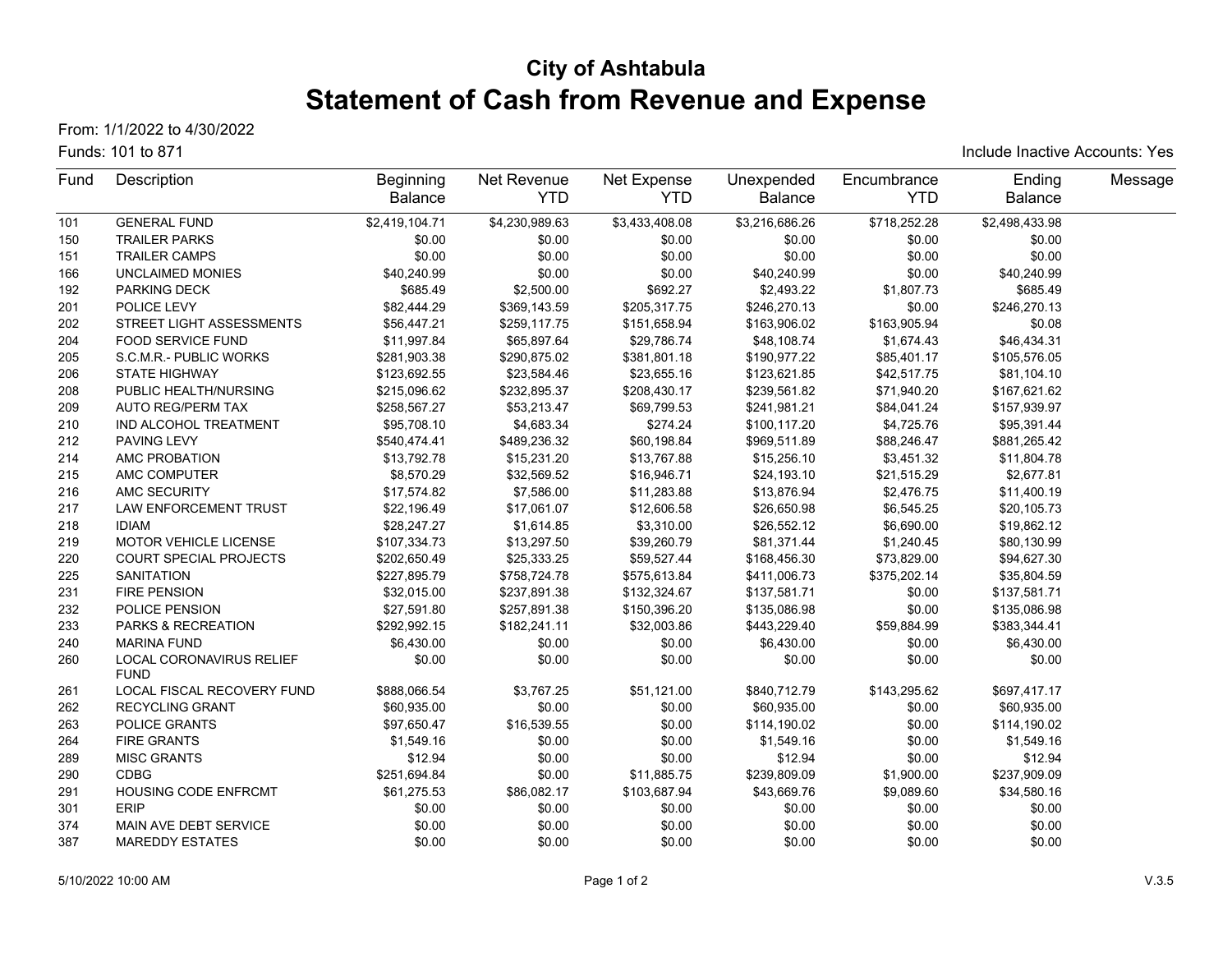| <b>Statement of Cash from Revenue and Expense</b><br>From: 1/1/2022 to 4/30/2022 |                                          |                             |                     |                     |                              |                    |                          |         |  |  |
|----------------------------------------------------------------------------------|------------------------------------------|-----------------------------|---------------------|---------------------|------------------------------|--------------------|--------------------------|---------|--|--|
| Fund                                                                             | Description                              | Beginning<br><b>Balance</b> | Net Revenue<br>YTD. | Net Expense<br>YTD. | Unexpended<br><b>Balance</b> | Encumbrance<br>YTD | Ending<br><b>Balance</b> | Message |  |  |
| 388                                                                              | VOTED BOND/DEBT RET                      | \$65,104.34                 | \$0.00              | \$0.00              | \$65,104.34                  | \$0.00             | \$65,104.34              |         |  |  |
| 389                                                                              | <b>BOND/DEBT RET</b>                     | \$0.00                      | \$0.00              | \$0.00              | \$0.00                       | \$0.00             | \$0.00                   |         |  |  |
| 412                                                                              | PERM IMPROVEMENT                         | \$1,429,521.70              | \$918,456.20        | \$551,434.84        | \$1,796,543.06               | \$1,275,885.53     | \$520,657.53             |         |  |  |
| 495                                                                              | <b>JUSTICE CENTER CONSTR</b>             | \$0.00                      | \$0.00              | \$0.00              | \$0.00                       | \$0.00             | \$0.00                   |         |  |  |
| 503                                                                              | WPC/WASTEWATER                           | \$1,815,471.26              | \$1,387,300.56      | \$1,117,012.06      | \$2,085,759.76               | \$1,080,498.02     | \$1,005,261.74           |         |  |  |
| 504                                                                              | <b>WPC CAPITAL</b>                       | \$1,535,515.04              | \$402,653.81        | \$633,632.44        | \$1,304,536.41               | \$908,991.87       | \$395,544.54             |         |  |  |
| 602                                                                              | <b>SELF INSURANCE</b>                    | \$673,497.35                | \$938,320.11        | \$933,220.92        | \$678,596.54                 | \$869,801.08       | (\$191, 204.54)          |         |  |  |
| 622                                                                              | <b>WORKERS' COMPENSATION</b>             | \$513,722.58                | \$48,999.26         | \$37,667.66         | \$525,054.18                 | \$80,152.98        | \$444,901.20             |         |  |  |
| 801                                                                              | JEDD-1 - SAYBROOK TWP DEPOT<br><b>RD</b> | \$24,732.25                 | \$9,773.84          | \$0.00              | \$34,506.09                  | \$23,326.13        | \$11,179.96              |         |  |  |
| 802                                                                              | JEDD-2 ASHTABULA TWP                     | \$7,138.05                  | \$7,674.82          | \$0.00              | \$14,812.87                  | \$6,417.12         | \$8,395.75               |         |  |  |
| 803                                                                              | JEDD 1 - SAYBROOK TWP RTE 20             | \$0.00                      | \$2,553.34          | \$0.00              | \$2,553.34                   | \$0.00             | \$2,553.34               |         |  |  |
| 834                                                                              | <b>LAW LIBRARY</b>                       | \$4,297.47                  | \$7,786.48          | \$2,072.22          | \$10,011.73                  | \$7,786.48         | \$2,225.25               |         |  |  |
| 844                                                                              | STREET DEPOSITS FUND                     | \$0.00                      | \$0.00              | \$0.00              | \$0.00                       | \$0.00             | \$0.00                   |         |  |  |
| 871                                                                              | <b>FIRE ESCROW FUND</b>                  | \$101,781.36                | \$48,742.51         | \$43,677.90         | \$106,845.97                 | \$0.00             | \$106,845.97             |         |  |  |
| Grand Total:                                                                     |                                          | \$12,645,620.35             | \$11,450,228.53     | \$9.097.477.48      | \$14,998,371.40              | \$6,220,492.59     | \$8,777,878.81           |         |  |  |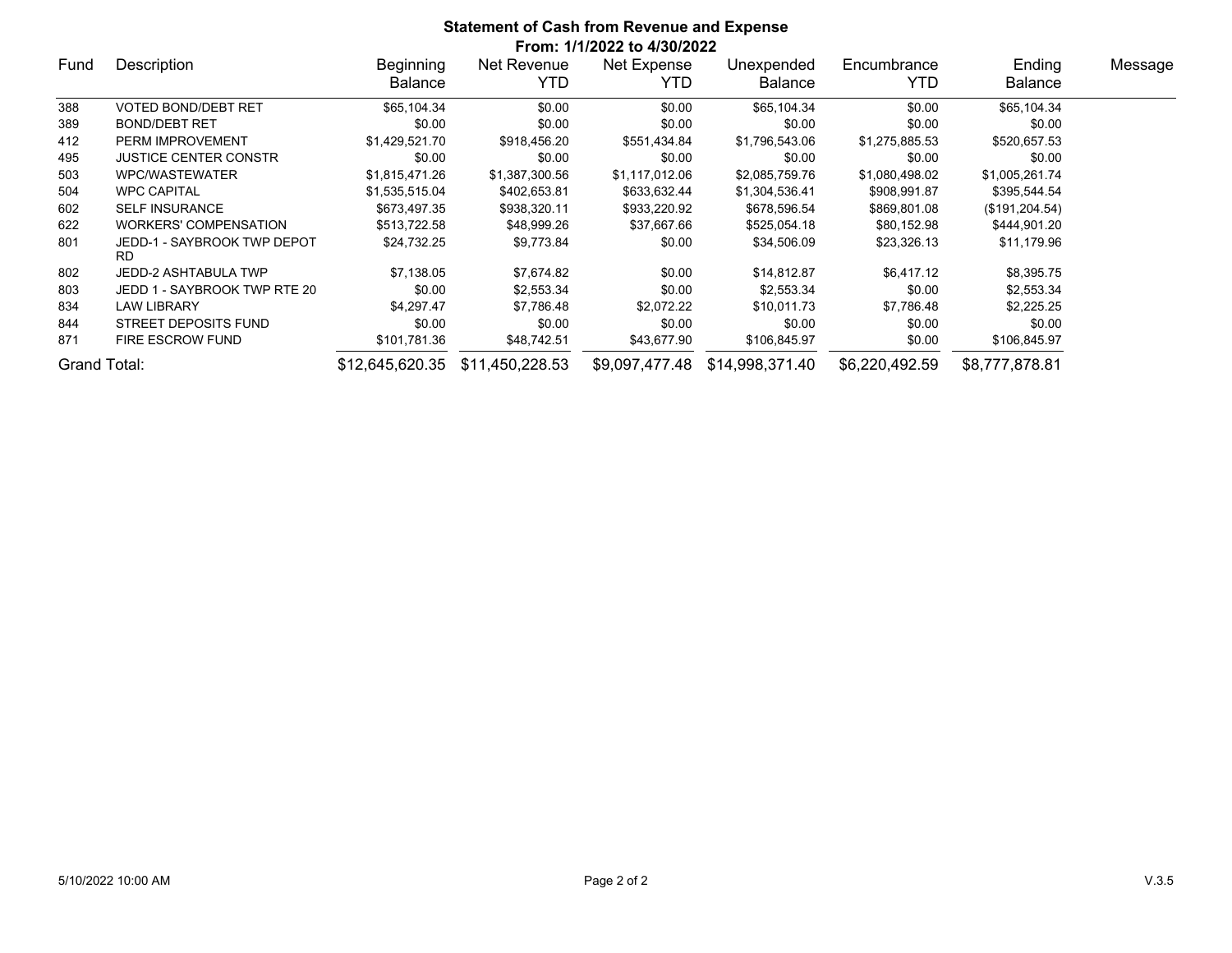|                           |                                              | <b>YTD</b><br><b>Expected</b><br>Revenue<br>2022 | <b>MTD</b><br>Actual<br>Revenue<br>2022 | <b>YTD</b><br><b>Actual</b><br>Revenue<br>2022 | <b>YTD</b><br><b>Uncollected</b><br><b>Balance</b><br>2022 | Percent<br>Collected<br>2022 |
|---------------------------|----------------------------------------------|--------------------------------------------------|-----------------------------------------|------------------------------------------------|------------------------------------------------------------|------------------------------|
| * Report Contains Filters |                                              |                                                  |                                         |                                                |                                                            |                              |
| 101 GENERAL FUND          |                                              |                                                  |                                         |                                                |                                                            |                              |
|                           | 101.010.4110 GENERAL PROPERTY TAXES          | 878,500.00                                       | 0.00                                    | 517, 135.52                                    | 361,364.48                                                 | 58.87%                       |
|                           | 101.010.4114 HOUSE TRAILER TAX               | 2,300.00                                         | 924.32                                  | 924.32                                         | 1,375.68                                                   | 40.19%                       |
|                           | 101.010.4118 SENIOR LEVY                     | 57,602.00                                        | 3,046.77                                | 34,942.83                                      | 22,659.17                                                  | 60.66%                       |
| 101.010.4160 BED TAX      |                                              | 2,941.00                                         | 822.72                                  | 2,620.59                                       | 320.41                                                     | 89.11%                       |
|                           | 101.020.4140 CITY INCOME TAX                 | 6,400,000.00                                     | 987,402.95                              | 2,854,943.31                                   | 3,545,056.69                                               | 44.61%                       |
|                           | 101.020.4145 TAX PENALTY                     | 45,000.00                                        | 14,708.70                               | 41,416.73                                      | 3,583.27                                                   | 92.04%                       |
| 101.030.4501 DISPATCH     |                                              | 91,500.00                                        | 7,573.50                                | 42,570.00                                      | 48,930.00                                                  | 46.52%                       |
|                           | 101.030.4510 EMS BILLING                     | 150,000.00                                       | 18,885.91                               | 67,390.51                                      | 82,609.49                                                  | 44.93%                       |
|                           | 101.030.4843 NURSING SERVICES                | 0.00                                             | 0.00                                    | 460.00                                         | (460.00)                                                   | $0.00\%$                     |
|                           | 101.040.4624 CITY MANAGER PERMITS            | 7,840.00                                         | 25.00                                   | 6,525.00                                       | 1,315.00                                                   | 83.23%                       |
|                           | 101.040.4633 STREET/TREELAWN CUTS            | 25,000.00                                        | 0.00                                    | 13,650.00                                      | 11,350.00                                                  | 54.60%                       |
|                           | 101.040.4636 PCD - ZONING                    | 8,000.00                                         | 805.00                                  | 3,225.00                                       | 4,775.00                                                   | 40.31%                       |
|                           | 101.040.4641 FEES, LICENSES & PERMITS        | 500.00                                           | 0.00                                    | 0.00                                           | 500.00                                                     | $0.00\%$                     |
| 101.050.4611 CIVIL COST   |                                              | 170,000.00                                       | 9,098.12                                | 40,089.20                                      | 129,910.80                                                 | 23.58%                       |
|                           | 101.050.4612 COURT FINES                     | 280,000.00                                       | 28,037.26                               | 74,715.26                                      | 205,284.74                                                 | 26.68%                       |
|                           | 101.050.4613 COURT COST                      | 45,000.00                                        | 4,176.50                                | 12,363.50                                      | 32,636.50                                                  | 27.47%                       |
|                           | 101.050.4616 STATE PATROL FINES              | 30,000.00                                        | 3,126.61                                | 7,786.49                                       | 22,213.51                                                  | 25.95%                       |
|                           | 101.050.4617 DRUG FINES                      | 1,000.00                                         | 0.00                                    | 59.00                                          | 941.00                                                     | 5.90%                        |
|                           | 101.050.4620 DRIVER TREATMENT                | 1,200.00                                         | 110.00                                  | 405.00                                         | 795.00                                                     | 33.75%                       |
|                           | 101.060.4111 HOMESTEAD                       | 45,000.00                                        | 20,296.86                               | 20,296.86                                      | 24,703.14                                                  | 45.10%                       |
| 101.060.4113 ROLLBACK     |                                              | 62,000.00                                        | 31,182.61                               | 31,182.61                                      | 30,817.39                                                  | 50.29%                       |
|                           | 101.060.4120 AMHA - PILOT                    | 2,700.00                                         | 0.00                                    | 0.00                                           | 2,700.00                                                   | $0.00\%$                     |
|                           | 101.060.4130 LOCAL GOVT FUND                 | 662,892.00                                       | 56,953.41                               | 264,963.48                                     | 397,928.52                                                 | 39.97%                       |
|                           | 101.060.4230 CIGARETTE TAX                   | 750.00                                           | 8.26                                    | 8.26                                           | 741.74                                                     | 1.10%                        |
|                           | 101.060.4240 LIQUOR TAX                      | 27,500.00                                        | 0.00                                    | 0.00                                           | 27,500.00                                                  | 0.00%                        |
|                           | 101.060.4250 STATE SHARED REV                | 300.00                                           | 0.00                                    | 0.00                                           | 300.00                                                     | 0.00%                        |
|                           | 101.060.4310 JEDD COLLECTIONS - CITY PORTION | 27,000.00                                        | 6,437.70                                | 20,001.72                                      | 6,998.28                                                   | 74.08%                       |
| 101.060.4810 CHIP ADMN    |                                              | 4,000.00                                         | 0.00                                    | 0.00                                           | 4,000.00                                                   | 0.00%                        |
|                           | 101.060.4881 MISC INTRGVT REV                | 1,000.00                                         | 0.00                                    | 105.00                                         | 895.00                                                     | 10.50%                       |
|                           | 101.060.4910 REIMB & REFUNDS - INTERGOV'TL   | 33,060.00                                        | 733.06                                  | 18,301.62                                      | 14,758.38                                                  | 55.36%                       |
| 101.070.4820 INTEREST     |                                              | 100.00                                           | 36.11                                   | 83.83                                          | 16.17                                                      | 83.83%                       |
|                           | 101.080.4100 TRANSACTION FEES                | 2,000.00                                         | 420.00                                  | 810.00                                         | 1,190.00                                                   | 40.50%                       |
|                           | 101.080.4830 RENTAL FEES                     | 5,400.00                                         | 0.00                                    | 0.00                                           | 5,400.00                                                   | 0.00%                        |
|                           | 101.080.4835 HOFFMANS RENT                   | 8,400.00                                         | 700.00                                  | 2,800.00                                       | 5,600.00                                                   | 33.33%                       |
|                           | 101.080.4840 MUNI BUILDING RENT              | 0.00                                             | 14,072.00                               | 54,149.33                                      | (54, 149.33)                                               | 0.00%                        |
|                           | 101.080.4880 FRANCHISE FEE                   | 220,000.00                                       | 0.00                                    | 51,489.49                                      | 168,510.51                                                 | 23.40%                       |
|                           | 101.080.4881 MISC REVENUE                    | 5,800.00                                         | 454.67                                  | 3,847.39                                       | 1,952.61                                                   | 66.33%                       |
|                           | 101.080.4905 RESOURCE OFFICER REIMB          | 158,603.00                                       | 0.00                                    | 25,497.60                                      | 133,105.40                                                 | 16.08%                       |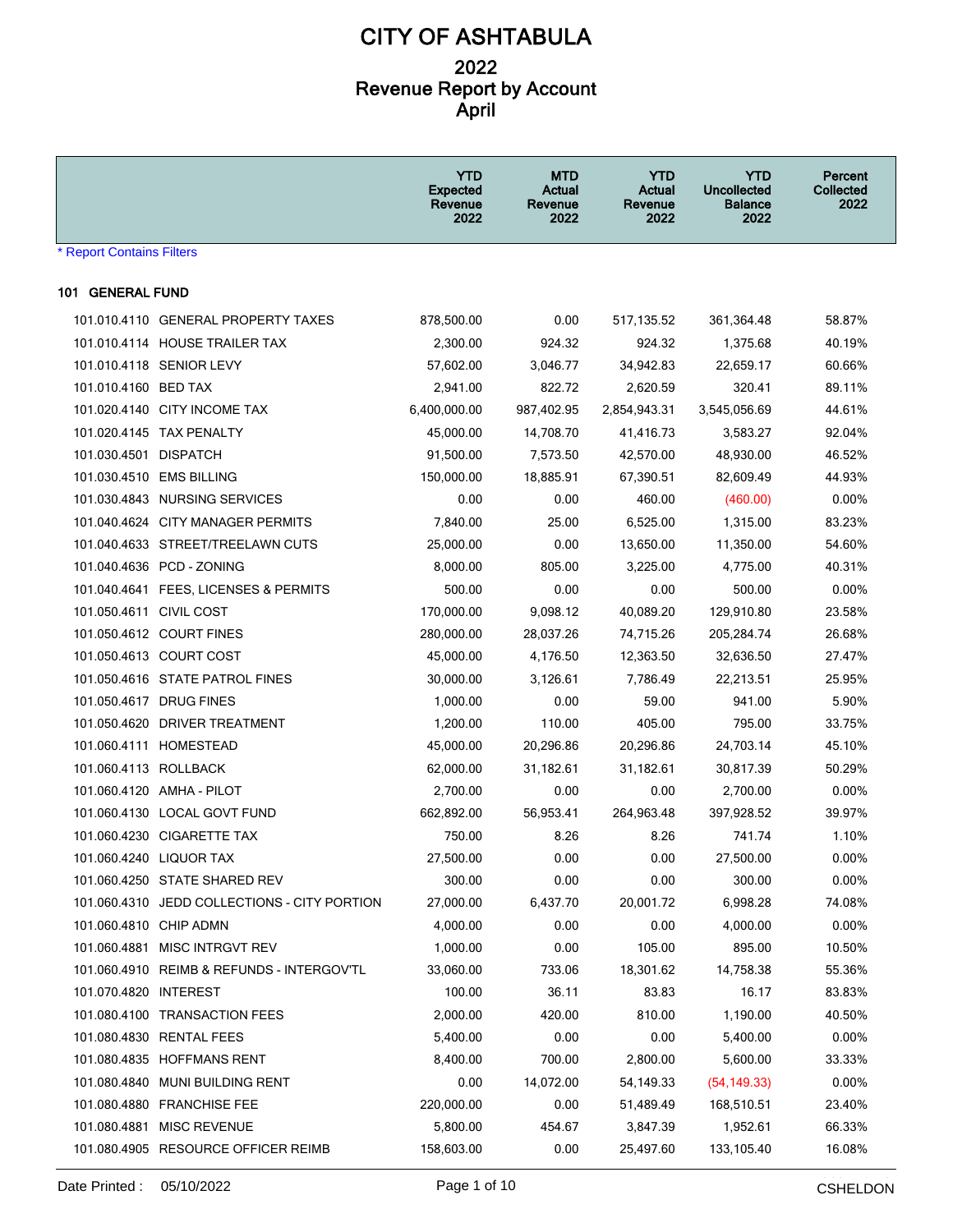|                                               | <b>YTD</b><br><b>Expected</b><br>Revenue<br>2022 | <b>MTD</b><br>Actual<br>Revenue<br>2022 | <b>YTD</b><br>Actual<br>Revenue<br>2022 | YTD<br><b>Uncollected</b><br><b>Balance</b><br>2022 | Percent<br>Collected<br>2022 |
|-----------------------------------------------|--------------------------------------------------|-----------------------------------------|-----------------------------------------|-----------------------------------------------------|------------------------------|
| <b>* Report Contains Filters</b>              |                                                  |                                         |                                         |                                                     |                              |
| 101.080.4910 REIMB & REFUNDS                  | 0.00                                             | 37.00                                   | 1,047.68                                | (1,047.68)                                          | 0.00%                        |
| 101.080.4912 REIMB CRUISER COSTS              | 4,000.00                                         | 0.00                                    | 182.50                                  | 3,817.50                                            | 4.56%                        |
| 101.080.4914 FRANCHISE FEES AQUA              | 56,500.00                                        | 0.00                                    | 0.00                                    | 56,500.00                                           | $0.00\%$                     |
| 101.080.4915 DONATIONS                        | 0.00                                             | 0.00                                    | 15,000.00                               | (15,000.00)                                         | 0.00%                        |
| 101.090.4014 TRANSFER IN - AMC (214-216; 420) | 5,000.00                                         | 0.00                                    | 0.00                                    | 5,000.00                                            | $0.00\%$                     |
| 101.090.4066 TRANSFER IN - UNCLAIMED MONIES   | 26,645.42                                        | 0.00                                    | 0.00                                    | 26,645.42                                           | 0.00%                        |
| Sub Total 101 GENERAL FUND                    | 9,555,033.42                                     | 1,210,075.04                            | 4,230,989.63                            | 5,324,043.79                                        | 44.28%                       |
| <b>166 UNCLAIMED MONIES</b>                   |                                                  |                                         |                                         |                                                     |                              |
| 166.080.4066 UNCLAIMED MONEY                  | 3,000.00                                         | 0.00                                    | 0.00                                    | 3,000.00                                            | 0.00%                        |
| Sub Total 166 UNCLAIMED MONIES                | 3.000.00                                         | 0.00                                    | 0.00                                    | 3,000.00                                            | 0.00%                        |
|                                               |                                                  |                                         |                                         |                                                     |                              |
| <b>192 PARKING DECK</b>                       |                                                  |                                         |                                         |                                                     |                              |
| 192.090.4001 TRANSFER IN - GENERAL            | 2,500.00                                         | 0.00                                    | 2,500.00                                | 0.00                                                | 100.00%                      |
| Sub Total 192 PARKING DECK                    | 2,500.00                                         | 0.00                                    | 2,500.00                                | 0.00                                                | 100.00%                      |
|                                               |                                                  |                                         |                                         |                                                     |                              |
| 201 POLICE LEVY                               |                                                  |                                         |                                         |                                                     |                              |
| 201.010.4116 POLICE LEVY                      | 489,293.00                                       | 515.11                                  | 288,343.80                              | 200,949.20                                          | 58.93%                       |
| 201.060.4111 HOMESTEAD                        | 25,000.00                                        | 10,174.79                               | 10,174.79                               | 14,825.21                                           | 40.70%                       |
| 201.060.4120 AMHA - PILOT                     | 1,600.00                                         | 0.00                                    | 0.00                                    | 1,600.00                                            | 0.00%                        |
| 201.090.4001 TRANSFER IN - GENERAL            | 165,000.00                                       | 0.00                                    | 70,625.00                               | 94,375.00                                           | 42.80%                       |
| Sub Total 201 POLICE LEVY                     | 680,893.00                                       | 10,689.90                               | 369,143.59                              | 311,749.41                                          | 54.21%                       |
| 202 STREET LIGHT ASSESSMENTS                  |                                                  |                                         |                                         |                                                     |                              |
| 202.010.4115 ST LIGHT ASSESSEMENTS            | 303,000.00                                       | 0.00                                    | 190,367.75                              | 112,632.25                                          | 62.83%                       |
| 202.090.4001 TRANSFER IN - GENERAL            | 150.000.00                                       | 0.00                                    | 68,750.00                               | 81,250.00                                           | 45.83%                       |
| Sub Total 202 STREET LIGHT ASSESSMENTS        | 453,000.00                                       | 0.00                                    | 259,117.75                              | 193,882.25                                          | 57.20%                       |
| 204 FOOD SERVICE FUND                         |                                                  |                                         |                                         |                                                     |                              |
| 204.030.4881 MISC CHRGES FOR SVCS             | 45.00                                            | 0.00                                    | 45.00                                   | 0.00                                                | 100.00%                      |
| 204.040.4500 VENDING LICENSES                 | 1,000.00                                         | 0.00                                    | 713.25                                  | 286.75                                              | 71.33%                       |
| 204.040.4550 MOBILE FOOD LICENSES             | 825.00                                           | 118.00                                  | 354.00                                  | 471.00                                              | 42.91%                       |
| 204.040.4620 FOOD SERVICE OPERATION           | 31,015.00                                        | 457.75                                  | 28,690.05                               | 2,324.95                                            | 92.50%                       |
| 204.040.4625 FOOD ESTABLISHMENTS              | 11,540.00                                        | 643.50                                  | 13,155.00                               | (1,615.00)                                          | 113.99%                      |
| 204.060.4105 GRANT PROCEEDS                   | 0.00                                             | 12,890.34                               | 12,890.34                               | (12,890.34)                                         | 0.00%                        |
| 204.080.4881 MISC REVENUE                     | 0.00                                             | 0.00                                    | 50.00                                   | (50.00)                                             | 0.00%                        |
| 204.090.4001 TRANSFER IN - GENERAL            | 40,000.00                                        | 0.00                                    | 10,000.00                               | 30,000.00                                           | 25.00%                       |
| Sub Total 204 FOOD SERVICE FUND               | 84,425.00                                        | 14,109.59                               | 65,897.64                               | 18,527.36                                           | 78.05%                       |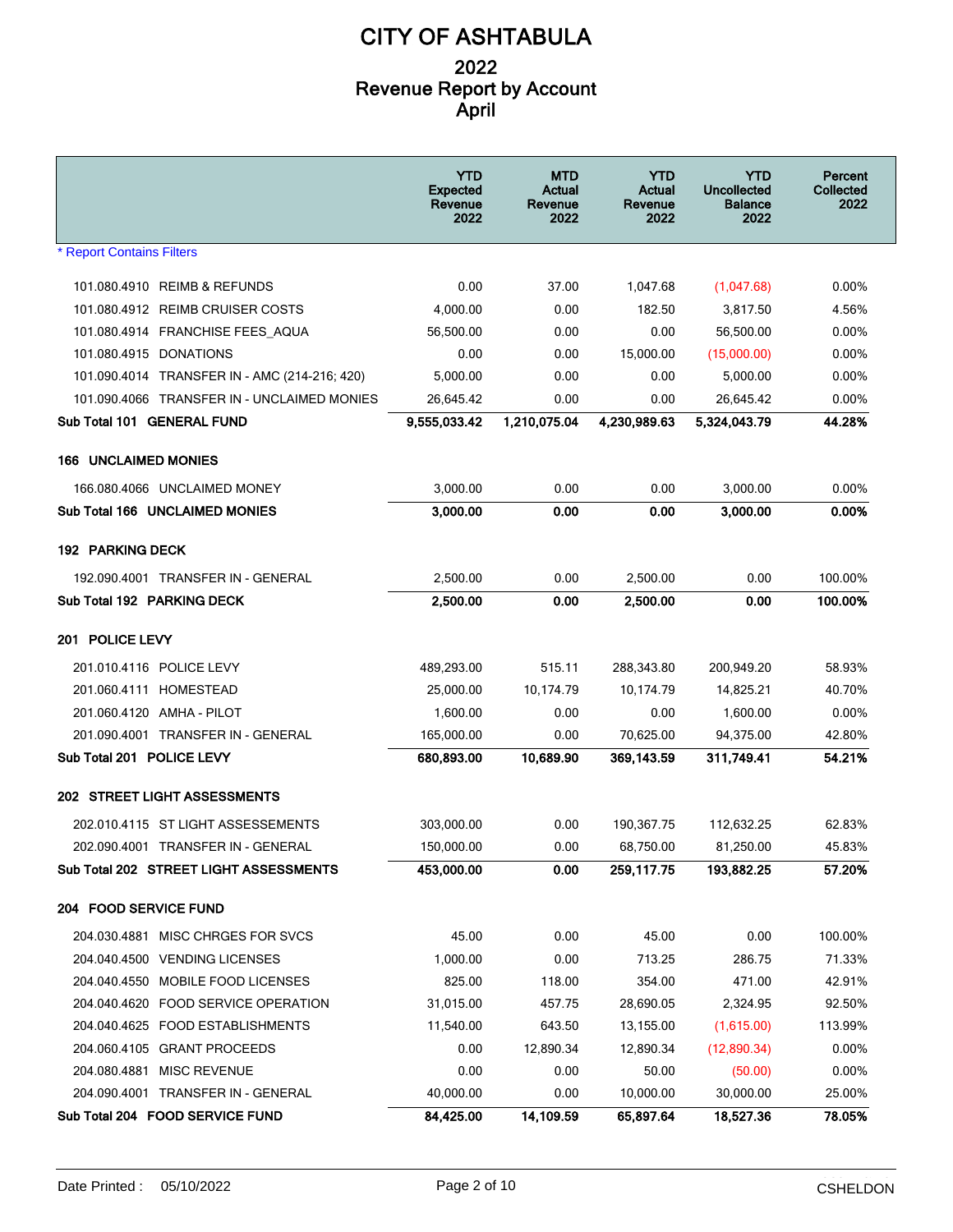|                                            | <b>YTD</b><br><b>Expected</b><br>Revenue<br>2022 | <b>MTD</b><br><b>Actual</b><br>Revenue<br>2022 | <b>YTD</b><br><b>Actual</b><br>Revenue<br>2022 | <b>YTD</b><br><b>Uncollected</b><br><b>Balance</b><br>2022 | Percent<br>Collected<br>2022 |
|--------------------------------------------|--------------------------------------------------|------------------------------------------------|------------------------------------------------|------------------------------------------------------------|------------------------------|
| * Report Contains Filters                  |                                                  |                                                |                                                |                                                            |                              |
| 205 S.C.M.R.- PUBLIC WORKS                 |                                                  |                                                |                                                |                                                            |                              |
| 205.030.4910 CHARGES FOR SERVICES          | 100.00                                           | 0.00                                           | 0.00                                           | 100.00                                                     | 0.00%                        |
| 205.060.4250 GASOLINE TAX                  | 795,000.00                                       | 58,922.65                                      | 255,926.54                                     | 539,073.46                                                 | 32.19%                       |
| 205.060.4260 AUTO LICENSE TAX              | 109,000.00                                       | 10,424.75                                      | 34,948.48                                      | 74,051.52                                                  | 32.06%                       |
| 205.090.4001 TRANSFER IN - GENERAL         | 75,000.00                                        | 0.00                                           | 0.00                                           | 75,000.00                                                  | 0.00%                        |
| Sub Total 205 S.C.M.R.- PUBLIC WORKS       | 979,100.00                                       | 69,347.40                                      | 290,875.02                                     | 688,224.98                                                 | 29.71%                       |
| <b>206 STATE HIGHWAY</b>                   |                                                  |                                                |                                                |                                                            |                              |
| 206.060.4250 GASOLINE TAX                  | 62,500.00                                        | 4,777.51                                       | 20,750.80                                      | 41,749.20                                                  | 33.20%                       |
| 206.060.4260 AUTO LICENSE TAX              | 7,500.00                                         | 845.25                                         | 2,833.66                                       | 4,666.34                                                   | 37.78%                       |
| Sub Total 206 STATE HIGHWAY                | 70,000.00                                        | 5,622.76                                       | 23,584.46                                      | 46,415.54                                                  | 33.69%                       |
| <b>208 PUBLIC HEALTH/NURSING</b>           |                                                  |                                                |                                                |                                                            |                              |
| 208.030.4541 BIRTH CERTIFICATES            | 60,000.00                                        | 4,150.00                                       | 17,900.00                                      | 42,100.00                                                  | 29.83%                       |
| 208.030.4542 DEATH CERTIFICATES            | 25,000.00                                        | 1,900.00                                       | 11,325.00                                      | 13,675.00                                                  | 45.30%                       |
| 208.030.4543 BURIAL PERMITS                | 1,200.00                                         | 87.00                                          | 519.00                                         | 681.00                                                     | 43.25%                       |
| 208.030.4545 HEALTH MONITORING DEVICES     | 25.00                                            | 0.00                                           | 24.00                                          | 1.00                                                       | 96.00%                       |
| 208.030.4550 MISC CHARGES FOR SERVICES     | 125.00                                           | 9.86                                           | 62.54                                          | 62.46                                                      | 50.03%                       |
| 208.030.4843 NURSING SERVICES              | 3,000.00                                         | 389.67                                         | 572.99                                         | 2,427.01                                                   | 19.10%                       |
| 208.030.4850 TOBACCO VENDOR LICENSES       | 1,100.00                                         | 0.00                                           | 50.00                                          | 1,050.00                                                   | 4.55%                        |
| 208.040.4400 PARKS & CAMPS                 | 1,200.00                                         | 1,190.25                                       | 1,190.25                                       | 9.75                                                       | 99.19%                       |
| 208.040.4530 POOLS & SPAS                  | 1,180.00                                         | 975.00                                         | 975.00                                         | 205.00                                                     | 82.63%                       |
| 208.040.4531 STATE SUBSIDY                 | 3,587.76                                         | 0.00                                           | 0.00                                           | 3,587.76                                                   | 0.00%                        |
| 208.040.4535 MARINA LICENSES               | 2,698.00                                         | 571.00                                         | 2,698.00                                       | 0.00                                                       | 100.00%                      |
| 208.040.4539 MISC LICENSES                 | 430.00                                           | 0.00                                           | 752.50                                         | (322.50)                                                   | 175.00%                      |
| 208.060.4260 VITAL STATISTICS              | 1,625.00                                         | 0.00                                           | 0.00                                           | 1,625.00                                                   | 0.00%                        |
| 208.060.4910 REIMB & REFUNDS - INTERGOV'TL | 0.00                                             | 12,480.09                                      | 12,480.09                                      | (12, 480.09)                                               | 0.00%                        |
| 208.060.4950 FEDERAL GRANTS                | 208,043.60                                       | 0.00                                           | 119,146.00                                     | 88,897.60                                                  | 57.27%                       |
| 208.090.4001 TRANSFER IN - GENERAL         | 326,000.00                                       | 0.00                                           | 65,200.00                                      | 260,800.00                                                 | 20.00%                       |
| Sub Total 208 PUBLIC HEALTH/NURSING        | 635,214.36                                       | 21,752.87                                      | 232,895.37                                     | 402.318.99                                                 | 36.66%                       |
| 209 AUTO REG/PERM TAX                      |                                                  |                                                |                                                |                                                            |                              |
| 209.060.4260 AUTO LICENSE TAX              | 150,000.00                                       | 16,390.00                                      | 53,190.00                                      | 96,810.00                                                  | 35.46%                       |
| 209.070.4820 INTEREST                      | 100.00                                           | 9.34                                           | 23.47                                          | 76.53                                                      | 23.47%                       |
| Sub Total 209 AUTO REG/PERM TAX            | 150,100.00                                       | 16,399.34                                      | 53,213.47                                      | 96,886.53                                                  | 35.45%                       |
| 210 IND ALCOHOL TREATMENT                  |                                                  |                                                |                                                |                                                            |                              |
|                                            |                                                  |                                                |                                                |                                                            |                              |
| 210.050.4620 DRIVER TREATMENT              | 6,000.00                                         | 562.00                                         | 1,596.50                                       | 4,403.50                                                   | 26.61%                       |
| 210.060.4620 IDAT - STATE                  | 6,000.00                                         | 0.00                                           | 3,086.84                                       | 2,913.16                                                   | 51.45%                       |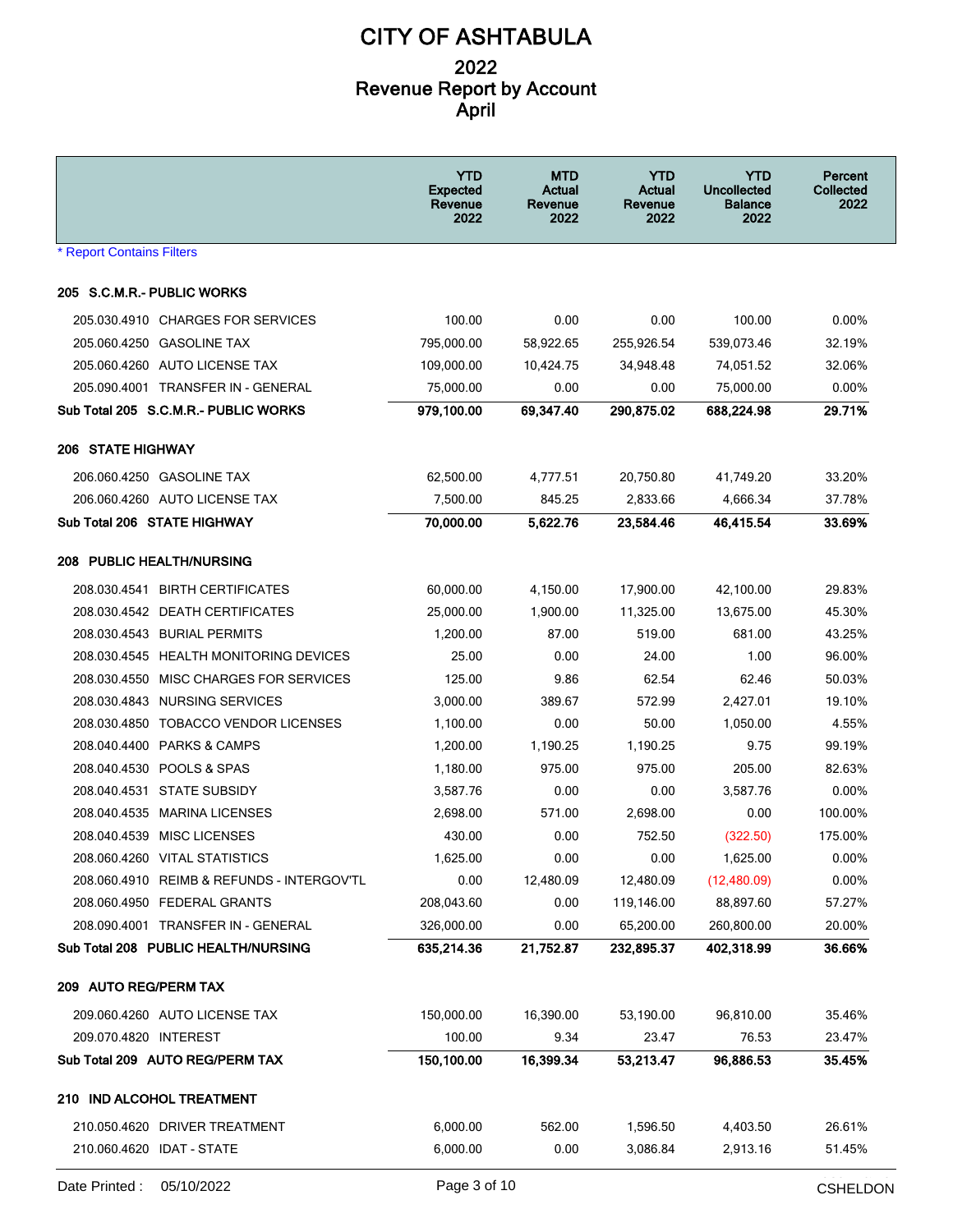|                                             | <b>YTD</b><br><b>Expected</b><br>Revenue<br>2022 | <b>MTD</b><br>Actual<br>Revenue<br>2022 | YTD<br>Actual<br>Revenue<br>2022 | <b>YTD</b><br><b>Uncollected</b><br><b>Balance</b><br>2022 | Percent<br>Collected<br>2022 |
|---------------------------------------------|--------------------------------------------------|-----------------------------------------|----------------------------------|------------------------------------------------------------|------------------------------|
| <b>* Report Contains Filters</b>            |                                                  |                                         |                                  |                                                            |                              |
| Sub Total 210 IND ALCOHOL TREATMENT         | 12,000.00                                        | 562.00                                  | 4,683.34                         | 7,316.66                                                   | 39.03%                       |
| 212 PAVING LEVY                             |                                                  |                                         |                                  |                                                            |                              |
| 212.010.4116 PAVING LEVY                    | 805,993.00                                       | 782.74                                  | 445,792.33                       | 360,200.67                                                 | 55.31%                       |
| 212.060.4111 HOMESTEAD                      | 40,000.00                                        | 17,129.31                               | 17,129.31                        | 22,870.69                                                  | 42.82%                       |
| 212.060.4113 ROLLBACKS                      | 50,000.00                                        | 26,314.68                               | 26,314.68                        | 23,685.32                                                  | 52.63%                       |
| 212.060.4120 AMHA - PILOT                   | 2,565.00                                         | 0.00                                    | 0.00                             | 2,565.00                                                   | 0.00%                        |
| Sub Total 212 PAVING LEVY                   | 898,558.00                                       | 44,226.73                               | 489,236.32                       | 409,321.68                                                 | 54.45%                       |
| 214 AMC PROBATION                           |                                                  |                                         |                                  |                                                            |                              |
| 214.030.4100 PROBATION MONITORING           | 35,000.00                                        | 6,248.16                                | 15,231.20                        | 19,768.80                                                  | 43.52%                       |
| Sub Total 214 AMC PROBATION                 | 35,000.00                                        | 6.248.16                                | 15,231.20                        | 19.768.80                                                  | 43.52%                       |
| 215 AMC COMPUTER                            |                                                  |                                         |                                  |                                                            |                              |
| 215.050.4613 COURT COSTS                    | 28,000.00                                        | 2,677.00                                | 7,569.52                         | 20,430.48                                                  | 27.03%                       |
| 215.090.4024 TRANSFER IN - COURT SPECIAL    | 25,000.00                                        | 0.00                                    | 25,000.00                        | 0.00                                                       | 100.00%                      |
| Sub Total 215 AMC COMPUTER                  | 53,000.00                                        | 2,677.00                                | 32,569.52                        | 20,430.48                                                  | 61.45%                       |
| 216 AMC SECURITY                            |                                                  |                                         |                                  |                                                            |                              |
| 216.050.4613 COURT COSTS                    | 28,000.00                                        | 2,672.00                                | 7,586.00                         | 20,414.00                                                  | 27.09%                       |
| 216.090.4025 TRANSFER IN - COURT SPECIAL    | 10,000.00                                        | 0.00                                    | 0.00                             | 10,000.00                                                  | 0.00%                        |
| Sub Total 216 AMC SECURITY                  | 38,000.00                                        | 2,672.00                                | 7,586.00                         | 30,414.00                                                  | 19.96%                       |
| 217 LAW ENFORCEMENT TRUST                   |                                                  |                                         |                                  |                                                            |                              |
| 217.050.4100 LETF - FINES & FORFEITURES     | 30,000.00                                        | 12,284.61                               | 17,061.07                        | 12,938.93                                                  | 56.87%                       |
| Sub Total 217 LAW ENFORCEMENT TRUST         | 30,000.00                                        | 12,284.61                               | 17,061.07                        | 12,938.93                                                  | 56.87%                       |
| 218 IDIAM                                   |                                                  |                                         |                                  |                                                            |                              |
| 218.060.4620 IDIAM - OVI                    | 6,750.00                                         | 533.16                                  | 1,614.85                         | 5,135.15                                                   | 23.92%                       |
| Sub Total 218 IDIAM                         | 6,750.00                                         | 533.16                                  | 1,614.85                         | 5,135.15                                                   | 23.92%                       |
| 219 MOTOR VEHICLE LICENSE                   |                                                  |                                         |                                  |                                                            |                              |
| 219.060.4150 MOTOR VEHICLE TAX -            | 37,500.00                                        | 4,097.50                                | 13,297.50                        | 24,202.50                                                  | 35.46%                       |
| Sub Total 219 MOTOR VEHICLE LICENSE         | 37,500.00                                        | 4,097.50                                | 13,297.50                        | 24,202.50                                                  | 35.46%                       |
| 220 COURT SPECIAL PROJECTS                  |                                                  |                                         |                                  |                                                            |                              |
| 220.050.4200 AMC SPECIAL PROJECTS           | 75,000.00                                        | 8,379.50                                | 25,333.25                        | 49,666.75                                                  | 33.78%                       |
| 220.050.4616 RECOVERY COURT                 | 20,000.00                                        | 0.00                                    | 0.00                             | 20,000.00                                                  | 0.00%                        |
| 220.090.4033 TRANSFER IN - INDIGENT ALCOHOL | 9,508.00                                         | 0.00                                    | 0.00                             | 9,508.00                                                   | 0.00%                        |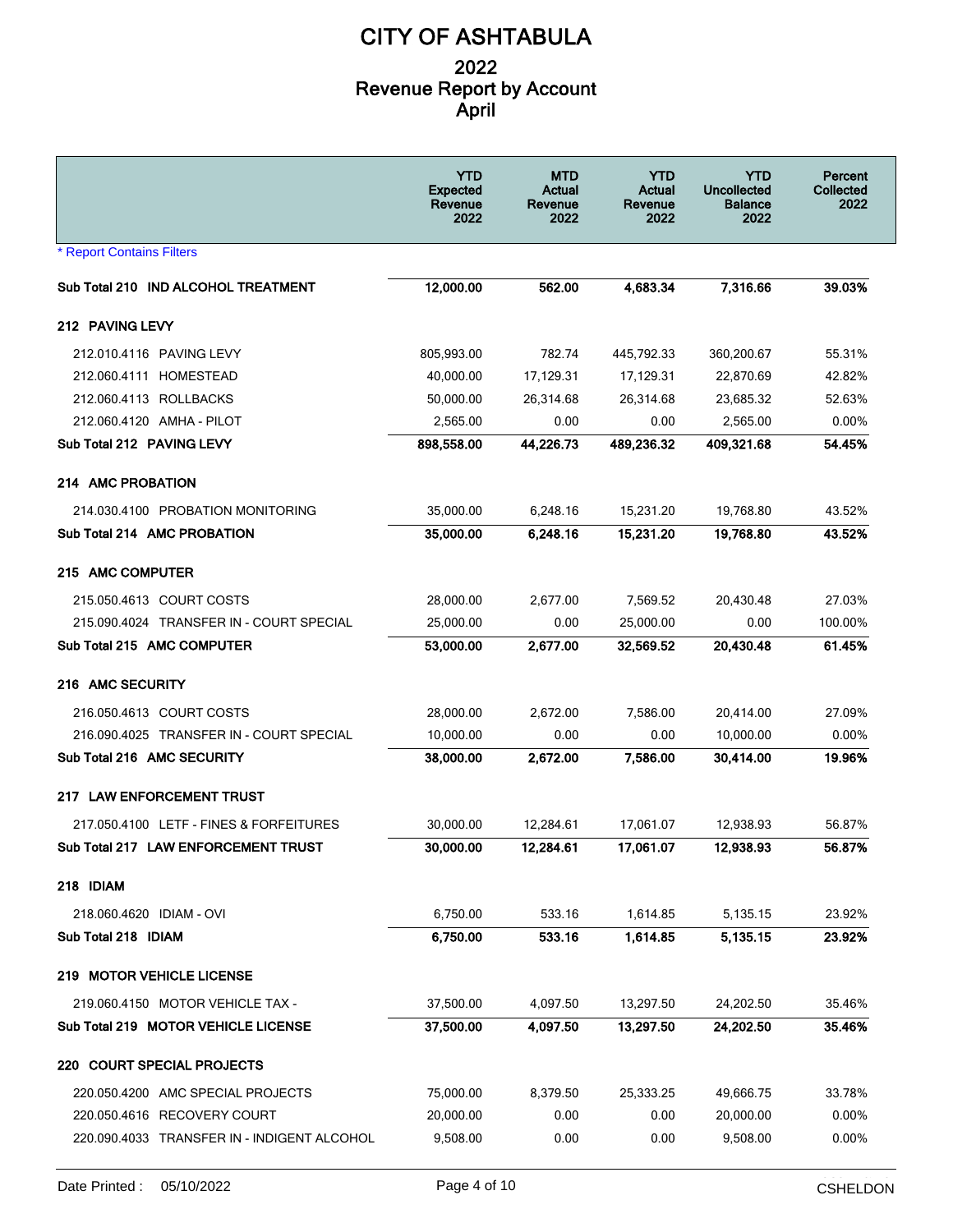|                                        | <b>YTD</b><br><b>Expected</b><br>Revenue<br>2022 | <b>MTD</b><br>Actual<br>Revenue<br>2022 | <b>YTD</b><br><b>Actual</b><br>Revenue<br>2022 | <b>YTD</b><br><b>Uncollected</b><br><b>Balance</b><br>2022 | Percent<br>Collected<br>2022 |
|----------------------------------------|--------------------------------------------------|-----------------------------------------|------------------------------------------------|------------------------------------------------------------|------------------------------|
| <b>* Report Contains Filters</b>       |                                                  |                                         |                                                |                                                            |                              |
| Sub Total 220 COURT SPECIAL PROJECTS   | 104,508.00                                       | 8,379.50                                | 25,333.25                                      | 79,174.75                                                  | 24.24%                       |
| <b>225 SANITATION</b>                  |                                                  |                                         |                                                |                                                            |                              |
| 225.030.4500 TRASH FEES                | 1,120,000.00                                     | 40,311.16                               | 398,295.20                                     | 721,704.80                                                 | 35.56%                       |
| 225.030.4501 LATE CHARGES              | 25,000.00                                        | 2,008.15                                | 8,329.02                                       | 16,670.98                                                  | 33.32%                       |
| 225.030.4530 REFUSE COLLECTIONS - PRVT | 200,000.00                                       | 21,895.00                               | 49,559.80                                      | 150,440.20                                                 | 24.78%                       |
| 225.030.4535 COMMERCIAL CONTAINERS     | 425,000.00                                       | 41,130.53                               | 141,460.17                                     | 283,539.83                                                 | 33.28%                       |
| 225.030.4545 SPECIAL PICKUPS           | 6,500.00                                         | 250.00                                  | 1,715.00                                       | 4,785.00                                                   | 26.38%                       |
| 225.030.4550 RECYCLING                 | 3,500.00                                         | 0.00                                    | 0.00                                           | 3,500.00                                                   | 0.00%                        |
| 225.030.4632 DELINQUENT TRASH FEES     | 300,000.00                                       | 0.00                                    | 152,633.59                                     | 147,366.41                                                 | 50.88%                       |
| 225.060.4575 RECYCLE - INTGVT          | 12,480.00                                        | 960.00                                  | 6,720.00                                       | 5,760.00                                                   | 53.85%                       |
| 225.080.4700 OVER/SHORT                | 0.00                                             | 0.00                                    | 12.00                                          | (12.00)                                                    | 0.00%                        |
| Sub Total 225 SANITATION               | 2,092,480.00                                     | 106,554.84                              | 758,724.78                                     | 1,333,755.22                                               | 36.26%                       |
| 231 FIRE PENSION                       |                                                  |                                         |                                                |                                                            |                              |
| 231.010.4110 GENERAL PROPERTY TAX      | 276,993.00                                       | 0.00                                    | 152,443.57                                     | 124,549.43                                                 | 55.04%                       |
| 231.010.4114 HOUSE TRAILER TAX         | 500.00                                           | 272.47                                  | 272.47                                         | 227.53                                                     | 54.49%                       |
| 231.060.4111 HOMESTEAD - INTGVT        | 14,000.00                                        | 5,983.20                                | 5,983.20                                       | 8,016.80                                                   | 42.74%                       |
| 231.060.4113 ROLLBACK - INTGVT         | 18,500.00                                        | 9,192.14                                | 9,192.14                                       | 9,307.86                                                   | 49.69%                       |
| 231.060.4120 AMHA - INTGVT             | 850.00                                           | 0.00                                    | 0.00                                           | 850.00                                                     | 0.00%                        |
| 231.090.4001 TRANSFER IN - GENERAL     | 100,000.00                                       | 0.00                                    | 70,000.00                                      | 30,000.00                                                  | 70.00%                       |
| Sub Total 231 FIRE PENSION             | 410,843.00                                       | 15,447.81                               | 237,891.38                                     | 172,951.62                                                 | 57.90%                       |
| 232 POLICE PENSION                     |                                                  |                                         |                                                |                                                            |                              |
| 232.010.4110 GENERAL PROPERTY TAX      | 276,993.00                                       | 0.00                                    | 152,443.57                                     | 124,549.43                                                 | 55.04%                       |
| 232.010.4114 HOUSE TRAILER TAX         | 500.00                                           | 272.47                                  | 272.47                                         | 227.53                                                     | 54.49%                       |
| 232.060.4111 HOMESTEAD - INTGVT        | 14,000.00                                        | 5,983.20                                | 5,983.20                                       | 8,016.80                                                   | 42.74%                       |
| 232.060.4113 ROLLBACK - INTGVT         | 18,500.00                                        | 9,192.14                                | 9,192.14                                       | 9,307.86                                                   | 49.69%                       |
| 232.060.4120 AMHA - INTGVT             | 850.00                                           | 0.00                                    | 0.00                                           | 850.00                                                     | 0.00%                        |
| 232.090.4001 TRANSFER IN - GENERAL     | 160,000.00                                       | 0.00                                    | 90,000.00                                      | 70,000.00                                                  | 56.25%                       |
| Sub Total 232 POLICE PENSION           | 470,843.00                                       | 15,447.81                               | 257,891.38                                     | 212,951.62                                                 | 54.77%                       |
| 233 PARKS & RECREATION                 |                                                  |                                         |                                                |                                                            |                              |
| 233.010.4117 PARK LEVY                 | 293,575.00                                       | 309.06                                  | 173,006.28                                     | 120,568.72                                                 | 58.93%                       |
| 233.060.4111 HOMESTEAD                 | 14,500.00                                        | 6,104.87                                | 6,104.87                                       | 8,395.13                                                   | 42.10%                       |
| 233.060.4120 AMHA - PILOT              | 900.00                                           | 0.00                                    | 0.00                                           | 900.00                                                     | 0.00%                        |
| 233.080.4910 REIMB, REFUND & DONATIONS | 0.00                                             | 2,500.00                                | 2,500.00                                       | (2,500.00)                                                 | 0.00%                        |
| 233.080.4912 DONATIONS FOR PRGRMS      | 0.00                                             | 0.00                                    | 629.96                                         | (629.96)                                                   | 0.00%                        |
| Sub Total 233 PARKS & RECREATION       | 308,975.00                                       | 8,913.93                                | 182,241.11                                     | 126,733.89                                                 | 58.98%                       |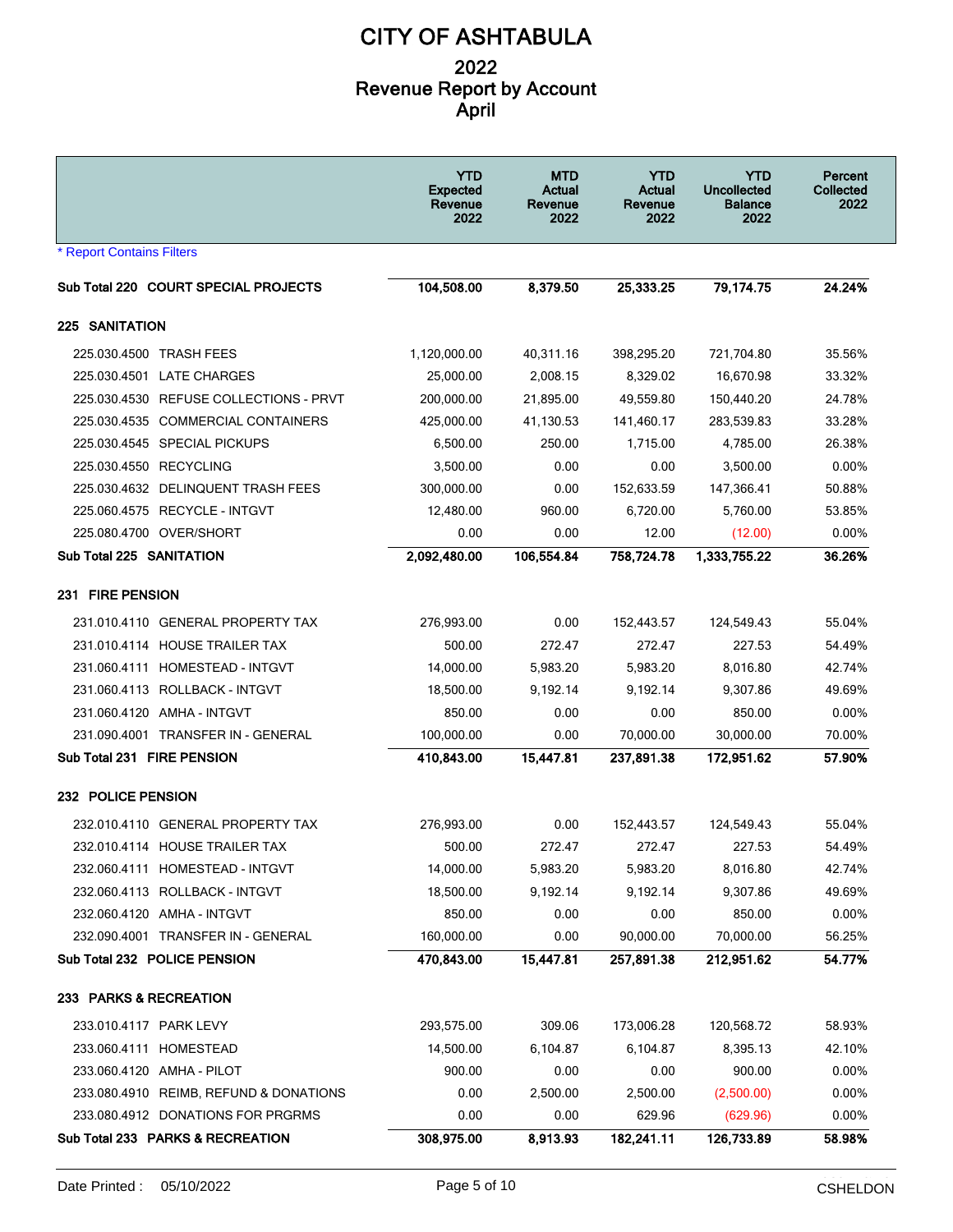|                                            | <b>YTD</b><br><b>Expected</b><br>Revenue<br>2022 | <b>MTD</b><br>Actual<br>Revenue<br>2022 | <b>YTD</b><br>Actual<br>Revenue<br>2022 | YTD<br><b>Uncollected</b><br><b>Balance</b><br>2022 | Percent<br><b>Collected</b><br>2022 |
|--------------------------------------------|--------------------------------------------------|-----------------------------------------|-----------------------------------------|-----------------------------------------------------|-------------------------------------|
| <b>* Report Contains Filters</b>           |                                                  |                                         |                                         |                                                     |                                     |
| 240 MARINA FUND                            |                                                  |                                         |                                         |                                                     |                                     |
| 240.040.4410 MARINA & BOAT DOCKS           | 13,475.00                                        | 0.00                                    | 0.00                                    | 13,475.00                                           | $0.00\%$                            |
| Sub Total 240 MARINA FUND                  | 13,475.00                                        | 0.00                                    | 0.00                                    | 13,475.00                                           | 0.00%                               |
| 261 LOCAL FISCAL RECOVERY FUND             |                                                  |                                         |                                         |                                                     |                                     |
| 261.060.4950 FEDERAL GRANTS                | 943,649.92                                       | 0.00                                    | 3,767.25                                | 939,882.67                                          | 0.40%                               |
| Sub Total 261 LOCAL FISCAL RECOVERY FUND   | 943,649.92                                       | 0.00                                    | 3,767.25                                | 939,882.67                                          | 0.40%                               |
| <b>263 POLICE GRANTS</b>                   |                                                  |                                         |                                         |                                                     |                                     |
| 263.060.4950 FEDERAL GRANTS                | 25,000.00                                        | 1,999.95                                | 7,591.09                                | 17,408.91                                           | 30.36%                              |
| 263.060.4951 NON-FEDERAL GRANTS            | 8,948.00                                         | 4,474.23                                | 8,948.46                                | (0.46)                                              | 100.01%                             |
| Sub Total 263 POLICE GRANTS                | 33,948.00                                        | 6,474.18                                | 16,539.55                               | 17,408.45                                           | 48.72%                              |
| <b>264 FIRE GRANTS</b>                     |                                                  |                                         |                                         |                                                     |                                     |
| 264.060.4950 FIRE GRANTS                   | 3,000.00                                         | 0.00                                    | 0.00                                    | 3,000.00                                            | $0.00\%$                            |
| Sub Total 264 FIRE GRANTS                  | 3,000.00                                         | 0.00                                    | 0.00                                    | 3,000.00                                            | $0.00\%$                            |
| 290 CDBG                                   |                                                  |                                         |                                         |                                                     |                                     |
| 290.060.4115 ALLOCATION GRANT              | 100,000.00                                       | 0.00                                    | 0.00                                    | 100,000.00                                          | $0.00\%$                            |
| 290.060.4451 PRGM INCOME HOME HOUSING      | 1,500.00                                         | 0.00                                    | 0.00                                    | 1,500.00                                            | $0.00\%$                            |
| Sub Total 290 CDBG                         | 101,500.00                                       | 0.00                                    | 0.00                                    | 101,500.00                                          | $0.00\%$                            |
| 291 HOUSING CODE ENFROMT                   |                                                  |                                         |                                         |                                                     |                                     |
| 291.030.4632 DELINQUENT - WEEDS            | 1,500.00                                         | 0.00                                    | 0.00                                    | 1,500.00                                            | $0.00\%$                            |
| 291.040.4500 CODE ENFORCEMENT - RENTAL     | 165.000.00                                       | 11,715.00                               | 57,882.17                               | 107,117.83                                          | 35.08%                              |
| 291.040.4501 CODE ENFORCEMENT - INSPECTION | 9,000.00                                         | 0.00                                    | 0.00                                    | 9,000.00                                            | 0.00%                               |
| 291.040.4502 CODE ENFORCEMENT - VACANCY    | 6,000.00                                         | 600.00                                  | 3.200.00                                | 2,800.00                                            | 53.33%                              |
| 291.050.4881 MISC FINES                    | 1,500.00                                         | 0.00                                    | 0.00                                    | 1,500.00                                            | 0.00%                               |
| 291.060.4810 CHIP ADMIN                    | 15,000.00                                        | 0.00                                    | 0.00                                    | 15,000.00                                           | 0.00%                               |
| 291.090.4001 TRANSFER IN - GENERAL         | 150,000.00                                       | 0.00                                    | 25,000.00                               | 125,000.00                                          | 16.67%                              |
| Sub Total 291 HOUSING CODE ENFRCMT         | 348.000.00                                       | 12,315.00                               | 86,082.17                               | 261,917.83                                          | 24.74%                              |
| 412 PERM IMPROVEMENT                       |                                                  |                                         |                                         |                                                     |                                     |
| 412.010.4110 GENERAL PROPERTY TAX          | 426,112.00                                       | 0.00                                    | 234,528.58                              | 191,583.42                                          | 55.04%                              |
| 412.010.4114 HOUSE TRAILER TAX             | 800.00                                           | 419.20                                  | 419.20                                  | 380.80                                              | 52.40%                              |
| 412.020.4140 CITY INCOME TAX               | 683,500.00                                       | 109,712.00                              | 317,216.37                              | 366,283.63                                          | 46.41%                              |
| 412.060.4105 GRANT STATE/FED               | 0.00                                             | 0.00                                    | 32,945.37                               | (32, 945.37)                                        | 0.00%                               |
| 412.060.4111 HOMESTEAD                     | 20,000.00                                        | 9,204.92                                | 9,204.92                                | 10,795.08                                           | 46.02%                              |
| 412.060.4113 ROLLBACK                      | 26,500.00                                        | 14,141.76                               | 14, 141. 76                             | 12,358.24                                           | 53.37%                              |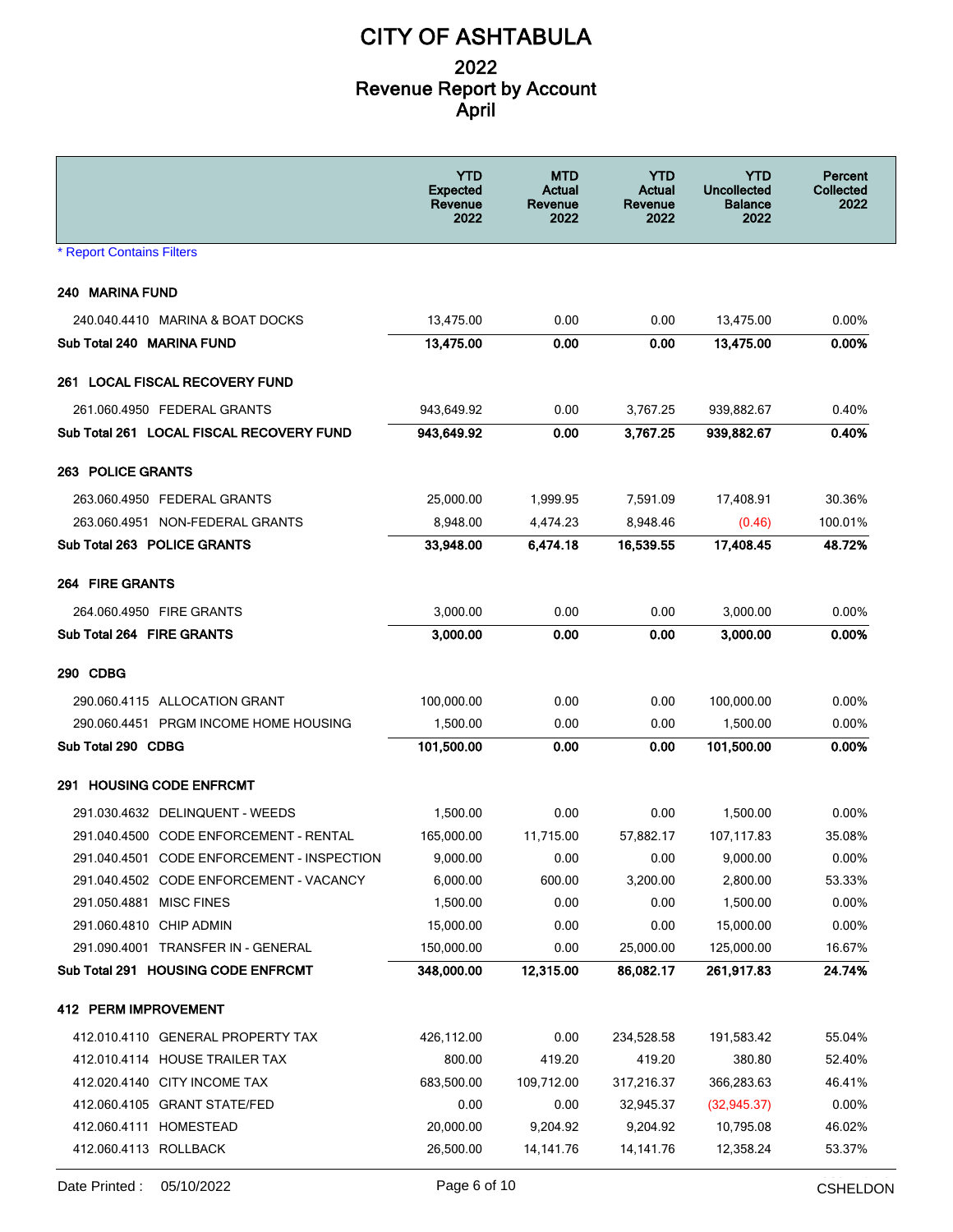|                                                 | <b>YTD</b><br><b>Expected</b><br>Revenue<br>2022 | <b>MTD</b><br>Actual<br>Revenue<br>2022 | <b>YTD</b><br>Actual<br>Revenue<br>2022 | YTD<br><b>Uncollected</b><br><b>Balance</b><br>2022 | <b>Percent</b><br><b>Collected</b><br>2022 |
|-------------------------------------------------|--------------------------------------------------|-----------------------------------------|-----------------------------------------|-----------------------------------------------------|--------------------------------------------|
| <b>* Report Contains Filters</b>                |                                                  |                                         |                                         |                                                     |                                            |
| 412.060.4120 AMHA - PILOT                       | 1,300.00                                         | 0.00                                    | 0.00                                    | 1,300.00                                            | 0.00%                                      |
| 412.080.4100 LOAN PROCEEDS                      | 0.00                                             | 310,000.00                              | 310,000.00                              | (310,000.00)                                        | $0.00\%$                                   |
| Sub Total 412 PERM IMPROVEMENT                  | 1,158,212.00                                     | 443,477.88                              | 918,456.20                              | 239,755.80                                          | 79.30%                                     |
| 503 WPC/WASTEWATER                              |                                                  |                                         |                                         |                                                     |                                            |
| 503.030.4100 ADMN CHRG                          | 350,000.00                                       | 10,891.85                               | 139,604.83                              | 210,395.17                                          | 39.89%                                     |
| 503.030.4500 SEWER                              | 2,100,000.00                                     | 35,884.97                               | 742,888.51                              | 1,357,111.49                                        | 35.38%                                     |
| 503.030.4501 LATE CHARGES                       | 45,000.00                                        | 3,404.64                                | 15,208.15                               | 29,791.85                                           | 33.80%                                     |
| 503.030.4561 DELQ SEWER RENT                    | 425,000.00                                       | 0.00                                    | 283,353.94                              | 141,646.06                                          | 66.67%                                     |
| 503.030.4600 INDUSTRIAL PRE-TREATMENT           | 45,000.00                                        | 6,470.47                                | 20,069.54                               | 24,930.46                                           | 44.60%                                     |
| 503.030.4700 LEACHATE                           | 0.00                                             | 31,338.98                               | 31,338.98                               | (31, 338.98)                                        | 0.00%                                      |
| 503.030.4960 COUNTY SEWER                       | 515,000.00                                       | 9,343.14                                | 150,577.97                              | 364,422.03                                          | 29.24%                                     |
| 503.030.4961 COUNTY PENALTY                     | 8,500.00                                         | 508.81                                  | 2,664.14                                | 5,835.86                                            | 31.34%                                     |
| 503.040.4641 FEES, LICENSES & PERMITS           | 2,500.00                                         | 500.00                                  | 1.500.00                                | 1,000.00                                            | 60.00%                                     |
| 503.080.4250 TAP IN - OUTSIDE                   | 1,500.00                                         | 0.00                                    | 0.00                                    | 1,500.00                                            | $0.00\%$                                   |
| 503.080.4700 OVER/SHORT                         | 0.00                                             | 10.50                                   | 10.50                                   | (10.50)                                             | $0.00\%$                                   |
| 503.080.4910 REIMB & REFUNDS                    | 0.00                                             | 0.00                                    | 84.00                                   | (84.00)                                             | $0.00\%$                                   |
| Sub Total 503 WPC/WASTEWATER                    | 3,492,500.00                                     | 98,353.36                               | 1,387,300.56                            | 2,105,199.44                                        | 39.72%                                     |
| 504 WPC CAPITAL                                 |                                                  |                                         |                                         |                                                     |                                            |
| 504.030.4200 RET BASIN/ CPTL DEBT CHG           | 375,000.00                                       | 10,956.34                               | 133,726.12                              | 241,273.88                                          | 35.66%                                     |
| 504.030.4261 DELQ RETENTION BASIN               | 75,000.00                                        | 0.00                                    | 2,575.01                                | 72,424.99                                           | 3.43%                                      |
| 504.030.4505 CAPITAL CHARGE                     | 500,000.00                                       | 10,894.92                               | 172,685.32                              | 327,314.68                                          | 34.54%                                     |
| 504.030.4561 DELQ CAPITAL CHRG                  | 75,000.00                                        | 0.00                                    | 50,606.05                               | 24,393.95                                           | 67.47%                                     |
| 504.060.4310<br>JEDD INC TAX COLLECTIONS - WWTP | 12,000.00                                        | 2,826.33                                | 8,781.31                                | 3,218.69                                            | 73.18%                                     |
| 504.080.4100 LOAN PROCEEDS                      | 50,000.00                                        | 0.00                                    | 0.00                                    | 50,000.00                                           | 0.00%                                      |
| 504.080.4910 REIM & REFUNDS                     | 0.00                                             | 0.00                                    | 34,280.00                               | (34, 280.00)                                        | 0.00%                                      |
| Sub Total 504 WPC CAPITAL                       | 1,087,000.00                                     | 24,677.59                               | 402,653.81                              | 684,346.19                                          | 37.04%                                     |
| 602 SELF INSURANCE                              |                                                  |                                         |                                         |                                                     |                                            |
| 602.030.4910 CHARGES FOR SERVICES               | 2,844,567.00                                     | 0.00                                    | 0.00                                    | 2,844,567.00                                        | 0.00%                                      |
| 602.080.4910 REIMB & REFUNDS                    | 120,000.00                                       | 9,138.00                                | 37,102.00                               | 82,898.00                                           | 30.92%                                     |
| 602.090.4001 TRANSFER IN - GENERAL              | 0.00                                             | 139,619.94                              | 559,013.82                              | (559, 013.82)                                       | 0.00%                                      |
| 602.090.4003 TRANSFER IN - WPC                  | 0.00                                             | 31,384.62                               | 123,604.95                              | (123, 604.95)                                       | 0.00%                                      |
| 602.090.4004 TRANSFER IN - FOOD SERVICE         | 0.00                                             | 1,450.36                                | 4,174.24                                | (4, 174.24)                                         | 0.00%                                      |
| 602.090.4008 TRANSFER IN - POLICE LEVY          | 0.00                                             | 9,095.92                                | 41,456.89                               | (41, 456.89)                                        | 0.00%                                      |
| 602.090.4014 TRANSFER IN - AMC PROBATION        | 0.00                                             | 843.18                                  | 3,372.72                                | (3,372.72)                                          | $0.00\%$                                   |
| 602.090.4020 TRANSFER IN - PUBLIC WORKS         | 0.00                                             | 13,156.46                               | 55,098.47                               | (55,098.47)                                         | 0.00%                                      |
| 602.090.4025 TRANSFER IN - SANITATION           | 0.00                                             | 17,896.50                               | 73,211.31                               | (73, 211.31)                                        | 0.00%                                      |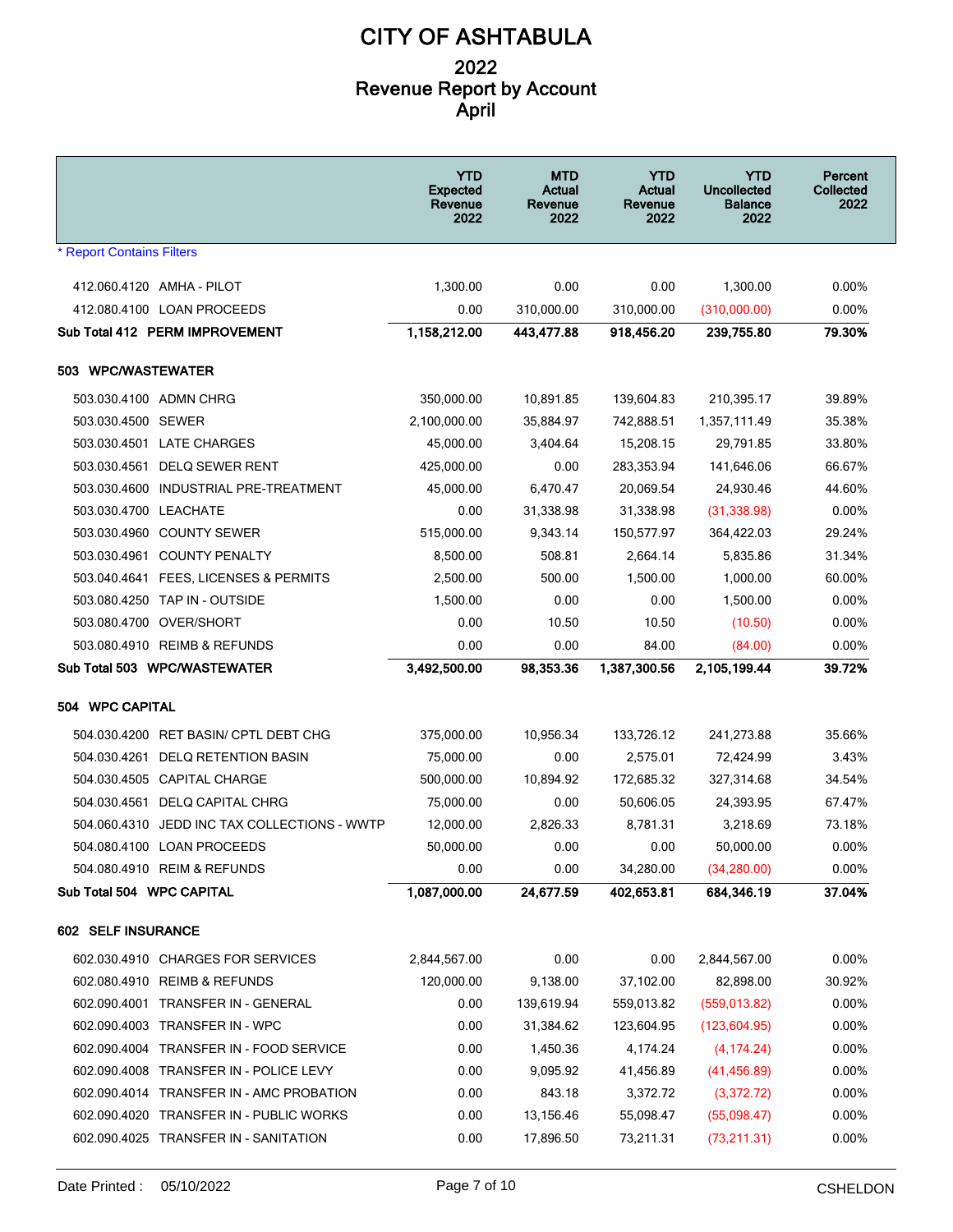|                                                      | <b>YTD</b><br><b>Expected</b><br>Revenue<br>2022 | <b>MTD</b><br>Actual<br>Revenue<br>2022 | <b>YTD</b><br>Actual<br>Revenue<br>2022 | <b>YTD</b><br>Uncollected<br><b>Balance</b><br>2022 | Percent<br>Collected<br>2022 |
|------------------------------------------------------|--------------------------------------------------|-----------------------------------------|-----------------------------------------|-----------------------------------------------------|------------------------------|
| <b>* Report Contains Filters</b>                     |                                                  |                                         |                                         |                                                     |                              |
| 602.090.4045 TRANSFER IN - HEALTH/NURSING            | 0.00                                             | 1,944.20                                | 9,946.42                                | (9,946.42)                                          | $0.00\%$                     |
| 602.090.4090 TRANSFER IN - COURT SPECIAL             | 0.00                                             | 1,176.23                                | 4,296.67                                | (4,296.67)                                          | $0.00\%$                     |
| 602.090.4091 TRANSFER IN - CODE ENF                  | 0.00                                             | 6,814.92                                | 27,042.62                               | (27,042.62)                                         | $0.00\%$                     |
| Sub Total 602 SELF INSURANCE                         | 2,964,567.00                                     | 232,520.33                              | 938,320.11                              | 2.026.246.89                                        | 31.65%                       |
| 622 WORKERS' COMPENSATION                            |                                                  |                                         |                                         |                                                     |                              |
| 622.060.4150 BWC REFUND                              | 0.00                                             | 0.00                                    | 11,844.86                               | (11, 844.86)                                        | $0.00\%$                     |
| 622.090.4001 TRANSFER IN - GENERAL                   | 55.126.00                                        | 5,512.60                                | 22,050.40                               | 33,075.60                                           | 40.00%                       |
| 622.090.4003 TRANSFER IN -WPC                        | 12,702.00                                        | 1,270.20                                | 5,080.80                                | 7,621.20                                            | 40.00%                       |
| 622.090.4025<br><b>TRANSFER IN - SANITATION</b>      | 8,107.00                                         | 810.70                                  | 3,242.80                                | 4,864.20                                            | 40.00%                       |
| <b>TRANSFER IN - PARKS &amp; REC</b><br>622.090.4028 | 953.00                                           | 0.00                                    | 0.00                                    | 953.00                                              | $0.00\%$                     |
| 622.090.4091<br><b>TRANSFER IN - CODE ENF</b>        | 2,036.00                                         | 203.60                                  | 814.40                                  | 1,221.60                                            | 40.00%                       |
| 622.090.4201 TRANSFER IN - POLICE LEVY               | 4,520.00                                         | 452.00                                  | 1,808.00                                | 2,712.00                                            | 40.00%                       |
| 622.090.4204<br><b>TRANSFER IN - FOOD SERVICE</b>    | 472.00                                           | 47.20                                   | 188.80                                  | 283.20                                              | 40.00%                       |
| 622.090.4205<br>TRANSFER IN - PUBLIC WORKS           | 5,574.00                                         | 557.40                                  | 2,229.60                                | 3,344.40                                            | 40.00%                       |
| 622.090.4208<br>TRANSFER IN - PUBLIC                 | 4,349.00                                         | 434.90                                  | 1,739.60                                | 2,609.40                                            | 40.00%                       |
| 622.090.4214 TRANSFER IN - AMC PROBATION             | 232.00                                           | 0.00                                    | 0.00                                    | 232.00                                              | 0.00%                        |
| 622.090.4216 TRANSFER IN - AMC COURT                 | 258.00                                           | 0.00                                    | 0.00                                    | 258.00                                              | $0.00\%$                     |
| 622.090.4220<br>TRANSFER IN - AMC SPECIAL            | 538.00                                           | 0.00                                    | 0.00                                    | 538.00                                              | 0.00%                        |
| 622.091.4001 ADVANCE IN                              | 25,000.00                                        | 0.00                                    | 0.00                                    | 25,000.00                                           | $0.00\%$                     |
| Sub Total 622 WORKERS' COMPENSATION                  | 119,867.00                                       | 9,288.60                                | 48.999.26                               | 70.867.74                                           | 40.88%                       |
| JEDD-1 - SAYBROOK TWP DEPOT RD<br>801                |                                                  |                                         |                                         |                                                     |                              |
| 801.020.4140 INCOME TAX                              | 28,000.00                                        | 2.114.86                                | 9,773.84                                | 18.226.16                                           | 34.91%                       |
| Sub Total 801 JEDD-1 - SAYBROOK TWP DEPOT RD         | 28,000.00                                        | 2,114.86                                | 9,773.84                                | 18,226.16                                           | 34.91%                       |
| 802 JEDD-2 ASHTABULA TWP                             |                                                  |                                         |                                         |                                                     |                              |
| 802.020.4140 INCOME TAX                              | 18,000.00                                        | 2,799.14                                | 7,674.82                                | 10,325.18                                           | 42.64%                       |
| Sub Total 802 JEDD-2 ASHTABULA TWP                   | 18,000.00                                        | 2.799.14                                | 7,674.82                                | 10,325.18                                           | 42.64%                       |
| 803 JEDD 1 - SAYBROOK TWP RTE 20                     |                                                  |                                         |                                         |                                                     |                              |
| 803.020.4140 INCOME TAX                              | 0.00                                             | 1,523.76                                | 2,553.34                                | (2,553.34)                                          | 0.00%                        |
| Sub Total 803 JEDD 1 - SAYBROOK TWP RTE 20           | 0.00                                             | 1,523.76                                | 2,553.34                                | (2,553.34)                                          | 0.00%                        |
| 834 LAW LIBRARY                                      |                                                  |                                         |                                         |                                                     |                              |
| 834.050.4616 STATE PATROL FINES                      | 30,000.00                                        | 3,126.61                                | 7,786.48                                | 22,213.52                                           | 25.95%                       |
| Sub Total 834 LAW LIBRARY                            | 30,000.00                                        | 3,126.61                                | 7,786.48                                | 22,213.52                                           | 25.95%                       |
| 871 FIRE ESCROW FUND                                 |                                                  |                                         |                                         |                                                     |                              |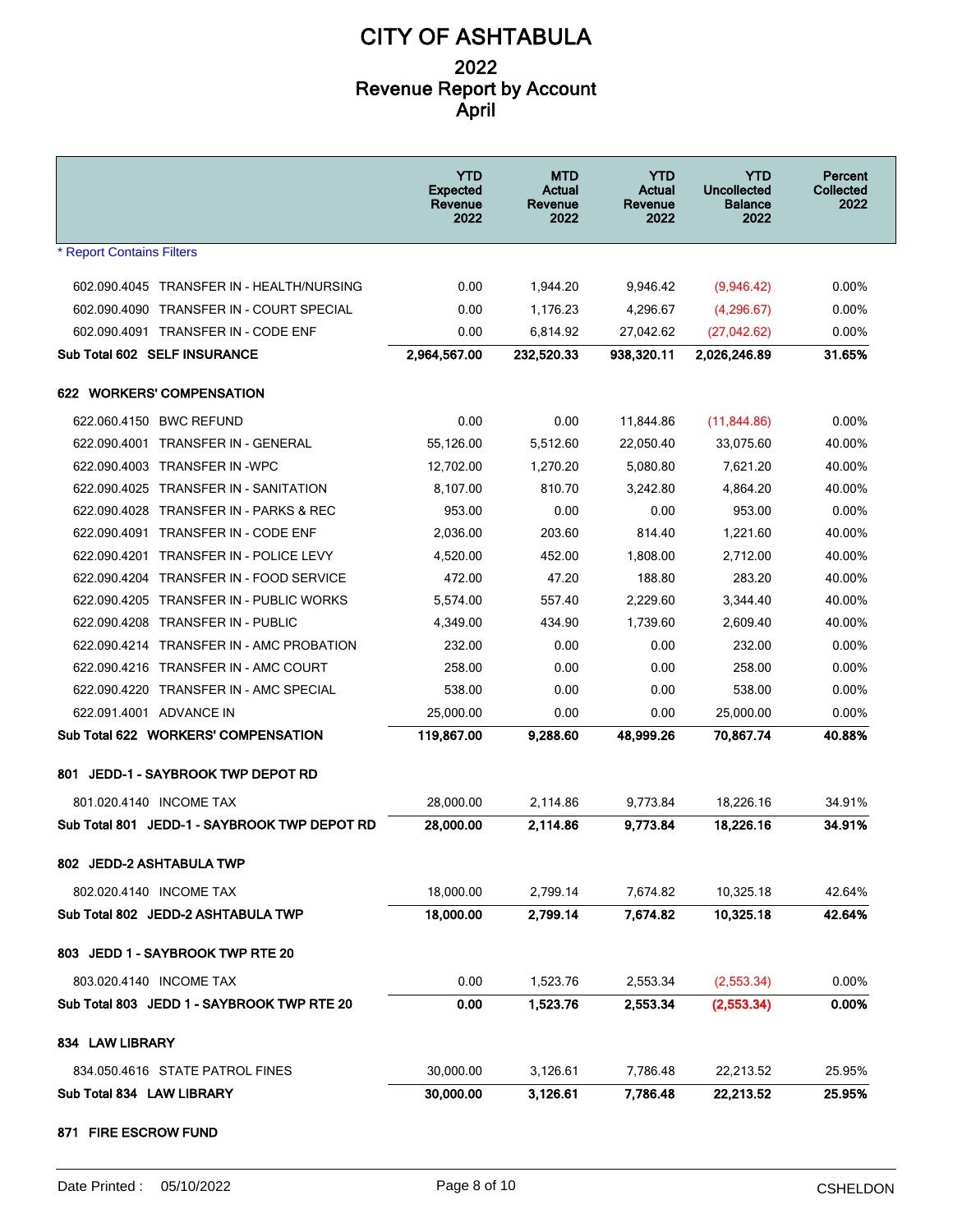|                                          | <b>YTD</b><br><b>Expected</b><br>Revenue<br>2022 | <b>MTD</b><br>Actual<br>Revenue<br>2022 | <b>YTD</b><br>Actual<br>Revenue<br>2022 | <b>YTD</b><br>Uncollected<br><b>Balance</b><br>2022 | Percent<br>Collected<br>2022 |
|------------------------------------------|--------------------------------------------------|-----------------------------------------|-----------------------------------------|-----------------------------------------------------|------------------------------|
| <b>* Report Contains Filters</b>         |                                                  |                                         |                                         |                                                     |                              |
| 871.040.4400 FIRE ESCROW                 | 18.000.00                                        | 0.00                                    | 48.742.51                               | (30,742.51)                                         | 270.79%                      |
| <b>FIRE ESCROW FUND</b><br>Sub Total 871 | 18,000.00                                        | 0.00                                    | 48,742.51                               | (30,742.51)                                         | 270.79%                      |
| Report Total:                            | 27,471,441.70                                    | 2,412,713.26                            | 11,450,228.53                           | 16,021,213.17                                       | 41.68%                       |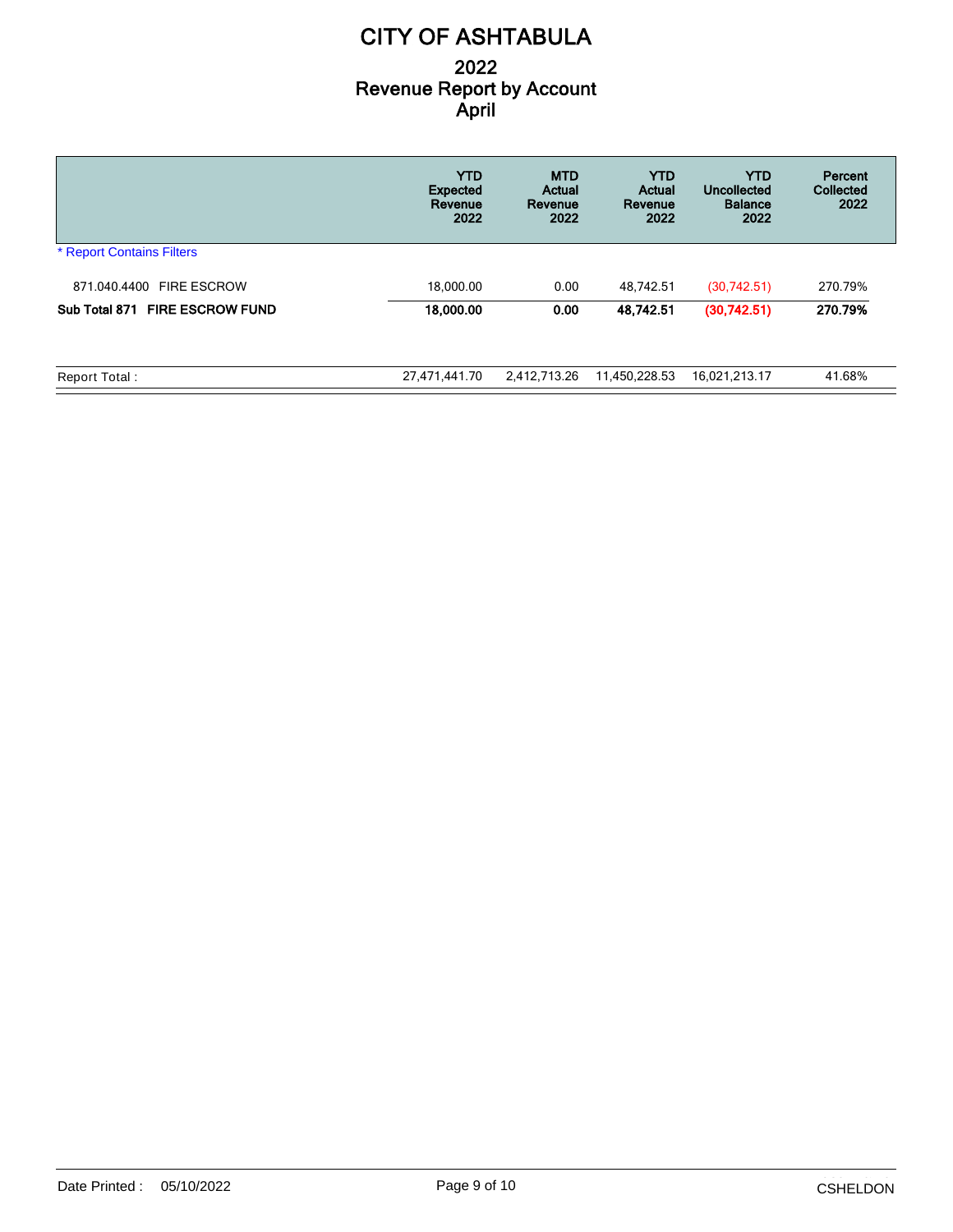#### Selected Filters

Account Type Include - Revenue Fund Exclude - 9 other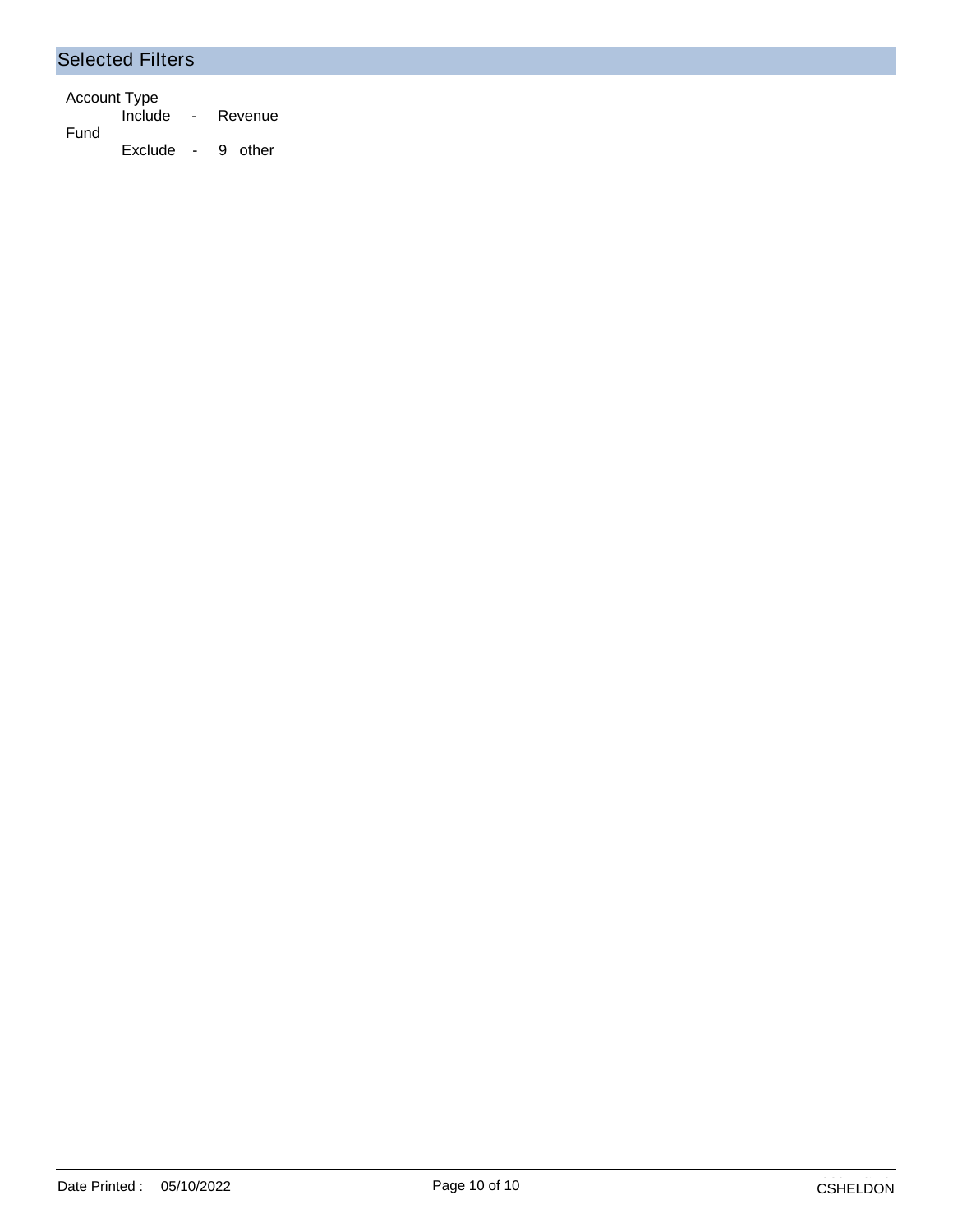|                                 | <b>YTD</b><br><b>Budget</b> | <b>MTD</b><br>Actual | <b>YTD</b><br>Actual | <b>YTD</b><br><b>Balance</b><br><b>Before</b><br>Encumbrance | <b>YTD</b><br>Encumbrance | <b>YTD</b><br>PreEncumbrance | <b>Available</b><br><b>Budget</b> |
|---------------------------------|-----------------------------|----------------------|----------------------|--------------------------------------------------------------|---------------------------|------------------------------|-----------------------------------|
| <b>Report Contains Filters</b>  |                             |                      |                      |                                                              |                           |                              |                                   |
| 101 GENERAL FUND                |                             |                      |                      |                                                              |                           |                              |                                   |
| <b>111 LEGISLATIVE</b>          |                             |                      |                      |                                                              |                           |                              |                                   |
| 101.111.5101 SALARIES & WAGES   | 28,739                      | 2,065                | 8,192                | 20,547                                                       | 0                         | 0                            | 20,547                            |
| 101.111.5104 SALARIES &         | 17,000                      | 1,308                | 5,230                | 11,770                                                       | $\Omega$                  | 0                            | 11,770                            |
| 101.111.5130 P.E.R.S.           | 6,067                       | 493                  | 1,743                | 4,324                                                        | $\mathbf 0$               | $\mathbf 0$                  | 4,324                             |
| 101.111.5131 PENSION PICK-UP    | 1,437                       | 120                  | 396                  | 1,041                                                        | $\mathbf 0$               | $\mathbf 0$                  | 1,041                             |
| 101.111.5135 MANDATORY MEDICARE | 1,270                       | 91                   | 364                  | 906                                                          | $\mathbf 0$               | $\mathbf 0$                  | 906                               |
| 101.111.5142 HEALTH INSURANCE   | 79,854                      | 7,578                | 28,390               | 51,464                                                       | $\Omega$                  | 0                            | 51,464                            |
| 101.111.5149 OTHER BENEFITS     | 13,800                      | 1,050                | 4,200                | 9,600                                                        | $\Omega$                  | $\mathbf 0$                  | 9,600                             |
| 101.111.5220 TRAVEL & TRAINING  | 6,000                       | 294                  | 779                  | 5,221                                                        | 5,221                     | $\mathbf 0$                  | 0                                 |
| 101.111.5320 PROFESSIONAL       | 16,000                      | 6,021                | 8,582                | 7,418                                                        | 6,860                     | 0                            | 557                               |
| 101.111.5420 OPERATING EXPENSES | 2,000                       | 0                    | 446                  | 1,554                                                        | 1,554                     | 0                            | 0                                 |
| Sub Total 111 LEGISLATIVE       | 172,167                     | 19,020               | 58,322               | 113,845                                                      | 13,636                    | $\mathbf 0$                  | 100,209                           |
| <b>112 ADMINISTRATIVE</b>       |                             |                      |                      |                                                              |                           |                              |                                   |
| 101.112.5101 SALARIES & WAGES   | 80,614                      | 6,482                | 25,839               | 54,775                                                       | 0                         | 0                            | 54,775                            |
| 101.112.5130 P.E.R.S.           | 11,466                      | 969                  | 3,545                | 7,921                                                        | $\mathbf 0$               | 0                            | 7,921                             |
| 101.112.5131 PENSION PICK-UP    | 1,909                       | 179                  | 605                  | 1,304                                                        | $\mathbf{0}$              | $\mathbf 0$                  | 1,304                             |
| 101.112.5135 MANDATORY MEDICARE | 1,245                       | 98                   | 391                  | 854                                                          | $\mathbf{0}$              | $\mathbf{0}$                 | 854                               |
| 101.112.5142 HEALTH INSURANCE   | 8,370                       | 680                  | 2,722                | 5,648                                                        | $\mathbf 0$               | $\mathbf 0$                  | 5,648                             |
| 101.112.5149 OTHER BENEFITS     | 3,863                       | 175                  | 700                  | 3,163                                                        | $\mathbf 0$               | 0                            | 3,163                             |
| 101.112.5320 PROFESSIONAL       | 500                         | 6                    | 30                   | 470                                                          | 0                         | 0                            | 470                               |
| 101.112.5420 OPERATING EXPENSES | 500                         | 0                    | $\mathbf 0$          | 500                                                          | 0                         | 0                            | 500                               |
| Sub Total 112 ADMINISTRATIVE    | 108,467                     | 8,590                | 33,832               | 74,635                                                       | $\mathbf 0$               | $\mathbf 0$                  | 74,635                            |
| 113 FINANCE                     |                             |                      |                      |                                                              |                           |                              |                                   |
| 101.113.5101 SALARIES & WAGES   | 166,249                     | 13,444               | 53,721               | 112,528                                                      | 0                         | 0                            | 112,528                           |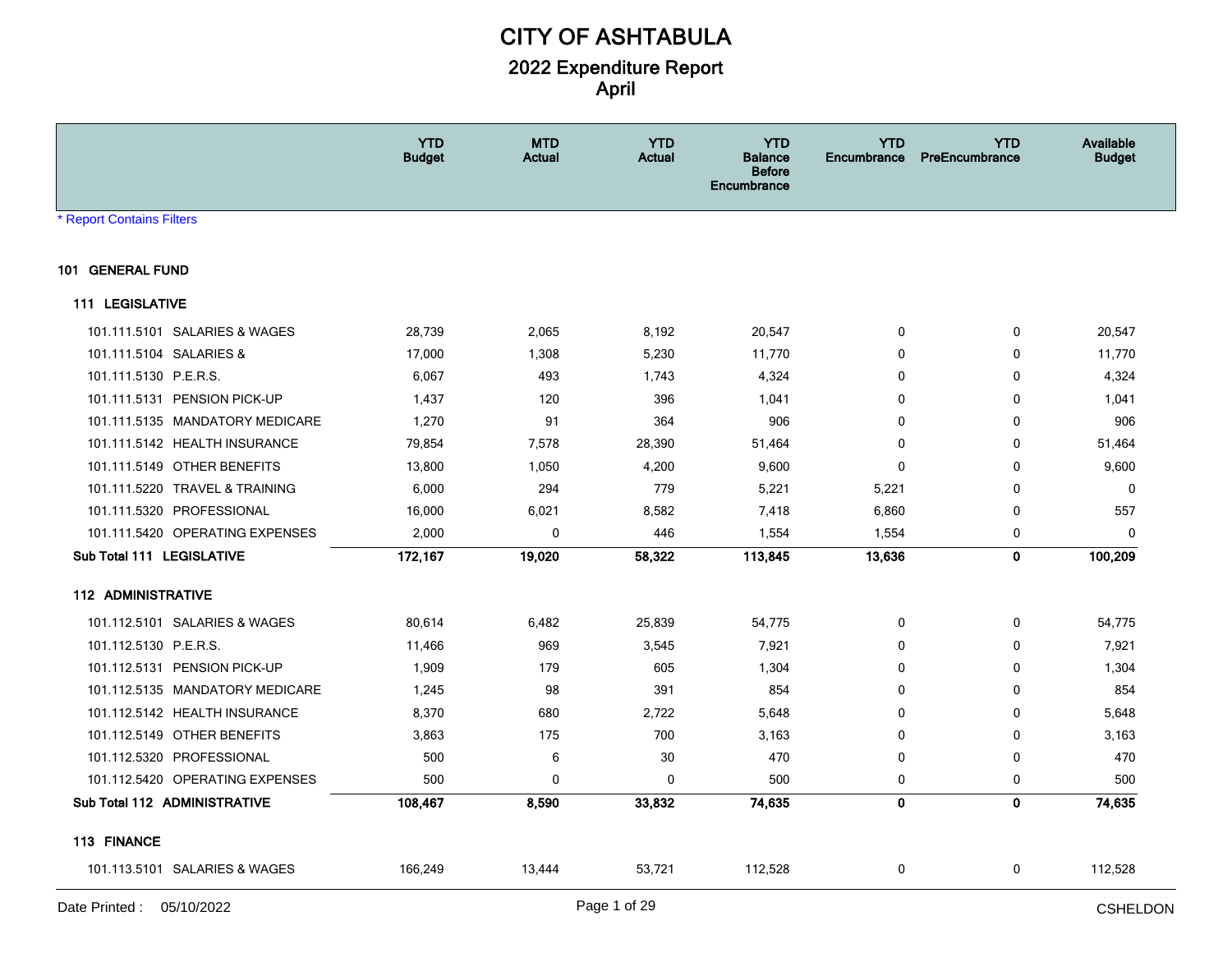|                                       | <b>YTD</b><br><b>Budget</b> | <b>MTD</b><br>Actual | <b>YTD</b><br><b>Actual</b> | <b>YTD</b><br><b>Balance</b><br><b>Before</b><br>Encumbrance | <b>YTD</b><br><b>Encumbrance</b> | <b>YTD</b><br>PreEncumbrance | <b>Available</b><br><b>Budget</b> |
|---------------------------------------|-----------------------------|----------------------|-----------------------------|--------------------------------------------------------------|----------------------------------|------------------------------|-----------------------------------|
| <b>Report Contains Filters</b>        |                             |                      |                             |                                                              |                                  |                              |                                   |
|                                       |                             |                      |                             |                                                              |                                  |                              |                                   |
| 101.113.5109 SALARIES & WAGES         | 8,000                       | 179                  | 316                         | 7,684                                                        | 0                                | 0                            | 7,684                             |
| 101.113.5130 P.E.R.S.                 | 24,795                      | 2,148                | 7,398                       | 17,397                                                       | 0                                | 0                            | 17,397                            |
| 101.113.5131 PENSION PICK-UP          | 8,856                       | 767                  | 2,642                       | 6,214                                                        | 0                                | 0                            | 6,214                             |
| 101.113.5135 MANDATORY MEDICARE       | 2,808                       | 197                  | 791                         | 2,017                                                        | 0                                | 0                            | 2,017                             |
| 101.113.5142 HEALTH INSURANCE         | 36,340                      | 6,085                | 24,340                      | 12,000                                                       | 0                                | 0                            | 12,000                            |
| 101.113.5149 OTHER BENEFITS           | 11,501                      | 0                    | 816                         | 10,686                                                       | 0                                | 0                            | 10,686                            |
| 101.113.5220 TRAVEL & TRAINING        | 3,000                       | $\mathbf 0$          | 85                          | 2,915                                                        | 1,845                            | 0                            | 1,070                             |
| 101.113.5320 PROFESSIONAL             | 24,560                      | 3,865                | 15,105                      | 9,455                                                        | 680                              | 0                            | 8,775                             |
| 101.113.5420 OPERATING EXPENSES       | 3,700                       | 1,084                | 1,835                       | 1,865                                                        | 724                              | 0                            | 1,141                             |
| Sub Total 113 FINANCE                 | 289,809                     | 27,769               | 107,049                     | 182,760                                                      | 3,249                            | $\mathbf 0$                  | 179,511                           |
| <b>116 JUDICIAL - MUNICIPAL COURT</b> |                             |                      |                             |                                                              |                                  |                              |                                   |
| 101.116.5101 SALARIES & WAGES         | 580,106                     | 43,243               | 178,042                     | 402,064                                                      | 0                                | $\Omega$                     | 402,064                           |
| 101.116.5109 SALARIES & WAGES         | 2,500                       | $\mathbf 0$          | $\mathbf{0}$                | 2,500                                                        | 0                                | 0                            | 2,500                             |
| 101.116.5130 P.E.R.S.                 | 82,291                      | 6,525                | 24,954                      | 57,337                                                       | 0                                | 0                            | 57,337                            |
| 101.116.5131 PENSION PICK-UP          | 27,499                      | 2,185                | 8,330                       | 19,169                                                       | 0                                | 0                            | 19,169                            |
| 101.116.5135 MANDATORY MEDICARE       | 8,842                       | 641                  | 2,650                       | 6,192                                                        | 0                                | 0                            | 6,192                             |
| 101.116.5142 HEALTH INSURANCE         | 278,178                     | 20,464               | 82,264                      | 195,914                                                      | 0                                | 0                            | 195,914                           |
| 101.116.5149 OTHER BENEFITS           | 13,934                      | 350                  | 2,100                       | 11,834                                                       | 0                                | 0                            | 11,834                            |
| 101.116.5220 TRAVEL & TRAINING        | 5,000                       | 400                  | 853                         | 4,147                                                        | 1,647                            | 0                            | 2,500                             |
| 101.116.5310 UTILITIES                | 3,350                       | 343                  | 1,350                       | 2,000                                                        | 2,000                            | 0                            | $\Omega$                          |
| 101.116.5320 PROFESSIONAL             | 67,430                      | 363                  | 2,514                       | 64,916                                                       | 27,611                           | 0                            | 37,305                            |
| 101.116.5420 OPERATING EXPENSES       | 40,084                      | 12,338               | 21,938                      | 18,146                                                       | 18,146                           | 0                            | $\Omega$                          |
| Sub Total 116 JUDICIAL - MUNICIPAL    | 1,109,214                   | 86,851               | 324,994                     | 784,220                                                      | 49,404                           | $\mathbf 0$                  | 734,816                           |
| 117 SOLICITOR                         |                             |                      |                             |                                                              |                                  |                              |                                   |
| 101.117.5101 SALARIES & WAGES         | 202,341                     | 17,588               | 64,540                      | 137,801                                                      | 0                                | 0                            | 137,801                           |
| 101.117.5130 P.E.R.S.                 | 28,748                      | 2,261                | 8,717                       | 20,031                                                       | 0                                | 0                            | 20,031                            |
|                                       |                             |                      |                             |                                                              |                                  |                              | المتنبذة والممالي                 |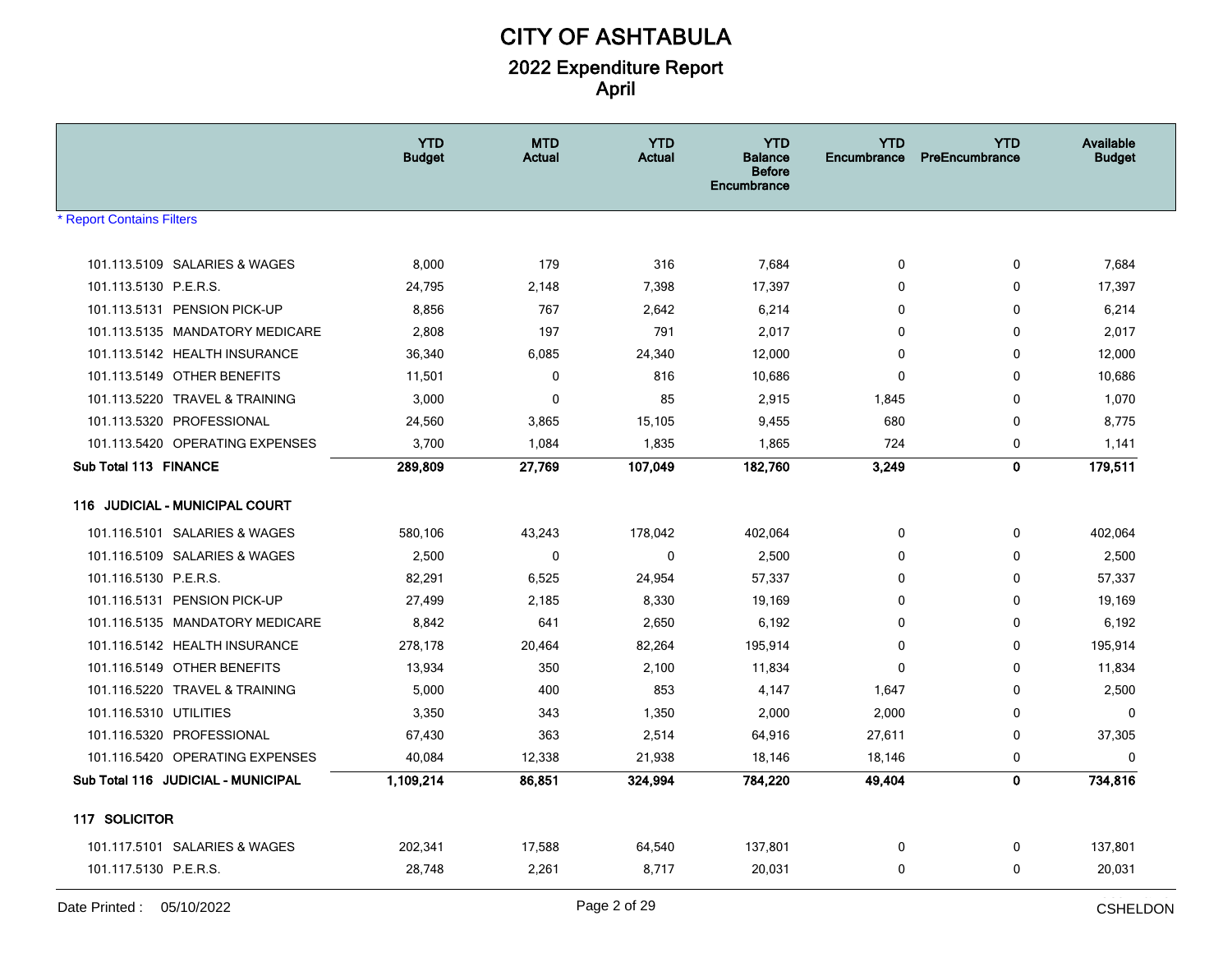|                                     | <b>YTD</b><br><b>Budget</b> | <b>MTD</b><br><b>Actual</b> | <b>YTD</b><br><b>Actual</b> | <b>YTD</b><br><b>Balance</b><br><b>Before</b><br>Encumbrance | <b>YTD</b><br><b>Encumbrance</b> | <b>YTD</b><br>PreEncumbrance | <b>Available</b><br><b>Budget</b> |
|-------------------------------------|-----------------------------|-----------------------------|-----------------------------|--------------------------------------------------------------|----------------------------------|------------------------------|-----------------------------------|
| * Report Contains Filters           |                             |                             |                             |                                                              |                                  |                              |                                   |
|                                     |                             |                             |                             |                                                              |                                  |                              |                                   |
| 101.117.5131 PENSION PICK-UP        | 8,178                       | 648                         | 2,473                       | 5,705                                                        | 0                                | 0                            | 5,705                             |
| 101.117.5135 MANDATORY MEDICARE     | 3,116                       | 257                         | 995                         | 2,121                                                        | 0                                | $\mathbf 0$                  | 2,121                             |
| 101.117.5142 HEALTH INSURANCE       | 69,900                      | 5,683                       | 22,732                      | 47,168                                                       | 0                                | 0                            | 47,168                            |
| 101.117.5149 OTHER BENEFITS         | 3,860                       | $\mathbf 0$                 | $\mathbf{0}$                | 3,860                                                        | $\mathbf{0}$                     | $\mathbf 0$                  | 3,860                             |
| 101.117.5199 RETIRE/COMP ABS        | 3,822                       | 0                           | 3,822                       | $\mathbf 0$                                                  | 0                                | 0                            | 0                                 |
| 101.117.5220 TRAVEL AND TRAINING    | 5,000                       | $\mathbf 0$                 | 250                         | 4,750                                                        | $\mathbf{0}$                     | $\mathbf 0$                  | 4,750                             |
| 101.117.5320 PROFESSIONAL           | 4,030                       | $\mathbf 0$                 | 1,125                       | 2,906                                                        | 0                                | 0                            | 2,906                             |
| 101.117.5420 OPERATING EXPENSES     | 4,071                       | 1,349                       | 2,514                       | 1,557                                                        | 576                              | 0                            | 981                               |
| Sub Total 117 SOLICITOR             | 333,066                     | 27,786                      | 107,168                     | 225,898                                                      | 576                              | $\mathbf 0$                  | 225,322                           |
| 118 POLICE                          |                             |                             |                             |                                                              |                                  |                              |                                   |
| 101.118.5101 SALARIES & WAGES -     | 1,635,470                   | 136,326                     | 542,827                     | 1,092,644                                                    | 0                                | 0                            | 1,092,644                         |
| 101.118.5102 SALARIES & WAGES -     | 302,897                     | 21,594                      | 83,009                      | 219,888                                                      | 0                                | 0                            | 219,888                           |
| 101.118.5108 SALARIES & WAGES       | 11,000                      | 1,912                       | 5,438                       | 5,562                                                        | 0                                | 0                            | 5,562                             |
| 101.118.5109 SALARIES & WAGES       | 300,000                     | 26,053                      | 97,136                      | 202,864                                                      | 0                                | $\mathbf 0$                  | 202,864                           |
| 101.118.5129 PENSION PICK-UP (OP&F) | 99,937                      | 7,165                       | 26,513                      | 73,424                                                       | 0                                | $\mathbf 0$                  | 73,424                            |
| 101.118.5130 P.E.R.S.               | 45,144                      | 3,283                       | 12,267                      | 32,877                                                       | 0                                | $\mathbf 0$                  | 32,877                            |
| 101.118.5131 PENSION PICK-UP (PERS) | 16,123                      | 1,159                       | 4,292                       | 11,831                                                       | $\mathbf{0}$                     | 0                            | 11,831                            |
| 101.118.5135 MANDATORY MEDICARE     | 35,993                      | 2,978                       | 11,473                      | 24,520                                                       | 0                                | $\mathbf 0$                  | 24,520                            |
| 101.118.5140 UNIFORM ALLW - CIV &   | 18,200                      | 18,200                      | 18,200                      | 0                                                            | 0                                | $\mathbf 0$                  | 0                                 |
| 101.118.5142 HEALTH INSURANCE       | 598,566                     | 49,885                      | 199,431                     | 399,135                                                      | $\Omega$                         | 0                            | 399,135                           |
| 101.118.5145 UNIFORM MAINT          | 7,000                       | 0                           | 0                           | 7,000                                                        | 0                                | 0                            | 7,000                             |
| 101.118.5149 OTHER BENEFITS         | 90,767                      | 1,400                       | 15,993                      | 74,774                                                       | 0                                | $\mathbf 0$                  | 74,774                            |
| 101.118.5199 RETIRE/COMP ABS        | 27,372                      | $\mathbf 0$                 | 27,372                      | 0                                                            | $\mathbf{0}$                     | 0                            | 0                                 |
| 101.118.5220 TRAVEL & TRAINING      | 15,000                      | 814                         | 2,092                       | 12,908                                                       | 7,908                            | 0                            | 5,000                             |
| 101.118.5310 UTILITIES              | 3,000                       | 260                         | 1,097                       | 1,903                                                        | 1,903                            | 0                            | 0                                 |
| 101.118.5320 PROFESSIONAL           | 114,977                     | 17,031                      | 34,540                      | 80,436                                                       | 78,871                           | $\mathbf 0$                  | 1,565                             |
| 101.118.5420 OPERATING EXPENSES     | 102,725                     | 10,011                      | 38,175                      | 64,550                                                       | 63,692                           | 0                            | 858                               |
|                                     |                             |                             |                             |                                                              |                                  |                              |                                   |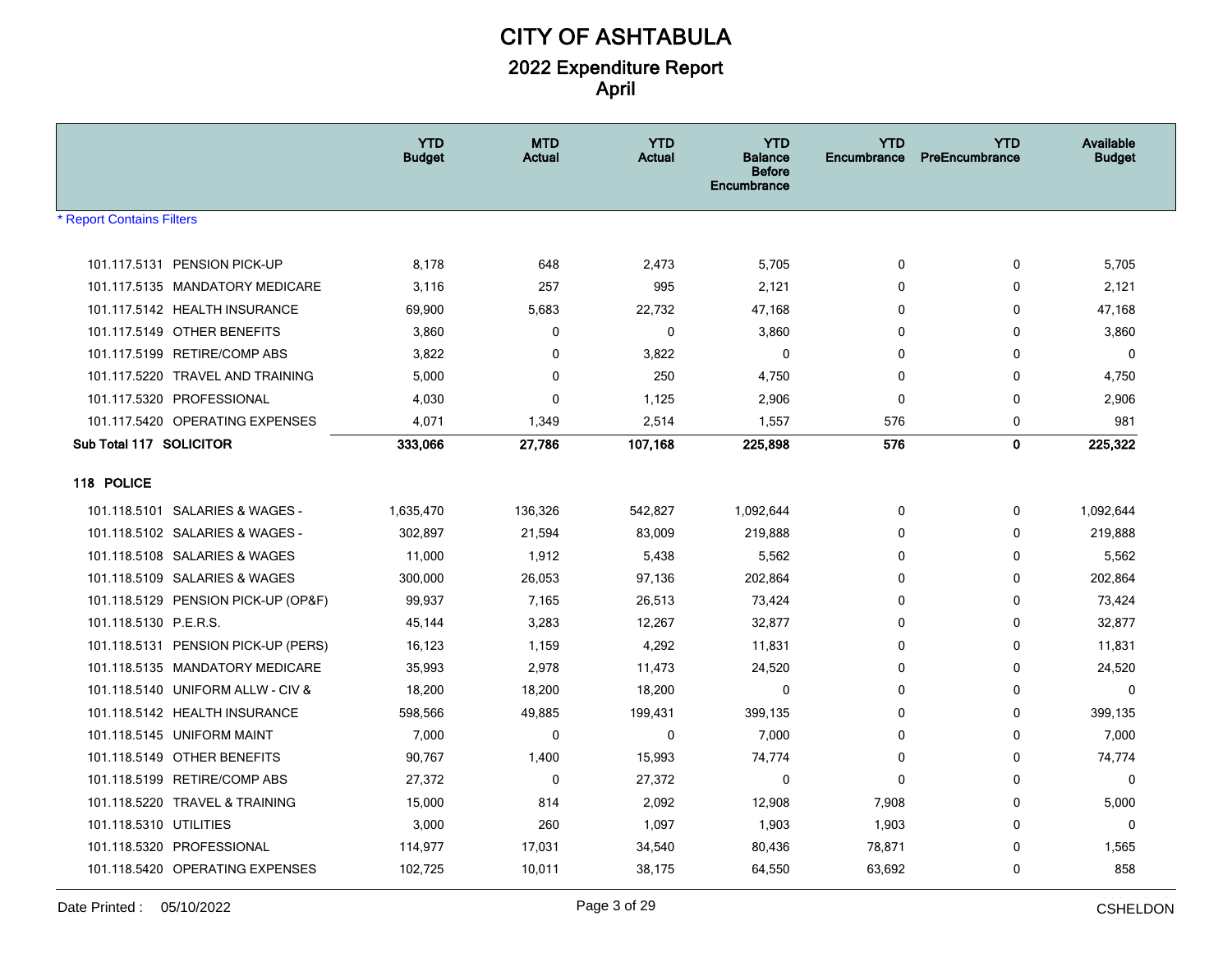|                                 | <b>YTD</b><br><b>Budget</b> | <b>MTD</b><br><b>Actual</b> | <b>YTD</b><br><b>Actual</b> | <b>YTD</b><br>Balance<br><b>Before</b><br>Encumbrance | <b>YTD</b><br><b>Encumbrance</b> | <b>YTD</b><br>PreEncumbrance | <b>Available</b><br><b>Budget</b> |
|---------------------------------|-----------------------------|-----------------------------|-----------------------------|-------------------------------------------------------|----------------------------------|------------------------------|-----------------------------------|
| <b>Report Contains Filters</b>  |                             |                             |                             |                                                       |                                  |                              |                                   |
| 101.118.5705 SERVICE AGREEMENTS | 26,522                      | 1,488                       | 13,142                      | 13,380                                                | 13,280                           | 0                            | 100                               |
| Sub Total 118 POLICE            | 3,450,693                   | 299,557                     | 1,132,997                   | 2,317,696                                             | 165,653                          | 0                            | 2,152,042                         |
|                                 |                             |                             |                             |                                                       |                                  |                              |                                   |
| <b>119 MOTOR MAINTENANCE</b>    |                             |                             |                             |                                                       |                                  |                              |                                   |
| 101.119.5101 SALARIES & WAGES   | 97,595                      | 3,863                       | 19,169                      | 78,426                                                | $\mathbf 0$                      | 0                            | 78,426                            |
| 101.119.5109 SALARIES & WAGES   | 5,000                       | $\mathbf 0$                 | 318                         | 4.682                                                 | $\Omega$                         | $\mathbf 0$                  | 4,682                             |
| 101.119.5130 P.E.R.S.           | 14,666                      | 650                         | 3,369                       | 11,297                                                | $\mathbf 0$                      | 0                            | 11,297                            |
| 101.119.5131 PENSION PICK-UP    | 5,238                       | 232                         | 1,203                       | 4,035                                                 | $\mathbf 0$                      | 0                            | 4,035                             |
| 101.119.5135 MANDATORY MEDICARE | 1,557                       | 57                          | 292                         | 1,265                                                 | $\mathbf 0$                      | $\mathbf 0$                  | 1,265                             |
| 101.119.5142 HEALTH INSURANCE   | 64,180                      | 2,609                       | 12,702                      | 51,478                                                | 0                                | 0                            | 51,478                            |
| 101.119.5149 OTHER BENEFITS     | 3,460                       | 0                           | 350                         | 3,110                                                 | $\mathbf 0$                      | $\mathbf 0$                  | 3,110                             |
| 101.119.5320 PROFESSIONAL       | 1,100                       | $\mathbf 0$                 | 768                         | 333                                                   | 130                              | 0                            | 203                               |
| 101.119.5420 OPERATING EXPENSES | 4,600                       | 268                         | 1,335                       | 3,265                                                 | 2,465                            | 0                            | 800                               |
| Sub Total 119 MOTOR MAINTENANCE | 197,396                     | 7,680                       | 39,506                      | 157,890                                               | 2,595                            | $\mathbf{0}$                 | 155,295                           |
| <b>124 FIRE</b>                 |                             |                             |                             |                                                       |                                  |                              |                                   |
| 101.124.5101 SALARIES & WAGES   | 1,479,510                   | 125,484                     | 496,873                     | 982,637                                               | 0                                | 0                            | 982,637                           |
| 101.124.5109 SALARIES & WAGES   | 140,000                     | 6,161                       | 47,253                      | 92,747                                                | 0                                | 0                            | 92,747                            |
| 101.124.5131 PENSION PICK-UP    | 83,536                      | 7,820                       | 26,930                      | 56,606                                                | 0                                | 0                            | 56,606                            |
| 101.124.5135 MANDATORY MEDICARE | 26,181                      | 2,001                       | 8,596                       | 17,585                                                | 0                                | 0                            | 17,585                            |
| 101.124.5140 UNIFORM ALLOWANCE  | 12,650                      | $\mathbf 0$                 | 12,650                      | $\mathbf{0}$                                          | $\mathbf 0$                      | $\mathbf 0$                  | $\mathbf 0$                       |
| 101.124.5142 HEALTH INSURANCE   | 476,700                     | 41,063                      | 164,252                     | 312,448                                               | $\Omega$                         | $\mathbf 0$                  | 312,448                           |
| 101.124.5145 UNIFORM MAINT      | 5,750                       | $\mathbf 0$                 | 5,750                       | $\mathbf{0}$                                          | $\Omega$                         | $\mathbf 0$                  | $\Omega$                          |
| 101.124.5149 OTHER BENEFITS     | 83,050                      | 2,525                       | 10,030                      | 73,020                                                | $\Omega$                         | 0                            | 73,020                            |
| 101.124.5199 RETIRE/COMP ABS    | 4,974                       | 0                           | 4,114                       | 860                                                   | $\mathbf 0$                      | 0                            | 860                               |
| 101.124.5220 TRAVEL & TRAINING  | 5,000                       | 0                           | $\pmb{0}$                   | 5,000                                                 | $\mathbf 0$                      | 0                            | 5,000                             |
| 101.124.5310 UTILITIES          | 17,000                      | 1,277                       | 5,829                       | 11,171                                                | 11,171                           | 0                            | 0                                 |
| 101.124.5320 PROFESSIONAL       | 68,200                      | 2,916                       | 37,474                      | 30,726                                                | 10,503                           | 0                            | 20,223                            |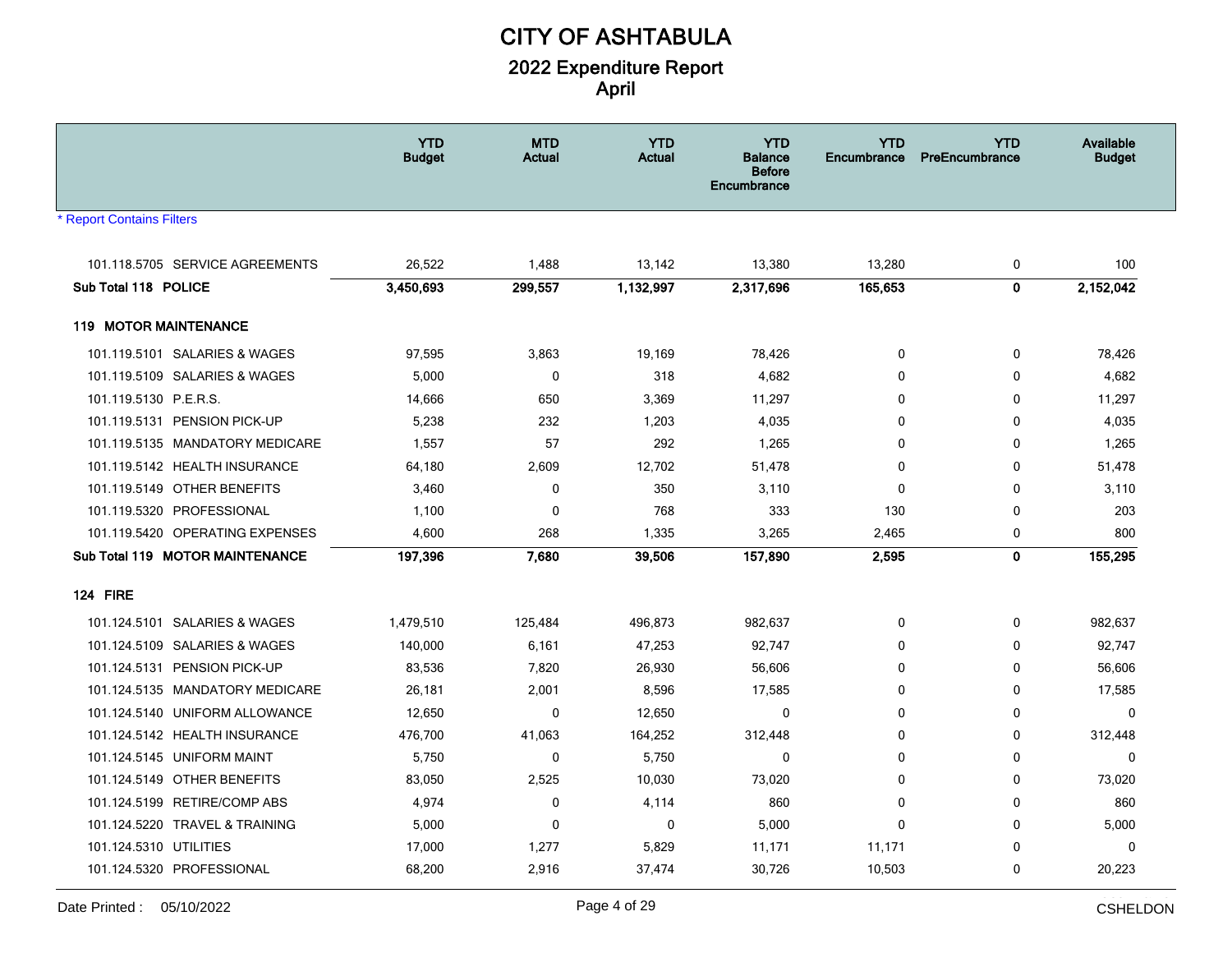| <b>YTD</b><br><b>YTD</b><br><b>MTD</b><br><b>YTD</b><br><b>Budget</b><br><b>Actual</b><br><b>Actual</b><br><b>Balance</b><br><b>Before</b><br>Encumbrance | <b>YTD</b><br>Encumbrance | <b>YTD</b><br>PreEncumbrance | <b>Available</b><br><b>Budget</b> |
|-----------------------------------------------------------------------------------------------------------------------------------------------------------|---------------------------|------------------------------|-----------------------------------|
| <b>Report Contains Filters</b>                                                                                                                            |                           |                              |                                   |
| 12,607<br>101.124.5420 OPERATING EXPENSES<br>51,368<br>4,243<br>38,762                                                                                    | 21,004                    | 0                            | 17,757                            |
| Sub Total 124 FIRE<br>1,621,562<br>2,453,919<br>193,491<br>832,358                                                                                        | 42,679                    | $\pmb{0}$                    | 1,578,883                         |
| 129 PLANNING & COMMUNITY DEV                                                                                                                              |                           |                              |                                   |
| 101.129.5101 SALARIES & WAGES<br>51,974<br>4,102<br>16,334<br>35,640                                                                                      | $\mathbf 0$               | 0                            | 35,640                            |
| 101.129.5109 SALARIES & WAGES<br>500<br>13<br>20                                                                                                          | 480<br>$\Omega$           | $\mathbf 0$                  | 480                               |
| 101.129.5130 P.E.R.S.<br>7,523<br>603<br>2,262<br>5,261                                                                                                   | 0                         | 0                            | 5,261                             |
| 101.129.5131 PENSION PICK-UP<br>808<br>1,879<br>2,687<br>215                                                                                              | $\mathbf 0$               | 0                            | 1,879                             |
| 101.129.5135 MANDATORY MEDICARE<br>803<br>60<br>244                                                                                                       | 559<br>$\Omega$           | $\mathbf 0$                  | 559                               |
| 101.129.5142 HEALTH INSURANCE<br>27,057<br>2,200<br>8,663<br>18,394                                                                                       | $\Omega$                  | $\mathbf 0$                  | 18,394                            |
| 101.129.5149 OTHER BENEFITS<br>1,910<br>$\mathbf 0$<br>350<br>1,560                                                                                       | $\mathbf 0$               | $\mathbf 0$                  | 1,560                             |
| 101.129.5220 TRAVEL & TRAINING<br>500<br>0<br>0                                                                                                           | 500<br>0                  | 0                            | 500                               |
| 90<br>2,031<br>1,169<br>101.129.5320 PROFESSIONAL<br>3,200                                                                                                | 0                         | 0                            | 1,169                             |
| 101.129.5420 OPERATING EXPENSES<br>46<br>1,000<br>46                                                                                                      | 954<br>500                | $\mathbf 0$                  | 454                               |
| Sub Total 129 PLANNING & COMMUNITY<br>97,154<br>7,330<br>30,758<br>66,396                                                                                 | 500                       | $\mathbf 0$                  | 65,896                            |
| 139 FEES & REV RED                                                                                                                                        |                           |                              |                                   |
| 7,456<br>101.139.5461 COUNTY/STATE FEES<br>20,000<br>126<br>12,544                                                                                        | 0                         | 0                            | 12,544                            |
| 101.139.5462 FORFEITED LAND/<br>$\mathbf 0$<br>706<br>9,294<br>10,000                                                                                     | 0                         | 0                            | 9,294                             |
| 101.139.5463 ELECTION EXPENSES<br>$\mathbf{0}$<br>2,800<br>6,200<br>9,000                                                                                 | $\Omega$                  | $\mathbf 0$                  | 6,200                             |
| 101.139.5465 CITY INCOME TAX<br>10,716<br>45,291<br>44,709<br>90,000                                                                                      | 44,709                    | $\mathbf 0$                  | 0                                 |
| 101.139.5466 AUDIT COSTS<br>10,455<br>14,082<br>20,603<br>34,685                                                                                          | 16,803                    | 0                            | 3,800                             |
| 101.139.5500 SENIOR CENTER LEVY<br>$\mathbf 0$<br>60,200<br>0<br>60,200                                                                                   | 60,200                    | 0                            | 0                                 |
| Sub Total 139 FEES & REV RED<br>70,335<br>153,550<br>223,885<br>21,297                                                                                    | 121,712                   | $\mathbf 0$                  | 31,838                            |
| <b>140 GENERAL GOVERNMENT</b>                                                                                                                             |                           |                              |                                   |
| 101.140.5124 OCCUPATIONAL HEALTH<br>13,958<br>193<br>1,647<br>12,311                                                                                      | 5,311                     | 0                            | 7,000                             |
| 101.140.5128 LIFE INSURANCE<br>1,580<br>5,410<br>10,590<br>16,000                                                                                         | 9,586                     | 0                            | 1,005                             |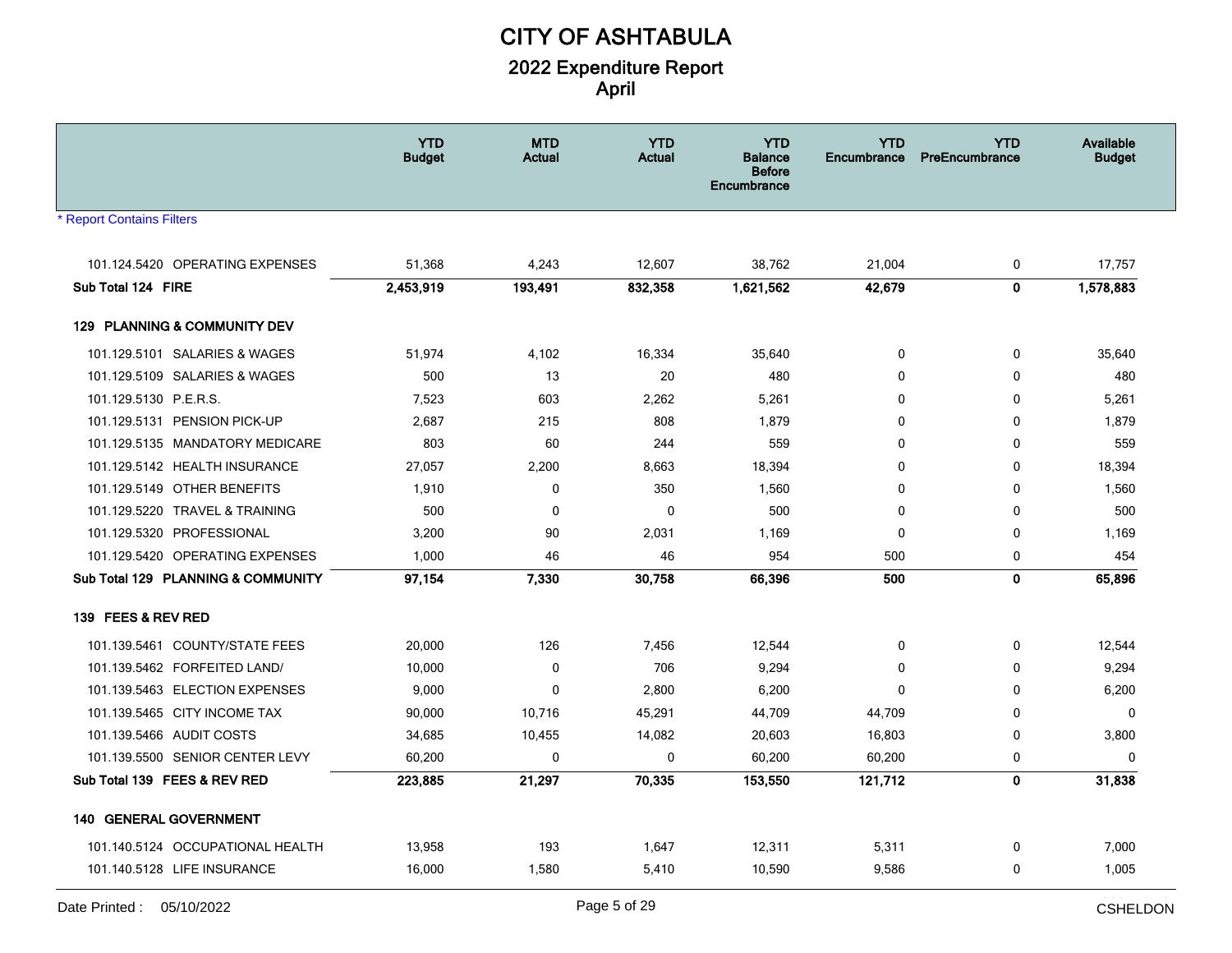|                                                     | <b>YTD</b><br><b>Budget</b> | <b>MTD</b><br><b>Actual</b> | <b>YTD</b><br><b>Actual</b> | <b>YTD</b><br><b>Balance</b><br><b>Before</b><br><b>Encumbrance</b> | <b>YTD</b><br>Encumbrance | <b>YTD</b><br>PreEncumbrance | <b>Available</b><br><b>Budget</b> |
|-----------------------------------------------------|-----------------------------|-----------------------------|-----------------------------|---------------------------------------------------------------------|---------------------------|------------------------------|-----------------------------------|
| <b>Report Contains Filters</b>                      |                             |                             |                             |                                                                     |                           |                              |                                   |
|                                                     |                             |                             |                             |                                                                     |                           |                              |                                   |
| 101.140.5313 VIADUCT LIGHTING                       | 1,687                       | $\mathbf 0$                 | 687                         | 1,000                                                               | 1,000                     | 0                            | $\mathbf 0$                       |
| 101.140.5320 PROFESSIONAL<br>101.140.5321 LEGAL ADS | 40,499                      | 3,373                       | 8,719<br>3,875              | 31,780<br>11,788                                                    | 31,596<br>11,788          | 0<br>$\mathbf 0$             | 185<br>$\Omega$                   |
| 101.140.5350 LIABILITY INSURANCE                    | 15,663<br>94,000            | 1,163<br>$\mathbf 0$        | 52,906                      | 41,094                                                              | $\mathbf 0$               | $\mathbf 0$                  | 41,094                            |
| 101.140.5402 EQUIPMENT MAINT                        | 1,000                       | 140                         | 243                         | 757                                                                 | 357                       | $\mathbf 0$                  | 400                               |
| 101.140.5424 FUEL                                   | 104,100                     | 9,907                       | 28,088                      | 76,012                                                              | 40,312                    | $\mathbf 0$                  | 35,700                            |
| 101.140.5470 UNEMPLOYMENT                           | 3,854                       | 0                           | 103                         | 3,751                                                               | 2,251                     | 0                            | 1,500                             |
| 101.140.5803 BUS SUBSIDY                            | 38,500                      | 0                           | 7,500                       | 31,000                                                              | 0                         | 0                            | 31,000                            |
| 101.140.5806 PUBLIC DEFENDER                        | 30,000                      | $\mathbf 0$                 | 0                           | 30,000                                                              | 0                         | $\mathbf 0$                  | 30,000                            |
| 101.140.5807 INDIGENT BURIALS                       | 8,250                       | 1,000                       | 2,500                       | 5,750                                                               | 750                       | $\mathbf 0$                  | 5,000                             |
| 101.140.5817 SETTLEMENT OF CLAIMS                   | 50,000                      | 306                         | 306                         | 49,694                                                              | 24,694                    | 0                            | 25,000                            |
| 101.140.5818 DUES & FEES                            | 12,048                      | $\mathbf 0$                 | 6,890                       | 5,158                                                               | 3,620                     | $\mathbf 0$                  | 1,538                             |
| 101.140.5950 BANK FEES                              | 8,000                       | 22                          | 473                         | 7,527                                                               | 0                         | 0                            | 7,527                             |
| 101.140.5999 CLEARING ACCOUNT                       | 3,600                       | $-324$                      | 150                         | 3,450                                                               | 1,600                     | 0                            | 1,850                             |
| Sub Total 140 GENERAL GOVERNMENT                    | 441,159                     | 17,359                      | 119,496                     | 321,663                                                             | 132,864                   | $\bf{0}$                     | 188,798                           |
|                                                     |                             |                             |                             |                                                                     |                           |                              |                                   |
| 220 CIVIL SERVICE                                   |                             |                             |                             |                                                                     |                           |                              |                                   |
| 101.220.5320 PROFESSIONAL                           | 10,000                      | 0                           | $\pmb{0}$                   | 10,000                                                              | $\pmb{0}$                 | 0                            | 10,000                            |
| Sub Total 220 CIVIL SERVICE                         | 10,000                      | $\mathbf 0$                 | $\mathbf{0}$                | 10,000                                                              | $\mathbf{0}$              | $\mathbf{0}$                 | 10,000                            |
| 221 LANDS & BUILDINGS                               |                             |                             |                             |                                                                     |                           |                              |                                   |
| 101.221.5101 SALARIES & WAGES                       | 89,107                      | 7,325                       | 29,169                      | 59,938                                                              | 0                         | $\mathbf 0$                  | 59,938                            |
| 101.221.5109 SALARIES & WAGES                       | 5,000                       | $\mathbf 0$                 | 4,354                       | 646                                                                 | 0                         | $\mathbf 0$                  | 646                               |
| 101.221.5130 P.E.R.S.                               | 13,433                      | 1,203                       | 4,645                       | 8,788                                                               | 0                         | $\mathbf 0$                  | 8,788                             |
| 101.221.5131 PENSION PICK-UP                        | 4,797                       | 430                         | 1,659                       | 3,138                                                               | 0                         | $\mathbf 0$                  | 3,138                             |
| 101.221.5135 MANDATORY MEDICARE                     | 1,423                       | 107                         | 503                         | 920                                                                 | 0                         | 0                            | 920                               |
| 101.221.5142 HEALTH INSURANCE                       | 41,484                      | 3,373                       | 13,518                      | 27,966                                                              | 0                         | $\mathbf 0$                  | 27,966                            |
| 101.221.5149 OTHER BENEFITS                         | 3,140                       | $\mathbf 0$                 | 700                         | 2,440                                                               | 0                         | $\mathbf 0$                  | 2,440                             |
|                                                     |                             |                             |                             |                                                                     |                           |                              |                                   |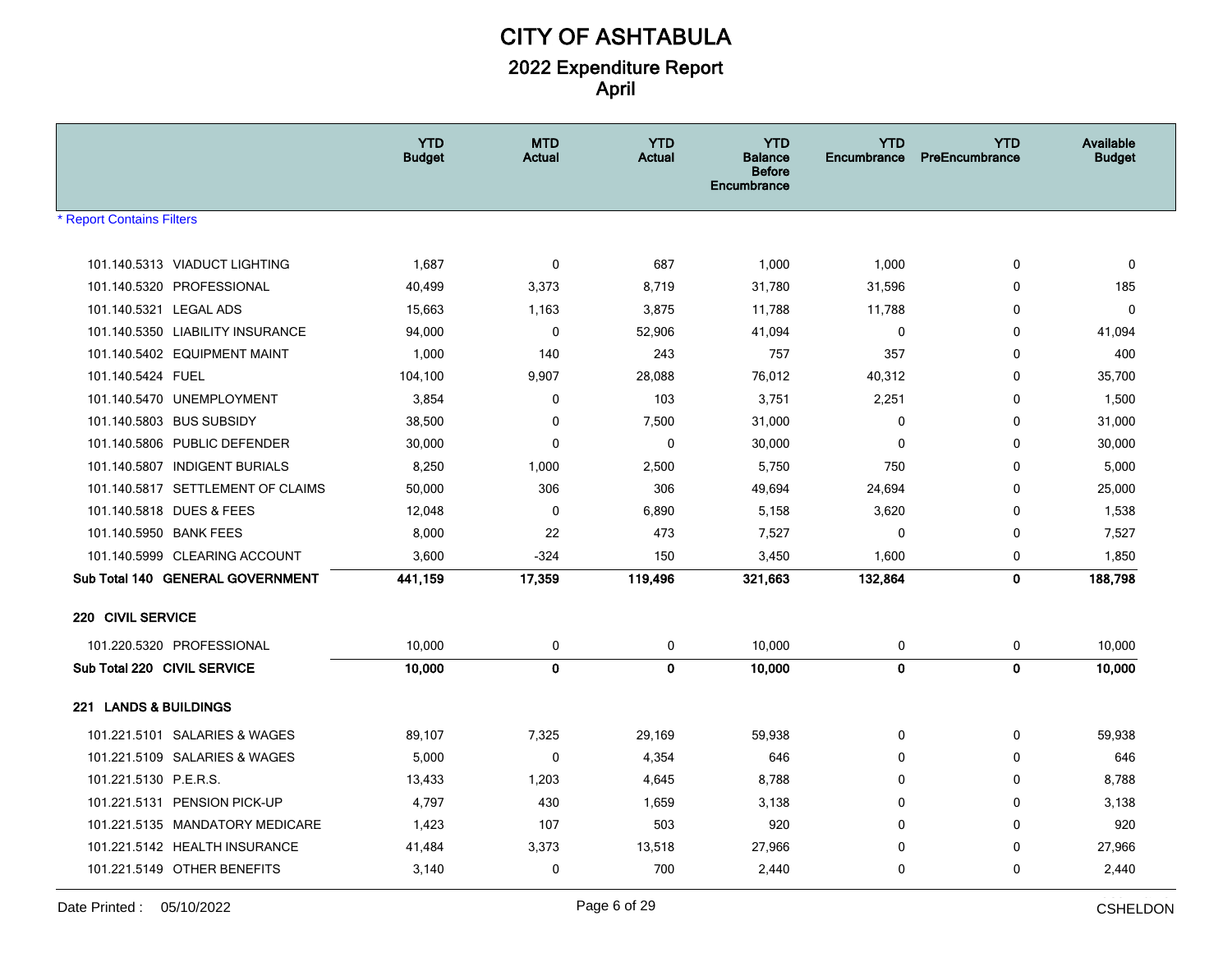|                                    | <b>YTD</b><br><b>Budget</b> | <b>MTD</b><br><b>Actual</b> | <b>YTD</b><br><b>Actual</b> | <b>YTD</b><br><b>Balance</b><br><b>Before</b><br>Encumbrance | <b>YTD</b><br><b>Encumbrance</b> | <b>YTD</b><br>PreEncumbrance | Available<br><b>Budget</b> |
|------------------------------------|-----------------------------|-----------------------------|-----------------------------|--------------------------------------------------------------|----------------------------------|------------------------------|----------------------------|
| <b>Report Contains Filters</b>     |                             |                             |                             |                                                              |                                  |                              |                            |
| 101.221.5310 UTILITIES             | 180,000                     | 13,578                      | 60,164                      | 119,836                                                      |                                  | 0                            | $\mathbf{0}$               |
| 101.221.5320 PROFESSIONAL          | 40,416                      | 4,295                       | 8,478                       | 31,938                                                       | 119,836<br>27,078                | 0                            | 4,861                      |
| 101.221.5420 OPERATING EXPENSES    | 50,811                      | 2,183                       | 6,777                       | 44,034                                                       | 6,912                            | 0                            | 37,122                     |
| 101.221.5480 TAXES                 | 9,200                       | $\mathbf 0$                 | 9,032                       | 168                                                          | 168                              | 0                            | $\mathbf 0$                |
| Sub Total 221 LANDS & BUILDINGS    | 438,811                     | 32,494                      | 138,998                     | 299,813                                                      | 153,994                          | 0                            | 145,819                    |
| <b>224 INFORMATION TECHNLOLGY</b>  |                             |                             |                             |                                                              |                                  |                              |                            |
| 101.224.5320 PROFESSIONAL          | 45,000                      | 4,000                       | 13,470                      | 31,530                                                       | 31,390                           | 0                            | 140                        |
| 101.224.5420 OPERATING - INFO TECH | 5,000                       | $\mathbf 0$                 | $\mathbf 0$                 | 5,000                                                        | 0                                | 0                            | 5,000                      |
| Sub Total 224 INFORMATION          | 50,000                      | 4,000                       | 13,470                      | 36,530                                                       | 31,390                           | 0                            | 5,140                      |
| 700 TRANSFERS                      |                             |                             |                             |                                                              |                                  |                              |                            |
| 101.700.5004 TRANSFER OUT - FOOD   | 40,000                      | 0                           | 10,000                      | 30,000                                                       | 0                                | 0                            | 30,000                     |
| 101.700.5005 TRANSFER OUT - PUBLIC | 75,000                      | 0                           | 0                           | 75,000                                                       | 0                                | 0                            | 75,000                     |
| 101.700.5012 TRANSFER OUT - POLICE | 165,000                     | 0                           | 70,625                      | 94,375                                                       | 0                                | 0                            | 94,375                     |
| 101.700.5013 TRANSFER OUT -        | 2,500                       | 0                           | 2,500                       | $\mathbf 0$                                                  | $\mathbf 0$                      | 0                            | $\mathbf 0$                |
| 101.700.5016 TRANSFER OUT -        | 150,000                     | 0                           | 25,000                      | 125,000                                                      | 0                                | 0                            | 125,000                    |
| 101.700.5021 TRANSFER OUT - PUBLIC | 326,000                     | 0                           | 65,200                      | 260,800                                                      | $\mathbf 0$                      | 0                            | 260,800                    |
| 101.700.5022 TRANSFER OUT -        | 55,126                      | 5,513                       | 22,050                      | 33,076                                                       | 0                                | 0                            | 33,076                     |
| 101.700.5025 TRANSFER OUT - AMC    | 15,000                      | 0                           | 0                           | 15,000                                                       | $\mathbf 0$                      | 0                            | 15,000                     |
| 101.700.5031 TRANSFER OUT - FIRE   | 100,000                     | 0                           | 70,000                      | 30,000                                                       | $\mathbf 0$                      | 0                            | 30,000                     |
| 101.700.5032 TRANSFER OUT - POLICE | 160,000                     | 0                           | 90,000                      | 70,000                                                       | 0                                | 0                            | 70,000                     |
| 101.700.5202 TRANSFER OUT - ST     | 150,000                     | 0                           | 68,750                      | 81,250                                                       | 0                                | 0                            | 81,250                     |
| <b>Sub Total 700 TRANSFERS</b>     | 1,238,626                   | 5,513                       | 424,125                     | 814,501                                                      | $\mathbf 0$                      | 0                            | 814,501                    |
| 701 ADVANCES                       |                             |                             |                             |                                                              |                                  |                              |                            |
| 101.701.5022 ADVANCE OUT           | 25,000                      | 0                           | 0                           | 25,000                                                       | 0                                | 0                            | 25,000                     |
| Sub Total 701 ADVANCES             | 25,000                      | 0                           | $\mathbf{0}$                | 25,000                                                       | $\pmb{0}$                        | 0                            | 25,000                     |
|                                    |                             |                             |                             |                                                              |                                  |                              | -----------                |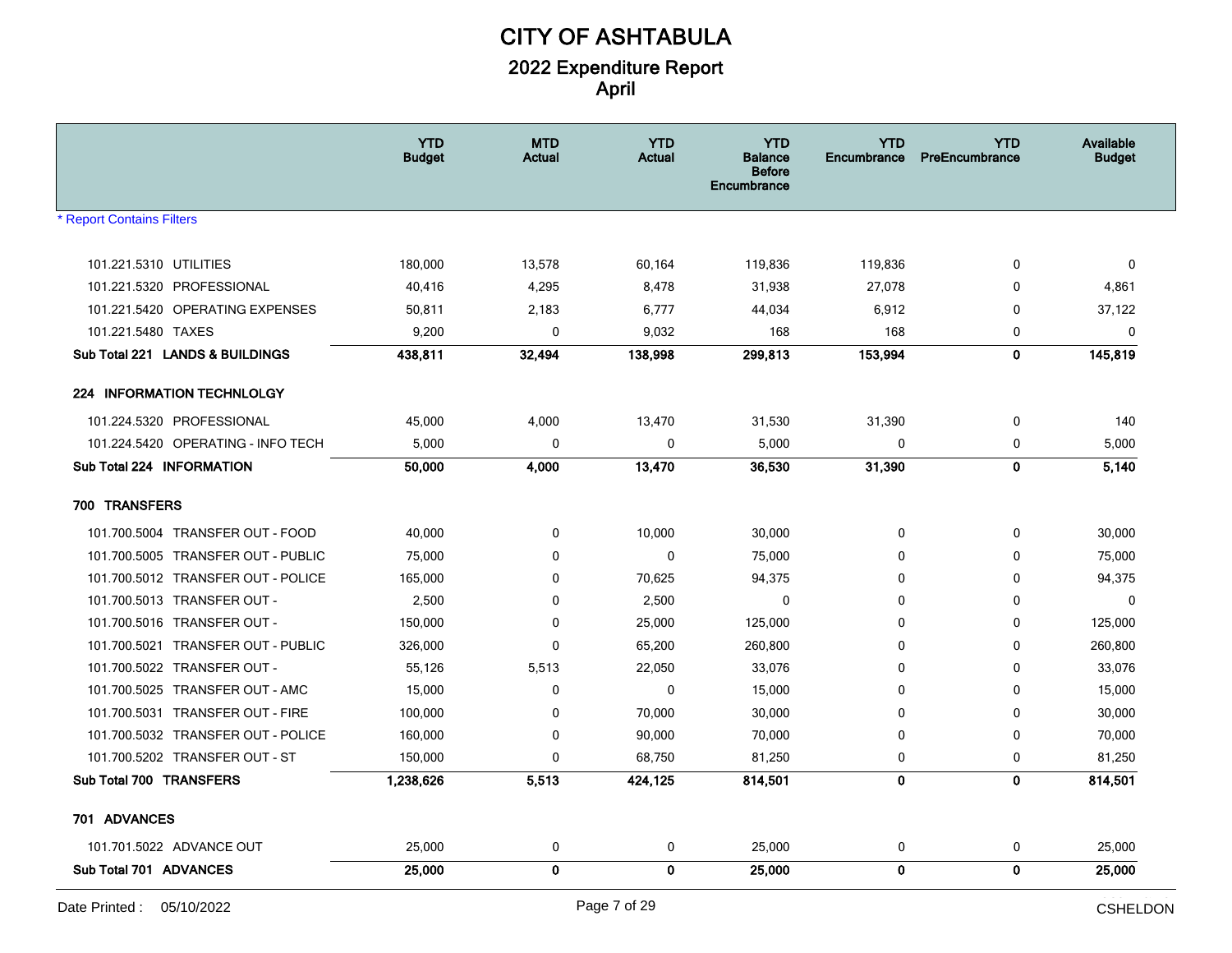|                                | <b>YTD</b><br><b>Budget</b> | <b>MTD</b><br>Actual | <b>YTD</b><br><b>Actual</b> | <b>YTD</b><br><b>Balance</b><br><b>Before</b><br>Encumbrance | <b>YTD</b><br>Encumbrance | <b>YTD</b><br>PreEncumbrance | Available<br><b>Budget</b> |
|--------------------------------|-----------------------------|----------------------|-----------------------------|--------------------------------------------------------------|---------------------------|------------------------------|----------------------------|
| <b>Report Contains Filters</b> |                             |                      |                             |                                                              |                           |                              |                            |
| Sub Total 101 GENERAL FUND     | 10,639,366                  | 758,736              | 3,433,408                   | 7,205,958                                                    | 718,252                   | $\bf{0}$                     | 6,487,706                  |
| <b>166 UNCLAIMED MONIES</b>    |                             |                      |                             |                                                              |                           |                              |                            |
| <b>181 UNCLAIMED FUNDS</b>     |                             |                      |                             |                                                              |                           |                              |                            |
| 166.181.5660 CLAIMS            | 2,000                       | $\mathbf 0$          | 0                           | 2,000                                                        | 0                         | 0                            | 2,000                      |
| Sub Total 181 UNCLAIMED FUNDS  | 2,000                       | $\mathbf 0$          | $\mathbf 0$                 | 2,000                                                        | $\mathbf 0$               | $\pmb{0}$                    | 2,000                      |
| 700 TRANSFERS                  |                             |                      |                             |                                                              |                           |                              |                            |
| 166.700.5001 TRANSFER OUT -    | 26,645                      | 0                    | $\pmb{0}$                   | 26,645                                                       | 0                         | $\pmb{0}$                    | 26,645                     |
| Sub Total 700 TRANSFERS        | 26,645                      | $\mathbf 0$          | 0                           | 26,645                                                       | $\mathbf 0$               | 0                            | 26,645                     |
| Sub Total 166 UNCLAIMED MONIES | 28,645                      | $\pmb{0}$            | $\pmb{0}$                   | 28,645                                                       | $\pmb{0}$                 | $\pmb{0}$                    | 28,645                     |
| 192 PARKING DECK               |                             |                      |                             |                                                              |                           |                              |                            |
| 166 PARKING DECK               |                             |                      |                             |                                                              |                           |                              |                            |
| 192.166.5310 UTILITIES         | 2,500                       | 178                  | 692                         | 1,808                                                        | 1,808                     | 0                            | 0                          |
| Sub Total 166 PARKING DECK     | 2,500                       | 178                  | 692                         | 1,808                                                        | 1,808                     | $\mathbf 0$                  | 0                          |
| Sub Total 192 PARKING DECK     | 2,500                       | 178                  | 692                         | 1,808                                                        | 1,808                     | $\pmb{0}$                    | 0                          |
| 201 POLICE LEVY                |                             |                      |                             |                                                              |                           |                              |                            |
| 118 POLICE                     |                             |                      |                             |                                                              |                           |                              |                            |
| 201.118.5101 SALARIES & WAGES  | 264,876                     | 21,664               | 86,731                      | 178,145                                                      | 0                         | 0                            | 178,145                    |
| 201.118.5102 SALARIES & WAGES  | 69,757                      | 3,068                | 19,658                      | 50,099                                                       | 0                         | 0                            | 50,099                     |
| 201.118.5108 OT DISPATCHERS    | 20,000                      | $\mathbf 0$          | $\mathbf 0$                 | 20,000                                                       | 0                         | $\mathbf 0$                  | 20,000                     |
| 201.118.5109 OT                | 75,000                      | 5,934                | 27,408                      | 47,592                                                       | 0                         | 0                            | 47,592                     |
| 201.118.5124 NEW HIRE EXPENSES | 6,000                       | $\mathbf 0$          | 0                           | 6,000                                                        | 0                         | 0                            | 6,000                      |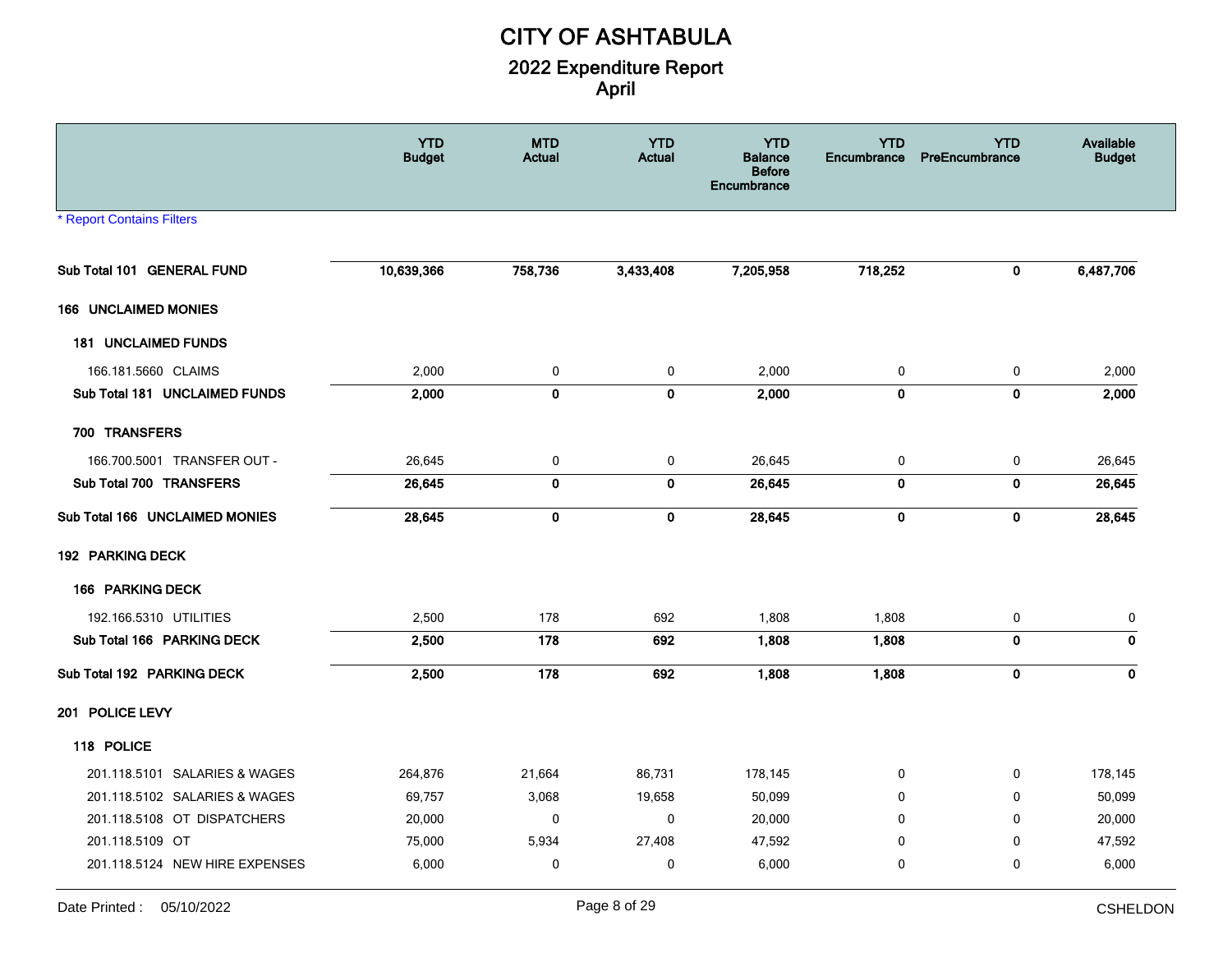|                                   | <b>YTD</b><br><b>Budget</b> | <b>MTD</b><br><b>Actual</b> | <b>YTD</b><br><b>Actual</b> | <b>YTD</b><br>Balance<br><b>Before</b><br>Encumbrance | <b>YTD</b><br>Encumbrance | <b>YTD</b><br>PreEncumbrance | Available<br><b>Budget</b> |
|-----------------------------------|-----------------------------|-----------------------------|-----------------------------|-------------------------------------------------------|---------------------------|------------------------------|----------------------------|
| <b>Report Contains Filters</b>    |                             |                             |                             |                                                       |                           |                              |                            |
| 201.118.5129 OPFPF - PENSION      | 17,532                      | 3,088                       | 11,265                      | 6,267                                                 | 0                         | 0                            | 6,267                      |
| 201.118.5130 P.E.R.S.             | 12,678                      | 889                         | 3,666                       | 9,012                                                 | 0                         | 0                            | 9,012                      |
| 201.118.5131 PENSION PICK-UP      | 4,528                       | 317                         | 1,309                       | 3,219                                                 | 0                         | 0                            | 3,219                      |
| 201.118.5135 MANDATORY MEDICARE   | 6,784                       | 465                         | 2,072                       | 4,712                                                 | 0                         | $\mathbf 0$                  | 4,712                      |
| 201.118.5140 UNIFORM ALLW - CIV & | 4,550                       | 0                           | $\mathbf 0$                 | 4,550                                                 | 0                         | 0                            | 4,550                      |
| 201.118.5142 HEALTH INSURANCE     | 144,451                     | 9,096                       | 41,457                      | 102,994                                               | 0                         | 0                            | 102,994                    |
| 201.118.5145 UNIFORM MAINT        | 1,750                       | 0                           | 0                           | 1,750                                                 | 0                         | 0                            | 1,750                      |
| 201.118.5149 OTHER BENEFITS       | 16,108                      | 350                         | 4,427                       | 11,681                                                | 0                         | 0                            | 11,681                     |
| Sub Total 118 POLICE              | 644,014                     | 44,870                      | 197,994                     | 446,020                                               | 0                         | 0                            | 446,020                    |
| 139 FEES & REV RED                |                             |                             |                             |                                                       |                           |                              |                            |
| 201.139.5461 COUNTY/STATE FEES    | 10,000                      | 60                          | 5,516                       | 4,484                                                 | 0                         | 0                            | 4,484                      |
| Sub Total 139 FEES & REV RED      | 10,000                      | 60                          | 5,516                       | 4,484                                                 | 0                         | $\mathbf 0$                  | 4,484                      |
| 700 TRANSFERS                     |                             |                             |                             |                                                       |                           |                              |                            |
| 201.700.5022 TRANSFER OUT -       | 4,520                       | 452                         | 1,808                       | 2,712                                                 | 0                         | 0                            | 2,712                      |
| Sub Total 700 TRANSFERS           | 4,520                       | 452                         | 1,808                       | 2,712                                                 | 0                         | 0                            | 2,712                      |
| Sub Total 201 POLICE LEVY         | 658,534                     | 45,382                      | 205,318                     | 453,216                                               | $\mathbf 0$               | $\mathbf 0$                  | 453,216                    |
| 202 STREET LIGHT ASSESSMENTS      |                             |                             |                             |                                                       |                           |                              |                            |
| 139 FEES & REV RED                |                             |                             |                             |                                                       |                           |                              |                            |
| 202.139.5461 COUNTY FEES          | 12,000                      | 0                           | 7,183                       | 4,817                                                 | 0                         | 0                            | 4,817                      |
| Sub Total 139 FEES & REV RED      | 12,000                      | $\mathbf{0}$                | 7,183                       | 4,817                                                 | 0                         | 0                            | 4,817                      |
| <b>140 GENERAL GOVERNMENT</b>     |                             |                             |                             |                                                       |                           |                              |                            |
| 202.140.5312 STREET LIGHTING      | 439,000                     | 35,656                      | 144,476                     | 294,524                                               | 163,906                   | 0                            | 130,618                    |
| Sub Total 140 GENERAL GOVERNMENT  | 439,000                     | 35,656                      | 144,476                     | 294,524                                               | 163,906                   | 0                            | 130,618                    |
|                                   |                             |                             |                             |                                                       |                           |                              | وينشده والوقاف             |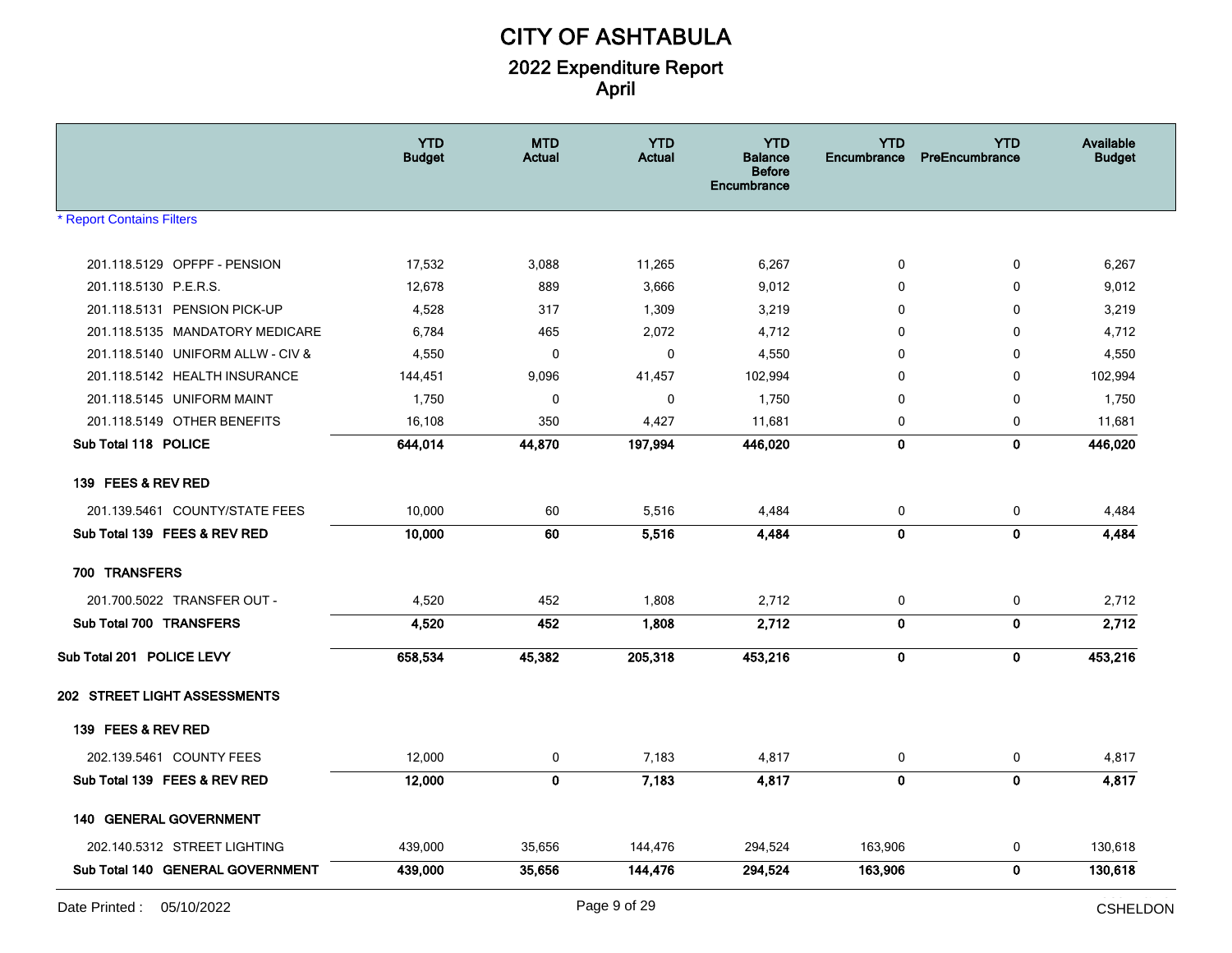|                                  | <b>YTD</b><br><b>Budget</b> | <b>MTD</b><br>Actual | <b>YTD</b><br><b>Actual</b> | <b>YTD</b><br><b>Balance</b><br><b>Before</b><br>Encumbrance | <b>YTD</b><br>Encumbrance | <b>YTD</b><br>PreEncumbrance | Available<br><b>Budget</b> |
|----------------------------------|-----------------------------|----------------------|-----------------------------|--------------------------------------------------------------|---------------------------|------------------------------|----------------------------|
| <b>* Report Contains Filters</b> |                             |                      |                             |                                                              |                           |                              |                            |
| Sub Total 202 STREET LIGHT       | 451,000                     | 35,656               | 151,659                     | 299,341                                                      | 163,906                   | 0                            | 135,435                    |
| 204 FOOD SERVICE FUND            |                             |                      |                             |                                                              |                           |                              |                            |
| 152 FOOD SERVICE                 |                             |                      |                             |                                                              |                           |                              |                            |
| 204.152.5101 SALARIES & WAGES    | 39,955                      | 3,366                | 13,439                      | 26,516                                                       | 0                         | $\mathbf 0$                  | 26,516                     |
| 204.152.5109 SALARIES & WAGES    | 2,500                       | $\mathbf 0$          | $\pmb{0}$                   | 2,500                                                        | $\mathbf 0$               | 0                            | 2,500                      |
| 204.152.5130 P.E.R.S.            | 6,541                       | 488                  | 1,868                       | 4,673                                                        | 0                         | 0                            | 4,673                      |
| 204.152.5131 PENSION PICK-UP     | 2,336                       | 174                  | 667                         | 1,669                                                        | 0                         | 0                            | 1,669                      |
| 204.152.5135 MANDATORY MEDICARE  | 701                         | 50                   | 249                         | 452                                                          | $\mathbf{0}$              | $\mathbf{0}$                 | 452                        |
| 204.152.5142 HEALTH INSURANCE    | 17,839                      | 1,450                | 4,174                       | 13,665                                                       | $\mathbf 0$               | $\mathbf 0$                  | 13,665                     |
| 204.152.5149 OTHER BENEFITS      | 1,388                       | 0                    | 0                           | 1,388                                                        | 0                         | $\mathbf 0$                  | 1,388                      |
| 204.152.5199 RETIRE/COMP ABS     | 3,366                       | $\mathbf 0$          | 3,366                       | $\mathbf 0$                                                  | $\mathbf 0$               | $\mathbf{0}$                 | $\mathbf{0}$               |
| 204.152.5320 PROFESSIONAL        | 1,239                       | 31                   | 504                         | 735                                                          | 90                        | 0                            | 645                        |
| 204.152.5420 OPERATING EXPENSES  | 2,822                       | 111                  | 795                         | 2,027                                                        | 254                       | $\mathbf 0$                  | 1,773                      |
| 204.152.5424 FUEL                | 300                         | 45                   | 88                          | 212                                                          | 212                       | 0                            | $\mathbf 0$                |
| 204.152.5468 REMIT TO STATE      | 5,954                       | 3,466                | 4,448                       | 1,506                                                        | 1,118                     | 0                            | 388                        |
| Sub Total 152 FOOD SERVICE       | 84,941                      | 9,182                | 29,598                      | 55,343                                                       | 1,674                     | 0                            | 53,669                     |
| 700 TRANSFERS                    |                             |                      |                             |                                                              |                           |                              |                            |
| 204.700.5022 TRANSFER OUT -      | 472                         | 47                   | 189                         | 283                                                          | 0                         | 0                            | 283                        |
| Sub Total 700 TRANSFERS          | 472                         | 47                   | 189                         | 283                                                          | $\mathbf 0$               | 0                            | 283                        |
| Sub Total 204 FOOD SERVICE FUND  | 85,413                      | 9,229                | 29,787                      | 55,626                                                       | 1,674                     | 0                            | 53,952                     |
| 205 S.C.M.R.- PUBLIC WORKS       |                             |                      |                             |                                                              |                           |                              |                            |
| <b>156 SCMR-PW</b>               |                             |                      |                             |                                                              |                           |                              |                            |
| 205.156.5101 SALARIES & WAGES    | 473,993                     | 31,193               | 144,745                     | 329,248                                                      | 0                         | 0                            | 329,248                    |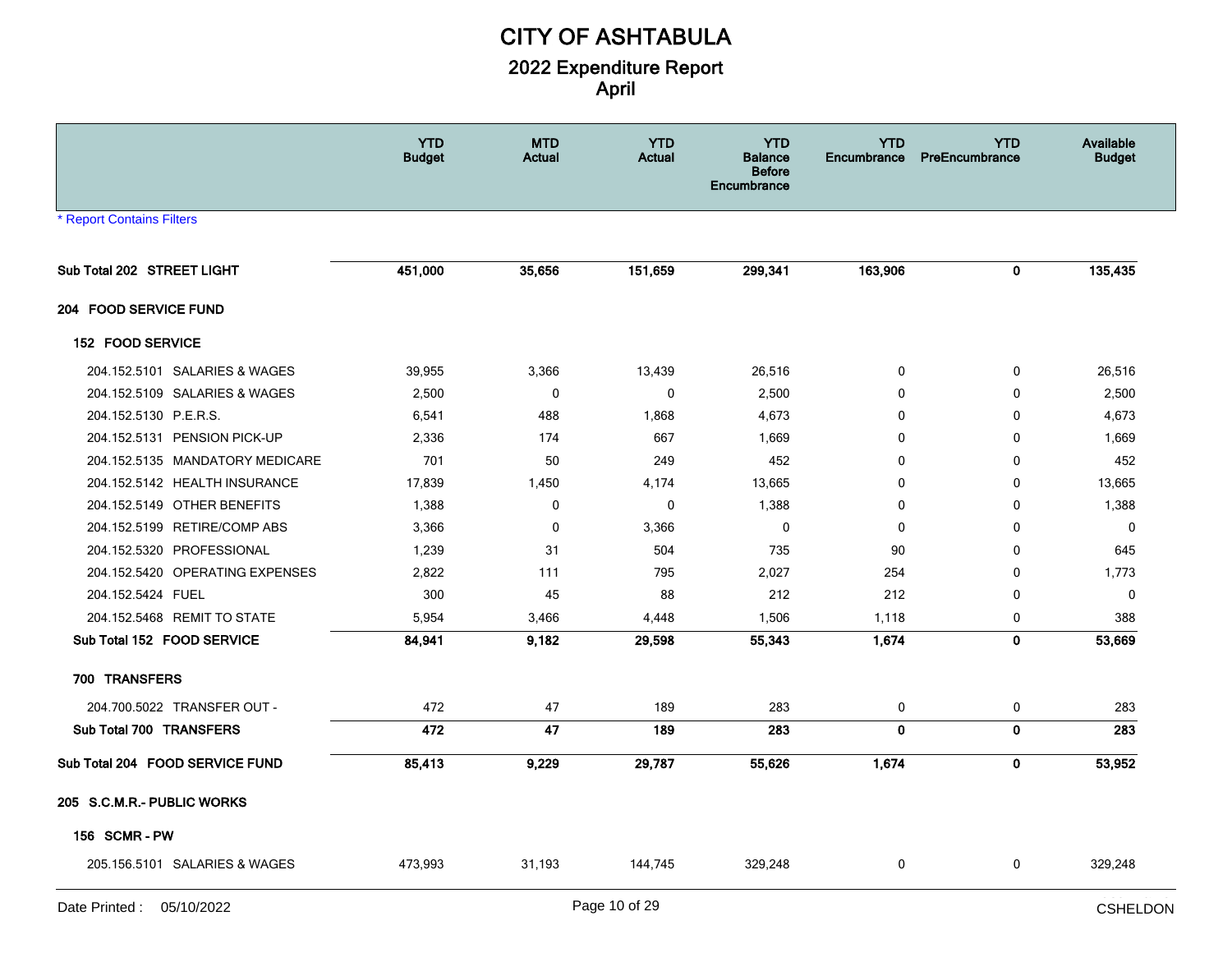|                                      | <b>YTD</b><br><b>Budget</b> | <b>MTD</b><br>Actual | <b>YTD</b><br><b>Actual</b> | <b>YTD</b><br><b>Balance</b><br><b>Before</b><br>Encumbrance | <b>YTD</b><br>Encumbrance | <b>YTD</b><br>PreEncumbrance | Available<br><b>Budget</b> |
|--------------------------------------|-----------------------------|----------------------|-----------------------------|--------------------------------------------------------------|---------------------------|------------------------------|----------------------------|
| <b>Report Contains Filters</b>       |                             |                      |                             |                                                              |                           |                              |                            |
| 205.156.5109 SALARIES & WAGES        | 43,500                      | 1,261                | 28,152                      | 15,348                                                       | $\mathbf 0$               | 0                            | 15,348                     |
| 205.156.5130 P.E.R.S.                | 74,446                      | 5,548                | 22,835                      | 51,611                                                       | 0                         | 0                            | 51,611                     |
| 205.156.5131 PENSION PICK-UP         | 26,588                      | 1,981                | 8,155                       | 18,433                                                       | $\Omega$                  | 0                            | 18,433                     |
| 205.156.5135 MANDATORY MEDICARE      | 8,315                       | 499                  | 2,791                       | 5,524                                                        | $\mathbf{0}$              | 0                            | 5,524                      |
| 205.156.5142 HEALTH INSURANCE        | 181,802                     | 13,156               | 55,098                      | 126,704                                                      | 0                         | 0                            | 126,704                    |
| 205.156.5149 OTHER BENEFITS          | 32,430                      | 1,050                | 7,216                       | 25,214                                                       | $\mathbf 0$               | 0                            | 25,214                     |
| 205.156.5199 RETIRE/COMP ABS         | 7,469                       | 0                    | 7,469                       | 0                                                            | $\mathbf 0$               | 0                            | 0                          |
| 205.156.5220 TRAVEL & TRAINING       | 500                         | $\mathbf 0$          | 0                           | 500                                                          | 500                       | 0                            | $\mathbf 0$                |
| 205.156.5310 UTILITIES               | 25,000                      | 3,426                | 13,242                      | 11,758                                                       | 11,758                    | 0                            | $\mathbf 0$                |
| 205.156.5320 PROFESSIONAL            | 74,800                      | 22,263               | 50,207                      | 24,593                                                       | 23,516                    | 0                            | 1,078                      |
| 205.156.5420 OPERATING EXPENSES      | 125,901                     | 12,998               | 19,628                      | 106,273                                                      | 48,659                    | 0                            | 57,614                     |
| 205.156.5424 FUEL                    | 21,000                      | 7,974                | 20,034                      | 966                                                          | 966                       | 0                            | 0                          |
| 205.156.5470 UNEMPLOYMENT            | 1,002                       | $\mathbf 0$          | 0                           | 1,002                                                        | 2                         | 0                            | 1,000                      |
| Sub Total 156 SCMR - PW              | 1,096,746                   | 101,349              | 379,572                     | 717,174                                                      | 85,401                    | $\mathbf 0$                  | 631,773                    |
| 700 TRANSFERS                        |                             |                      |                             |                                                              |                           |                              |                            |
| 205.700.5022 TRANSFER OUT -          | 5,574                       | 557                  | 2,230                       | 3,344                                                        | 0                         | 0                            | 3,344                      |
| Sub Total 700 TRANSFERS              | 5,574                       | 557                  | 2,230                       | 3,344                                                        | $\mathbf 0$               | $\mathbf 0$                  | 3,344                      |
| Sub Total 205 S.C.M.R.- PUBLIC WORKS | 1,102,320                   | 101,906              | 381,801                     | 720,519                                                      | 85,401                    | $\mathbf 0$                  | 635,118                    |
| <b>206 STATE HIGHWAY</b>             |                             |                      |                             |                                                              |                           |                              |                            |
| <b>156 SCMR-PW</b>                   |                             |                      |                             |                                                              |                           |                              |                            |
| 206.156.5425 ROAD SALT               | 66,173                      | 11,290               | 23,655                      | 42,518                                                       | 42,518                    | 0                            | 0                          |
| Sub Total 156 SCMR - PW              | 66,173                      | 11,290               | 23,655                      | 42,518                                                       | 42,518                    | $\mathbf 0$                  | $\mathbf 0$                |
| Sub Total 206 STATE HIGHWAY          | 66,173                      | 11,290               | 23,655                      | 42,518                                                       | 42,518                    | $\mathbf 0$                  | $\mathbf 0$                |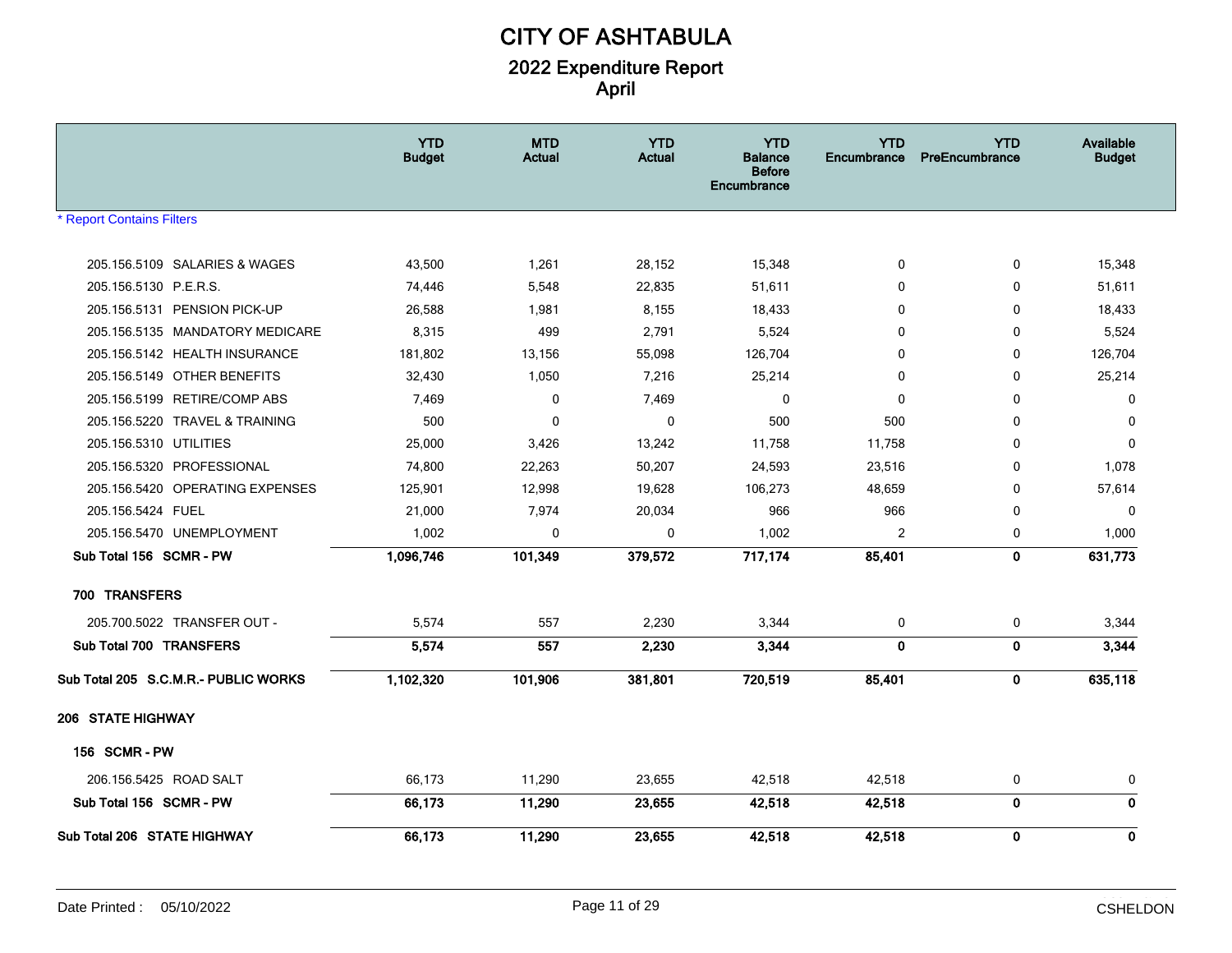|                                     | <b>YTD</b><br><b>Budget</b> | <b>MTD</b><br><b>Actual</b> | <b>YTD</b><br><b>Actual</b> | <b>YTD</b><br><b>Balance</b><br><b>Before</b><br>Encumbrance | <b>YTD</b><br>Encumbrance | <b>YTD</b><br>PreEncumbrance | Available<br><b>Budget</b> |
|-------------------------------------|-----------------------------|-----------------------------|-----------------------------|--------------------------------------------------------------|---------------------------|------------------------------|----------------------------|
| * Report Contains Filters           |                             |                             |                             |                                                              |                           |                              |                            |
| 208 PUBLIC HEALTH/NURSING           |                             |                             |                             |                                                              |                           |                              |                            |
| 125 PUBLIC HEALTH                   |                             |                             |                             |                                                              |                           |                              |                            |
| 208.125.5101 SALARIES & WAGES -     | 325,406                     | 19,655                      | 76,391                      | 249,015                                                      | 0                         | $\mathbf 0$                  | 249,015                    |
| 208.125.5109 SALARIES & WAGES       | 100,000                     | 7,815                       | 40,794                      | 59,206                                                       | $\mathbf{0}$              | $\Omega$                     | 59,206                     |
| 208.125.5130 P.E.R.S. - PUBLIC      | 60,072                      | 4,261                       | 16,939                      | 43,133                                                       | 0                         | 0                            | 43,133                     |
| 208.125.5131 PENSION PICK-UP        | 21,454                      | 1,522                       | 6,050                       | 15,404                                                       | 0                         | 0                            | 15,404                     |
| 208.125.5135 MANDATORY MEDICARE     | 6,606                       | 424                         | 1,804                       | 4,802                                                        | $\mathbf{0}$              | 0                            | 4,802                      |
| 208.125.5142 HEALTH INSURANCE       | 35,870                      | 1,944                       | 9,946                       | 25,924                                                       | $\mathbf{0}$              | $\Omega$                     | 25,924                     |
| 208.125.5149 OTHER BENEFITS         | 9,480                       | 700                         | 2,800                       | 6,680                                                        | 0                         | 0                            | 6,680                      |
| 208.125.5220 TRAVEL & TRAINING -    | 1,076                       | 440                         | 440                         | 636                                                          | 636                       | 0                            | $\mathbf 0$                |
| 208.125.5320 PROFESSIONAL           | 78,790                      | 10,287                      | 24,651                      | 54,139                                                       | 30,339                    | 0                            | 23,800                     |
| 208.125.5321 PROFESSIONAL           | 3,720                       | 421                         | 557                         | 3,163                                                        | 1,176                     | 0                            | 1,987                      |
| 208.125.5420 OPERATING EXPENSES -   | 10,574                      | 774                         | 774                         | 9,800                                                        | 0                         | $\Omega$                     | 9,800                      |
| 208.125.5421 OPERATING EXPENSES -   | 31,467                      | 3,540                       | 14,384                      | 17,082                                                       | 649                       | 0                            | 16,433                     |
| 208.125.5468 REMIT TO STATE         | 75,801                      | 110                         | 11,161                      | 64,640                                                       | 39,140                    | 0                            | 25,500                     |
| Sub Total 125 PUBLIC HEALTH         | 760,316                     | 51,892                      | 206,691                     | 553,625                                                      | 71,940                    | $\mathbf 0$                  | 481,685                    |
| 700 TRANSFERS                       |                             |                             |                             |                                                              |                           |                              |                            |
| 208.700.5022 TRANSFER OUT -         | 4,349                       | 435                         | 1,740                       | 2,609                                                        | 0                         | 0                            | 2,609                      |
| Sub Total 700 TRANSFERS             | 4,349                       | 435                         | 1,740                       | 2,609                                                        | 0                         | $\mathbf 0$                  | 2,609                      |
| Sub Total 208 PUBLIC HEALTH/NURSING | 764,665                     | 52,327                      | 208,430                     | 556,235                                                      | 71,940                    | $\mathbf 0$                  | 484,295                    |
| 209 AUTO REG/PERM TAX               |                             |                             |                             |                                                              |                           |                              |                            |
| <b>156 SCMR-PW</b>                  |                             |                             |                             |                                                              |                           |                              |                            |
| 209.156.5420 OPERATING SUPPLIES     | 10,000                      | $\mathbf 0$                 | 8,663                       | 1,337                                                        | 0                         | $\mathbf 0$                  | 1,337                      |
| 209.156.5424 FUEL                   | 18,000                      | 7,724                       | 15,724                      | 2,276                                                        | 2,276                     | 0                            | $\mathbf 0$                |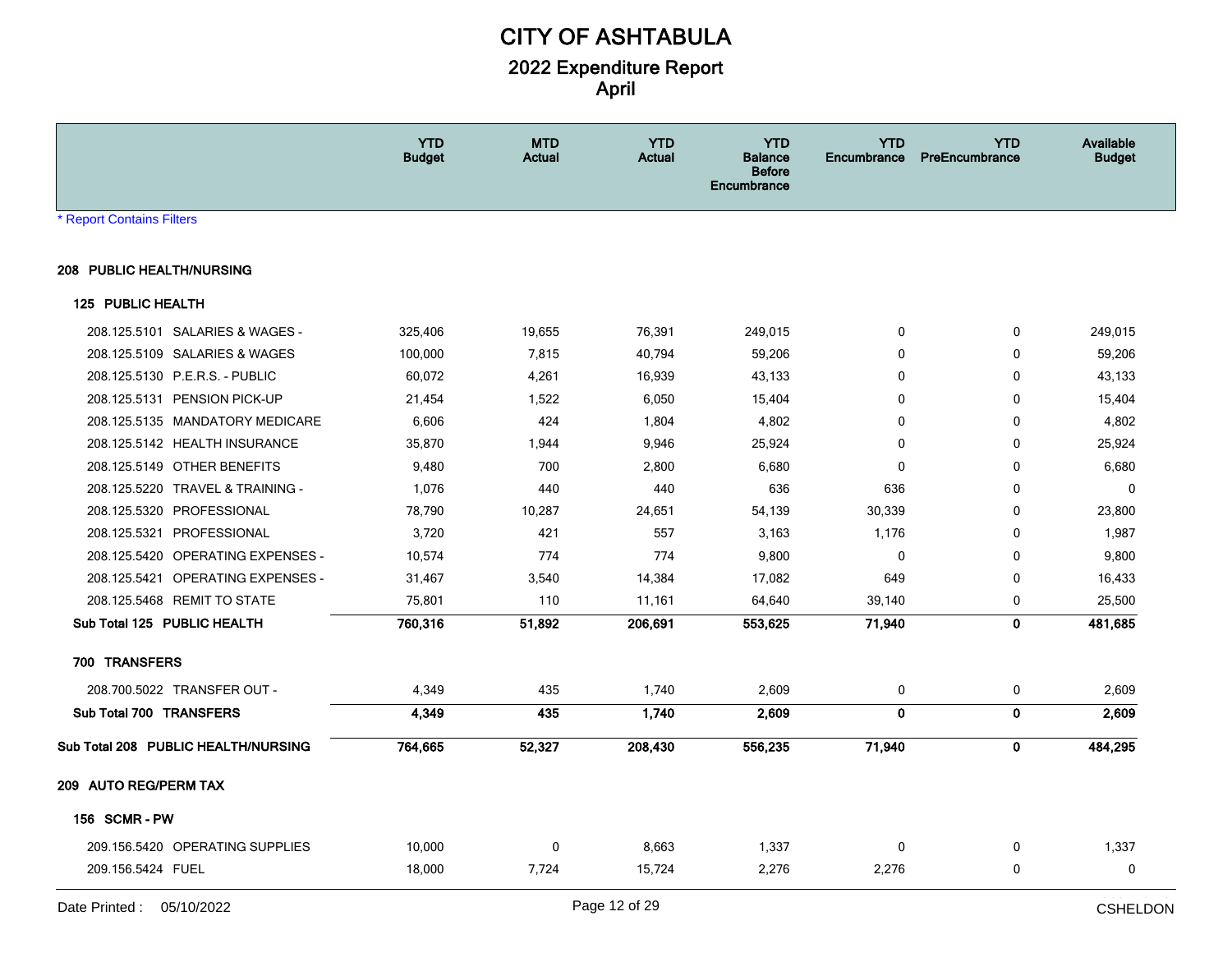|                                     | <b>YTD</b><br><b>Budget</b> | <b>MTD</b><br><b>Actual</b> | <b>YTD</b><br><b>Actual</b> | <b>YTD</b><br><b>Balance</b><br><b>Before</b><br>Encumbrance | <b>YTD</b><br>Encumbrance | <b>YTD</b><br>PreEncumbrance | Available<br><b>Budget</b> |
|-------------------------------------|-----------------------------|-----------------------------|-----------------------------|--------------------------------------------------------------|---------------------------|------------------------------|----------------------------|
| <b>* Report Contains Filters</b>    |                             |                             |                             |                                                              |                           |                              |                            |
| 209.156.5425 ROAD SALT              | 127,178                     | 21,712                      | 45,413                      | 81,765                                                       | 81,765                    | 0                            | 0                          |
| Sub Total 156 SCMR - PW             | 155,178                     | 29,436                      | 69,800                      | 85,379                                                       | 84,041                    | $\mathbf 0$                  | 1,337                      |
| Sub Total 209 AUTO REG/PERM TAX     | 155,178                     | 29,436                      | 69,800                      | 85,379                                                       | 84,041                    | $\bf{0}$                     | 1,337                      |
| 210 IND ALCOHOL TREATMENT           |                             |                             |                             |                                                              |                           |                              |                            |
| 116 JUDICIAL - MUNICIPAL COURT      |                             |                             |                             |                                                              |                           |                              |                            |
| 210.116.5420 OPERATING EXPENSES     | 38,000                      | $\mathbf 0$                 | 274                         | 37,726                                                       | 4,726                     | 0                            | 33,000                     |
| Sub Total 116 JUDICIAL - MUNICIPAL  | 38,000                      | 0                           | 274                         | 37,726                                                       | 4,726                     | $\mathbf 0$                  | 33,000                     |
| 700 TRANSFERS                       |                             |                             |                             |                                                              |                           |                              |                            |
| 210.700.5033 TRANSFER OUT - COURT   | 5,408                       | 0                           | 0                           | 5,408                                                        | 0                         | 0                            | 5,408                      |
| Sub Total 700 TRANSFERS             | 5,408                       | $\bf{0}$                    | $\mathbf 0$                 | 5,408                                                        | $\mathbf{0}$              | $\mathbf 0$                  | 5,408                      |
| Sub Total 210 IND ALCOHOL TREATMENT | 43,408                      | $\mathbf 0$                 | 274                         | 43,134                                                       | 4,726                     | $\mathbf 0$                  | 38,408                     |
| 212 PAVING LEVY                     |                             |                             |                             |                                                              |                           |                              |                            |
| 139 FEES & REV RED                  |                             |                             |                             |                                                              |                           |                              |                            |
| 212.139.5461 CNTY FEES/REV RED      | 16,000                      | 101                         | 8,896                       | 7,104                                                        | 0                         | 0                            | 7,104                      |
| Sub Total 139 FEES & REV RED        | 16,000                      | 101                         | 8,896                       | 7,104                                                        | $\mathbf 0$               | $\mathbf 0$                  | 7,104                      |
| 156 SCMR-PW                         |                             |                             |                             |                                                              |                           |                              |                            |
| 212.156.5500 LEVY PAVING &          | 871,867                     | 51,303                      | 51,303                      | 820,564                                                      | 88,246                    | 0                            | 732,318                    |
| Sub Total 156 SCMR - PW             | 871,867                     | 51,303                      | 51,303                      | 820,564                                                      | 88,246                    | $\mathbf 0$                  | 732,318                    |
| Sub Total 212 PAVING LEVY           | 887,867                     | 51,404                      | 60,199                      | 827,669                                                      | 88,246                    | $\mathbf 0$                  | 739,422                    |
| 214 AMC PROBATION                   |                             |                             |                             |                                                              |                           |                              |                            |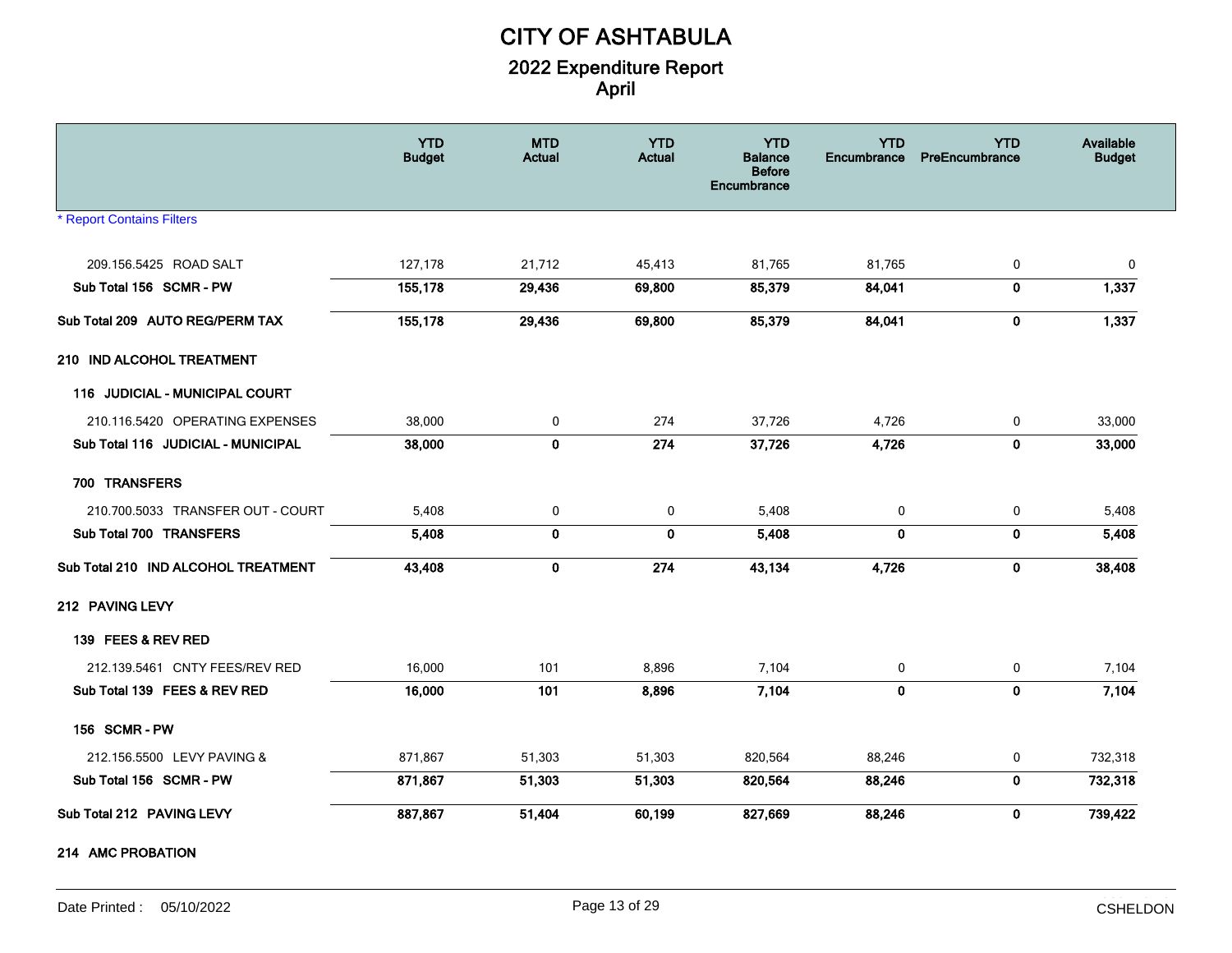|                                    | <b>YTD</b><br><b>Budget</b> | <b>MTD</b><br><b>Actual</b> | <b>YTD</b><br><b>Actual</b> | <b>YTD</b><br><b>Balance</b><br><b>Before</b><br><b>Encumbrance</b> | <b>YTD</b><br><b>Encumbrance</b> | <b>YTD</b><br><b>PreEncumbrance</b> | Available<br><b>Budget</b> |
|------------------------------------|-----------------------------|-----------------------------|-----------------------------|---------------------------------------------------------------------|----------------------------------|-------------------------------------|----------------------------|
| <b>Report Contains Filters</b>     |                             |                             |                             |                                                                     |                                  |                                     |                            |
| 116 JUDICIAL - MUNICIPAL COURT     |                             |                             |                             |                                                                     |                                  |                                     |                            |
| 214.116.5101 SALARIES & WAGES      | 22,801                      | 1,770                       | 7,038                       | 15,763                                                              | 0                                | $\mathbf 0$                         | 15,763                     |
| 214.116.5130 P.E.R.S.              | 3,231                       | 276                         | 962                         | 2,269                                                               | $\mathbf 0$                      | 0                                   | 2,269                      |
| 214.116.5131 PENSION PICKUP        | 1,154                       | 99                          | 344                         | 810                                                                 | 0                                | 0                                   | 810                        |
| 214.116.5135 MANDATORY MEDICARE    | 339                         | 26                          | 103                         | 236                                                                 | 0                                | 0                                   | 236                        |
| 214.116.5142 HEALTH INSURANCE      | 10,371                      | 843                         | 3,373                       | 6,998                                                               | 0                                | $\Omega$                            | 6,998                      |
| 214.116.5149 OTHER BENEFITS        | 430                         | $\mathbf 0$                 | $\pmb{0}$                   | 430                                                                 | $\mathbf 0$                      | $\mathbf 0$                         | 430                        |
| Sub Total 116 JUDICIAL - MUNICIPAL | 38,326                      | 3,014                       | 11,819                      | 26,507                                                              | $\mathbf{0}$                     | $\mathbf 0$                         | 26,507                     |
| 122 PROBATION                      |                             |                             |                             |                                                                     |                                  |                                     |                            |
| 214.122.5420 OPERATING EXPENSES    | 5,400                       | 133                         | 1,949                       | 3,451                                                               | 3,451                            | 0                                   | 0                          |
| Sub Total 122 PROBATION            | 5,400                       | 133                         | 1,949                       | 3,451                                                               | 3,451                            | $\mathbf 0$                         | $\mathbf{0}$               |
| 700 TRANSFERS                      |                             |                             |                             |                                                                     |                                  |                                     |                            |
| 214.700.5022 TRANSFER OUT -        | 232                         | 0                           | 0                           | 232                                                                 | 0                                | 0                                   | 232                        |
| Sub Total 700 TRANSFERS            | 232                         | 0                           | $\mathbf{0}$                | 232                                                                 | $\mathbf{0}$                     | $\bf{0}$                            | 232                        |
| Sub Total 214 AMC PROBATION        | 43,958                      | 3,147                       | 13,768                      | 30,190                                                              | 3,451                            | 0                                   | 26,739                     |
| 215 AMC COMPUTER                   |                             |                             |                             |                                                                     |                                  |                                     |                            |
| 116 JUDICIAL - MUNICIPAL COURT     |                             |                             |                             |                                                                     |                                  |                                     |                            |
| 215.116.5320 PROFESSIONAL          | 39,000                      | 4,347                       | 16,947                      | 22,053                                                              | 16,515                           | 0                                   | 5,538                      |
| 215.116.5420 OPERATING             | 10,000                      | 0                           | 0                           | 10,000                                                              | 5,000                            | 0                                   | 5,000                      |
| Sub Total 116 JUDICIAL - MUNICIPAL | 49,000                      | 4,347                       | 16,947                      | 32,053                                                              | 21,515                           | $\pmb{0}$                           | 10,538                     |
| Sub Total 215 AMC COMPUTER         | 49,000                      | 4,347                       | 16,947                      | 32,053                                                              | 21,515                           | $\mathbf 0$                         | 10,538                     |
|                                    |                             |                             |                             |                                                                     |                                  |                                     |                            |

#### **216 AMC SECURITY**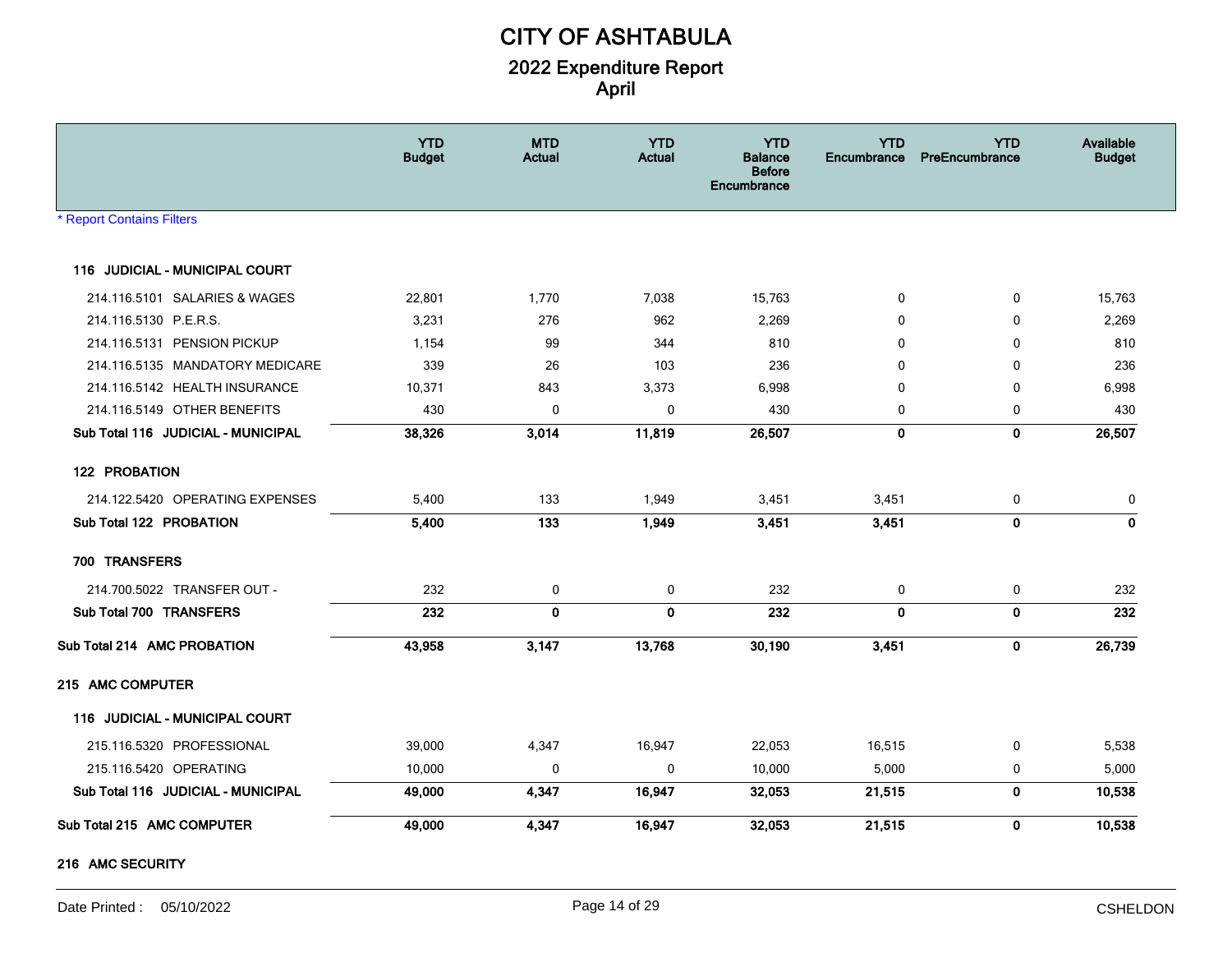|                                       | <b>YTD</b><br><b>Budget</b> | <b>MTD</b><br><b>Actual</b> | <b>YTD</b><br><b>Actual</b> | <b>YTD</b><br><b>Balance</b><br><b>Before</b><br><b>Encumbrance</b> | <b>YTD</b><br>Encumbrance | <b>YTD</b><br>PreEncumbrance | Available<br><b>Budget</b> |
|---------------------------------------|-----------------------------|-----------------------------|-----------------------------|---------------------------------------------------------------------|---------------------------|------------------------------|----------------------------|
| <b>* Report Contains Filters</b>      |                             |                             |                             |                                                                     |                           |                              |                            |
| 116 JUDICIAL - MUNICIPAL COURT        |                             |                             |                             |                                                                     |                           |                              |                            |
| 216.116.5101 SALARIES & WAGES         | 25,790                      | 2,972                       | 9,317                       | 16,473                                                              | 0                         | $\mathbf 0$                  | 16,473                     |
| 216.116.5130 P.E.R.S.                 | 2,912                       | 237                         | 960                         | 1,952                                                               | 0                         | 0                            | 1,952                      |
| 216.116.5131 PENSION PICK-UP          | 1,040                       | 85                          | 343                         | 697                                                                 | $\mathbf{0}$              | $\Omega$                     | 697                        |
| 216.116.5135 MANDATORY MEDICARE       | 389                         | 45                          | 140                         | 249                                                                 | 0                         | $\mathbf 0$                  | 249                        |
| 216.116.5320 PROFESSIONAL             | 500                         | $\mathbf 0$                 | $\mathbf 0$                 | 500                                                                 | 0                         | 0                            | 500                        |
| 216.116.5420 OPERATING                | 3,000                       | $\mathbf 0$                 | 523                         | 2,477                                                               | 2,477                     | 0                            | 0                          |
| Sub Total 116 JUDICIAL - MUNICIPAL    | 33,631                      | 3,339                       | 11,284                      | 22,347                                                              | 2,477                     | $\mathbf{0}$                 | 19,870                     |
| 700 TRANSFERS                         |                             |                             |                             |                                                                     |                           |                              |                            |
| 216.700.5022 TRANSFER OUT -           | 258                         | 0                           | 0                           | 258                                                                 | 0                         | 0                            | 258                        |
| Sub Total 700 TRANSFERS               | 258                         | $\mathbf 0$                 | $\mathbf 0$                 | 258                                                                 | $\mathbf 0$               | $\mathbf{0}$                 | 258                        |
| Sub Total 216 AMC SECURITY            | 33,889                      | 3,339                       | 11,284                      | 22,605                                                              | 2,477                     | $\mathbf 0$                  | 20,128                     |
| 217 LAW ENFORCEMENT TRUST             |                             |                             |                             |                                                                     |                           |                              |                            |
| 117 SOLICITOR                         |                             |                             |                             |                                                                     |                           |                              |                            |
| 217.117.5420 OPERATING                | 35,085                      | 3,523                       | 12,607                      | 22,479                                                              | 6,545                     | 0                            | 15,934                     |
| Sub Total 117 SOLICITOR               | 35,085                      | 3,523                       | 12,607                      | 22,479                                                              | 6,545                     | $\mathbf 0$                  | 15,934                     |
| Sub Total 217 LAW ENFORCEMENT TRUST   | 35,085                      | 3,523                       | 12,607                      | 22,479                                                              | 6,545                     | $\mathbf 0$                  | 15,934                     |
| 218 IDIAM                             |                             |                             |                             |                                                                     |                           |                              |                            |
| <b>116 JUDICIAL - MUNICIPAL COURT</b> |                             |                             |                             |                                                                     |                           |                              |                            |
| 218.116.5420 OPERATING                | 10,000                      | 0                           | 3,310                       | 6,690                                                               | 6,690                     | 0                            | 0                          |
| Sub Total 116 JUDICIAL - MUNICIPAL    | 10,000                      | $\mathbf 0$                 | 3,310                       | 6,690                                                               | 6,690                     | $\mathbf 0$                  | $\mathbf 0$                |
|                                       |                             |                             |                             |                                                                     |                           |                              |                            |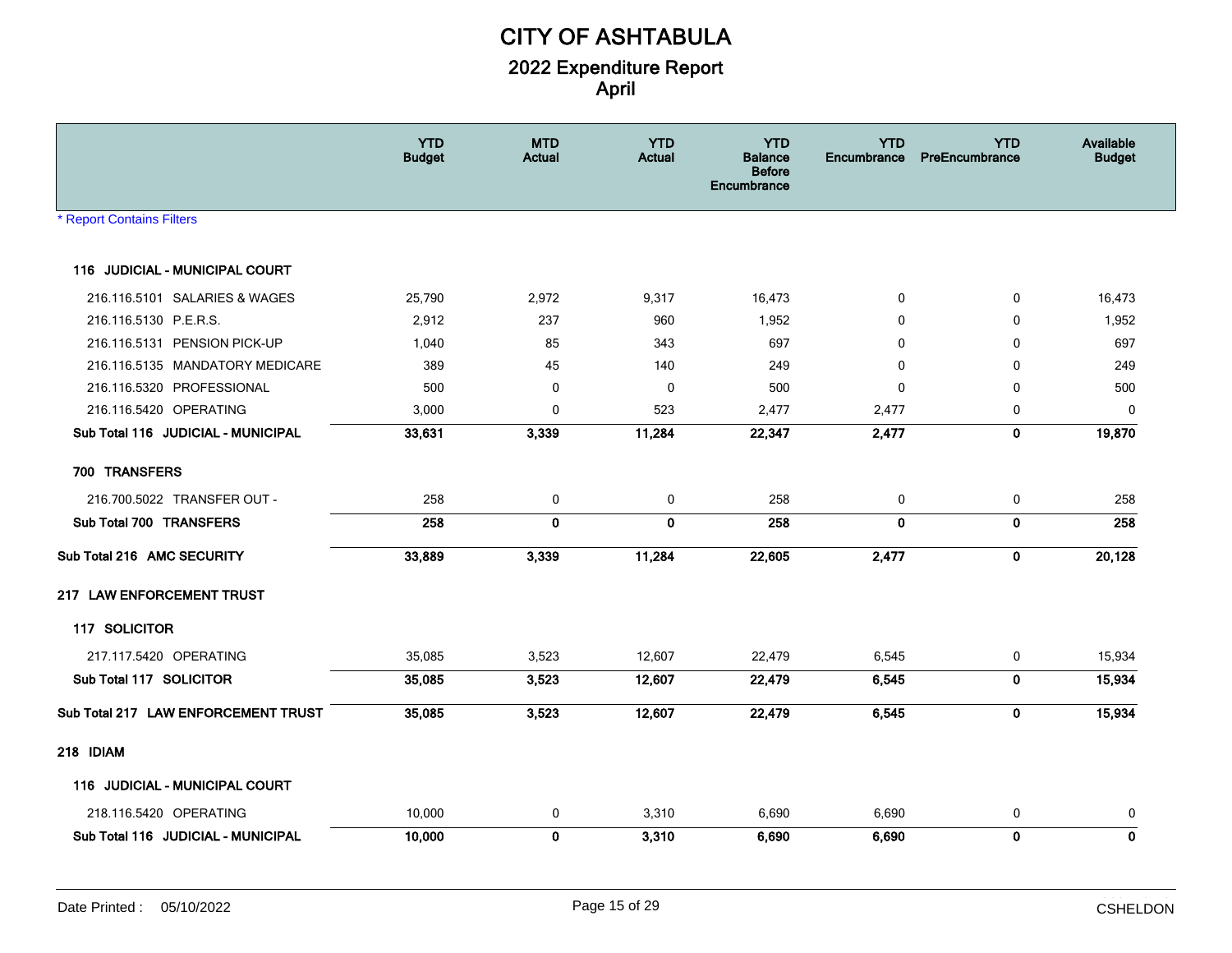|                                     | <b>YTD</b><br><b>Budget</b> | <b>MTD</b><br><b>Actual</b> | <b>YTD</b><br><b>Actual</b> | <b>YTD</b><br><b>Balance</b><br><b>Before</b><br><b>Encumbrance</b> | <b>YTD</b><br>Encumbrance | <b>YTD</b><br><b>PreEncumbrance</b> | Available<br><b>Budget</b> |
|-------------------------------------|-----------------------------|-----------------------------|-----------------------------|---------------------------------------------------------------------|---------------------------|-------------------------------------|----------------------------|
| <b>* Report Contains Filters</b>    |                             |                             |                             |                                                                     |                           |                                     |                            |
| Sub Total 218 IDIAM                 | 10,000                      | 0                           | 3,310                       | 6,690                                                               | 6,690                     | $\mathbf 0$                         | 0                          |
| 219 MOTOR VEHICLE LICENSE           |                             |                             |                             |                                                                     |                           |                                     |                            |
| <b>156 SCMR-PW</b>                  |                             |                             |                             |                                                                     |                           |                                     |                            |
| 219.156.5320 PROFESSIONAL           | 33,501                      | 25,280                      | 32,881                      | 620                                                                 | 620                       | 0                                   | $\mathbf 0$                |
| 219.156.5420 OPERATING              | 7,500                       | 3,880                       | 3,880                       | 3,620                                                               | 620                       | $\mathbf 0$                         | 3,000                      |
| 219.156.5424 FUEL                   | 2,500                       | 272                         | 2,500                       | 0                                                                   | 0                         | 0                                   | 0                          |
| Sub Total 156 SCMR - PW             | 43,501                      | 29,431                      | 39,261                      | 4,240                                                               | 1,240                     | $\mathbf 0$                         | 3,000                      |
| Sub Total 219 MOTOR VEHICLE LICENSE | 43,501                      | 29,431                      | 39,261                      | 4,240                                                               | 1,240                     | $\mathbf 0$                         | 3,000                      |
| 220 COURT SPECIAL PROJECTS          |                             |                             |                             |                                                                     |                           |                                     |                            |
| JUDICIAL - MUNICIPAL COURT<br>116   |                             |                             |                             |                                                                     |                           |                                     |                            |
| 220.116.5101 SALARIES & WAGES       | 53,194                      | 3,963                       | 21,164                      | 32,030                                                              | 0                         | $\mathbf 0$                         | 32,030                     |
| 220.116.5130 P.E.R.S                | 6,838                       | 587                         | 1,902                       | 4,936                                                               | $\Omega$                  | $\mathbf{0}$                        | 4,936                      |
| 220.116.5131 PENSION PICK-UP        | 2,442                       | 210                         | 679                         | 1,763                                                               | $\Omega$                  | $\mathbf 0$                         | 1,763                      |
| 220.116.5135 MANDATORY MEDICARE     | 804                         | 59                          | 314                         | 490                                                                 | 0                         | $\mathbf 0$                         | 490                        |
| 220.116.5142 HEALTH INSURANCE       | 11,957                      | 1,176                       | 4,297                       | 7,660                                                               | 0                         | 0                                   | 7,660                      |
| 220.116.5149 OTHER BENEFITS         | 582                         | $\mathbf 0$                 | 0                           | 582                                                                 | 0                         | $\mathbf 0$                         | 582                        |
| 220.116.5420 RECOVERY COURT         | 5,200                       | 406                         | 906                         | 4,294                                                               | 4,094                     | 0                                   | 200                        |
| 220.116.5421 RECOVERY COURT         | 5,000                       | 0                           | 0                           | 5,000                                                               | 0                         | 0                                   | 5,000                      |
| Sub Total 116 JUDICIAL - MUNICIPAL  | 86,017                      | 6,401                       | 29,262                      | 56,755                                                              | 4,094                     | $\mathbf 0$                         | 52,661                     |
| 300 JUDICIAL SPEC PROJ              |                             |                             |                             |                                                                     |                           |                                     |                            |
| 220.300.5570 COURT EQUIPMENT        | 75,000                      | 911                         | 5,265                       | 69,735                                                              | 69,735                    | 0                                   | 0                          |
| Sub Total 300 JUDICIAL SPEC PROJ    | 75,000                      | 911                         | 5,265                       | 69,735                                                              | 69,735                    | $\pmb{0}$                           | $\mathbf 0$                |

#### **700 TRANSFERS**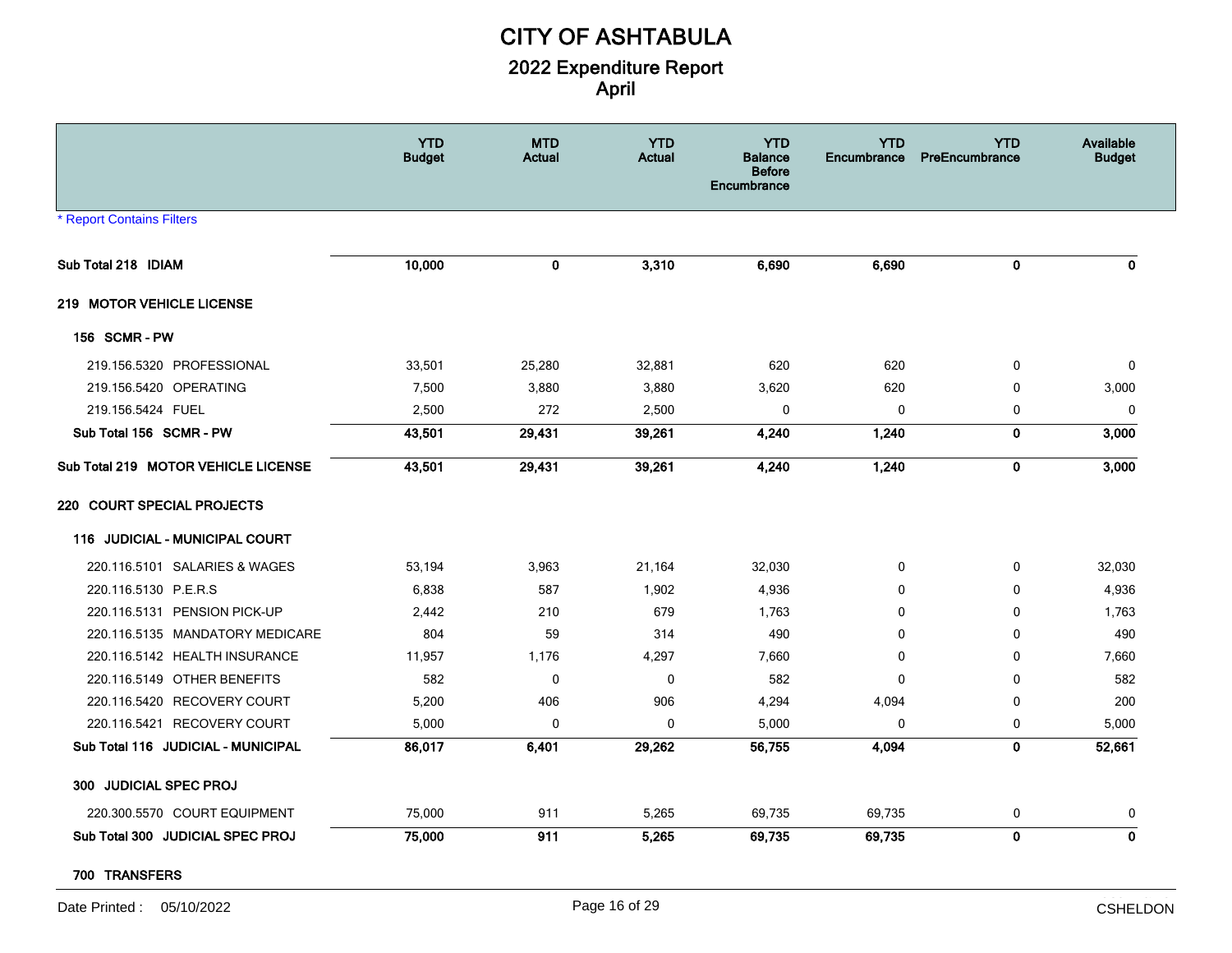|                                      | <b>YTD</b><br><b>Budget</b> | <b>MTD</b><br><b>Actual</b> | <b>YTD</b><br><b>Actual</b> | <b>YTD</b><br><b>Balance</b><br><b>Before</b><br>Encumbrance | <b>YTD</b><br><b>Encumbrance</b> | <b>YTD</b><br>PreEncumbrance | Available<br><b>Budget</b> |
|--------------------------------------|-----------------------------|-----------------------------|-----------------------------|--------------------------------------------------------------|----------------------------------|------------------------------|----------------------------|
| * Report Contains Filters            |                             |                             |                             |                                                              |                                  |                              |                            |
| 220.700.5001 TRANSFER OUT -          | 5,000                       | 0                           | 0                           | 5,000                                                        | 0                                | 0                            | 5,000                      |
| 220.700.5022 TRANSFER OUT -          | 538                         | 0                           | $\mathbf 0$                 | 538                                                          | $\mathbf 0$                      | 0                            | 538                        |
| 220.700.5024 TRANSFER OUT - AMC      | 25,000                      | 0                           | 25,000                      | $\mathbf 0$                                                  | 0                                | 0                            | 0                          |
| 220.700.5025 TRANSFER OUT - AMC      | 10,000                      | 0                           | $\bf{0}$                    | 10,000                                                       | 0                                | $\mathbf 0$                  | 10,000                     |
| Sub Total 700 TRANSFERS              | 40,538                      | 0                           | 25,000                      | 15,538                                                       | 0                                | 0                            | 15,538                     |
| Sub Total 220 COURT SPECIAL PROJECTS | 201,555                     | 7,312                       | 59,527                      | 142,028                                                      | 73,829                           | $\mathbf{0}$                 | 68,199                     |
| 225 SANITATION                       |                             |                             |                             |                                                              |                                  |                              |                            |
| 139 FEES & REV RED                   |                             |                             |                             |                                                              |                                  |                              |                            |
| 225.139.5461 COUNTY FEES             | 15,000                      | 0                           | 5,287                       | 9,713                                                        | 0                                | 0                            | 9,713                      |
| Sub Total 139 FEES & REV RED         | 15,000                      | $\mathbf 0$                 | 5,287                       | 9,713                                                        | $\mathbf 0$                      | $\mathbf 0$                  | 9,713                      |
| <b>140 GENERAL GOVERNMENT</b>        |                             |                             |                             |                                                              |                                  |                              |                            |
| 225.140.5101 SALARIES & WAGES        | 130,582                     | 10,334                      | 41,289                      | 89,293                                                       | 0                                | 0                            | 89,293                     |
| 225.140.5109 OVERTIME                | 5,000                       | 70                          | 111                         | 4,889                                                        | $\mathbf{0}$                     | 0                            | 4,889                      |
| 225.140.5130 P.E.R.S.                | 19,189                      | 1,578                       | 5,704                       | 13,485                                                       | $\Omega$                         | 0                            | 13,485                     |
| 225.140.5131 PENSION PICK-UP         | 5,571                       | 465                         | 1,647                       | 3,924                                                        | 0                                | 0                            | 3,924                      |
| 225.140.5135 MANDATORY MEDICARE      | 2,085                       | 153                         | 619                         | 1,466                                                        | 0                                | 0                            | 1,466                      |
| 225.140.5142 HEALTH INSURANCE        | 51,777                      | 4,228                       | 16,910                      | 34,867                                                       | $\mathbf{0}$                     | $\mathbf 0$                  | 34,867                     |
| 225.140.5149 OTHER BENEFITS          | 4,087                       | 53                          | 781                         | 3,307                                                        | $\mathbf 0$                      | 0                            | 3,307                      |
| 225.140.5220 TRAVEL & TRAINING       | 750                         | 0                           | 0                           | 750                                                          | $\mathbf{0}$                     | 0                            | 750                        |
| 225.140.5320 PROFESSIONAL            | 35,500                      | 6,243                       | 11,126                      | 24,374                                                       | 22,200                           | 0                            | 2,174                      |
| 225.140.5420 OPERATING EXPENSES      | 1,110                       | 239                         | 433                         | 677                                                          | 121                              | 0                            | 556                        |
| Sub Total 140 GENERAL GOVERNMENT     | 255,651                     | 23,363                      | 78,620                      | 177,031                                                      | 22,321                           | 0                            | 154,710                    |
| <b>145 SANITATION</b>                |                             |                             |                             |                                                              |                                  |                              |                            |
| 225.145.5101 SALARIES & WAGES        | 590,095                     | 46,865                      | 176,508                     | 413,587                                                      | 0                                | 0                            | 413,587                    |
| Date Printed: 05/10/2022             |                             |                             | Page 17 of 29               |                                                              |                                  |                              | <b>CSHELDON</b>            |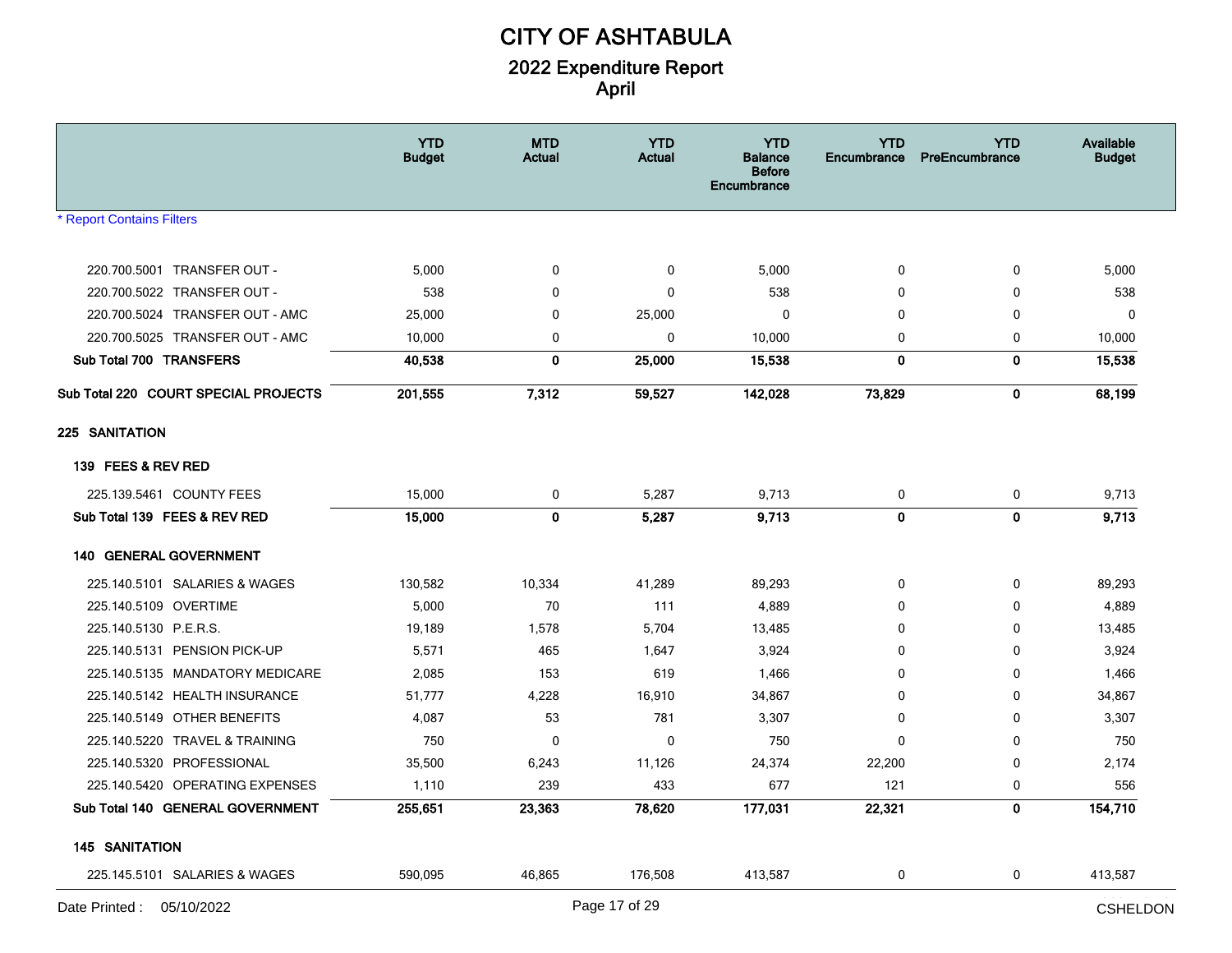|                                  | <b>YTD</b><br><b>Budget</b> | <b>MTD</b><br><b>Actual</b> | <b>YTD</b><br><b>Actual</b> | <b>YTD</b><br><b>Balance</b><br><b>Before</b><br>Encumbrance | <b>YTD</b><br>Encumbrance | <b>YTD</b><br>PreEncumbrance | Available<br><b>Budget</b> |
|----------------------------------|-----------------------------|-----------------------------|-----------------------------|--------------------------------------------------------------|---------------------------|------------------------------|----------------------------|
| <b>* Report Contains Filters</b> |                             |                             |                             |                                                              |                           |                              |                            |
| 225.145.5109 SALARIES & WAGES    | 55,000                      | 1,940                       | 15,195                      | 39,805                                                       | $\mathbf 0$               | 0                            | 39,805                     |
| 225.145.5130 P.E.R.S.            | 90,778                      | 7,294                       | 26,190                      | 64,588                                                       | $\mathbf{0}$              | $\mathbf 0$                  | 64,588                     |
| 225.145.5131 PENSION PICK-UP     | 32,421                      | 2,605                       | 9,354                       | 23,067                                                       | $\mathbf{0}$              | 0                            | 23,067                     |
| 225.145.5135 MANDATORY MEDICARE  | 10,013                      | 759                         | 3,021                       | 6,992                                                        | $\Omega$                  | $\mathbf 0$                  | 6,992                      |
| 225.145.5142 HEALTH INSURANCE    | 209,977                     | 13,669                      | 56,301                      | 153,676                                                      | 0                         | 0                            | 153,676                    |
| 225.145.5149 OTHER BENEFITS      | 25,895                      | 2,100                       | 11,025                      | 14,870                                                       | $\Omega$                  | $\mathbf 0$                  | 14,870                     |
| 225.145.5220 TRAVEL & TRAINING   | 500                         | $\mathbf 0$                 | $\mathbf 0$                 | 500                                                          | $\Omega$                  | $\mathbf 0$                  | 500                        |
| 225.145.5310 UTILITIES           | 20,000                      | 2,298                       | 7,148                       | 12,852                                                       | 12,852                    | 0                            | $\mathbf 0$                |
| 225.145.5320 PROFESSIONAL        | 79,480                      | 17,863                      | 36,708                      | 42,773                                                       | 37,598                    | $\mathbf 0$                  | 5,175                      |
| 225.145.5350 LIABILITY INSURANCE | 23,000                      | 0                           | 10,581                      | 12,419                                                       | $\mathbf 0$               | 0                            | 12,419                     |
| 225.145.5420 OPERATING EXPENSES  | 102,173                     | 2,818                       | 15,764                      | 86,409                                                       | 31,783                    | $\mathbf{0}$                 | 54,625                     |
| 225.145.5421 LANDFILL            | 499,641                     | 26,307                      | 83,491                      | 416,150                                                      | 252,827                   | $\mathbf 0$                  | 163,324                    |
| 225.145.5424 FUEL                | 55,000                      | 14,990                      | 37,179                      | 17,821                                                       | 17,821                    | $\mathbf 0$                  | $\mathbf 0$                |
| 225.145.5470 UNEMPLOYMENT        | 500                         | 0                           | 0                           | 500                                                          | $\mathbf 0$               | 0                            | 500                        |
| 225.145.5500 CAPITAL / PI        | 150,000                     | $\mathbf 0$                 | 0                           | 150,000                                                      | 0                         | 0                            | 150,000                    |
| Sub Total 145 SANITATION         | 1,944,473                   | 139,508                     | 488,464                     | 1,456,008                                                    | 352,881                   | $\mathbf 0$                  | 1,103,127                  |
| 700 TRANSFERS                    |                             |                             |                             |                                                              |                           |                              |                            |
| 225.700.5022 TRANSFER OUT -      | 8,107                       | 811                         | 3,243                       | 4,864                                                        | 0                         | 0                            | 4,864                      |
| Sub Total 700 TRANSFERS          | 8,107                       | 811                         | 3,243                       | 4,864                                                        | $\mathbf 0$               | 0                            | 4,864                      |
| Sub Total 225 SANITATION         | 2,223,230                   | 163,682                     | 575,614                     | 1,647,617                                                    | 375,202                   | $\pmb{0}$                    | 1,272,414                  |
| 231 FIRE PENSION                 |                             |                             |                             |                                                              |                           |                              |                            |
| 130 FIRE PENSION                 |                             |                             |                             |                                                              |                           |                              |                            |
| 231.130.5421 FIRE PENSION        | 400,970                     | 37,538                      | 129,263                     | 271,707                                                      | 0                         | $\mathbf 0$                  | 271,707                    |
| Sub Total 130 FIRE PENSION       | 400,970                     | 37,538                      | 129,263                     | 271,707                                                      | $\mathbf 0$               | $\mathbf 0$                  | 271,707                    |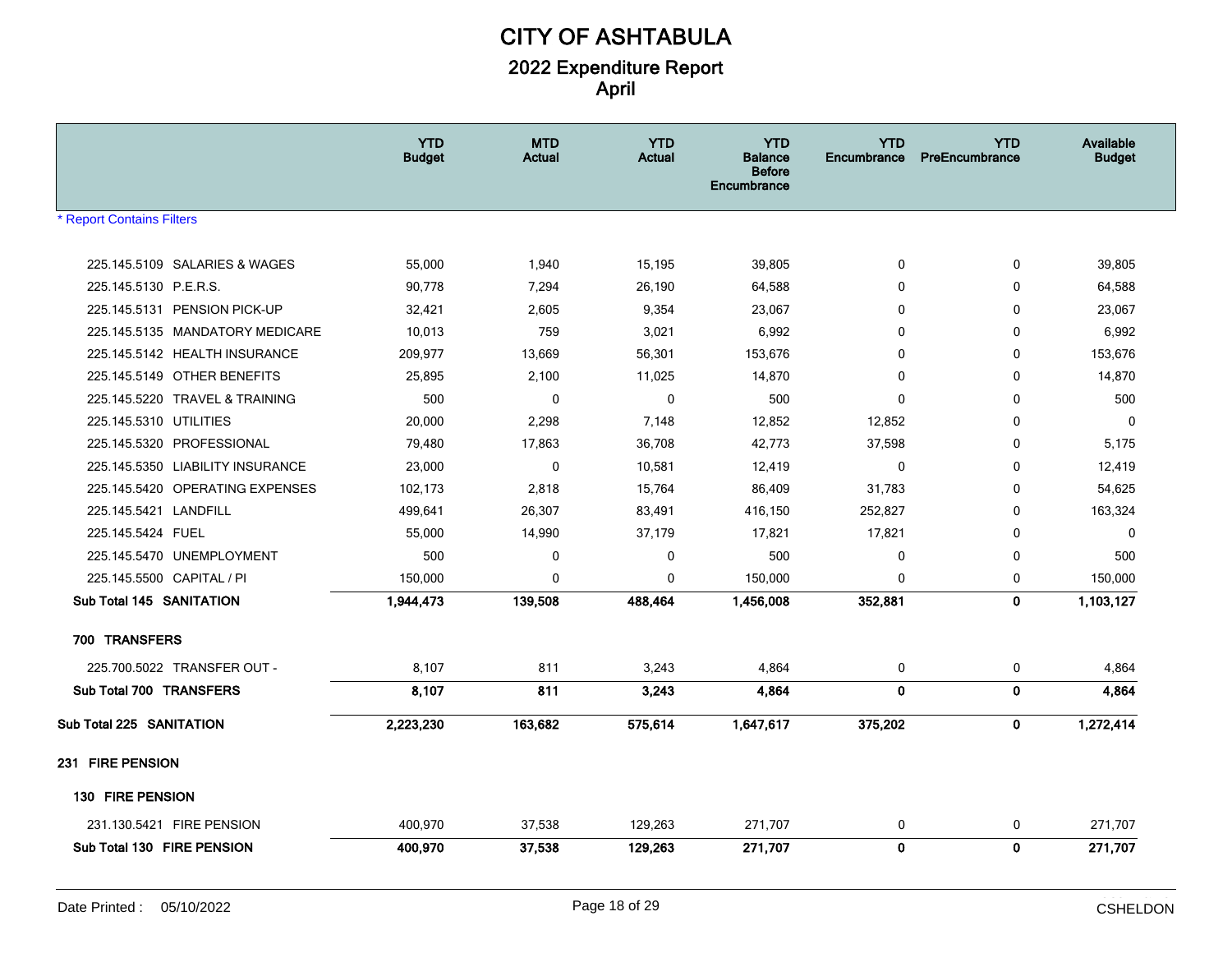|                                  | <b>YTD</b><br><b>Budget</b> | <b>MTD</b><br>Actual | <b>YTD</b><br><b>Actual</b> | <b>YTD</b><br><b>Balance</b><br><b>Before</b><br>Encumbrance | <b>YTD</b><br>Encumbrance | <b>YTD</b><br>PreEncumbrance | Available<br><b>Budget</b> |
|----------------------------------|-----------------------------|----------------------|-----------------------------|--------------------------------------------------------------|---------------------------|------------------------------|----------------------------|
| <b>* Report Contains Filters</b> |                             |                      |                             |                                                              |                           |                              |                            |
| 139 FEES & REV RED               |                             |                      |                             |                                                              |                           |                              |                            |
| 231.139.5461 COUNTY/STATE FEES   | 5,600                       | 35                   | 3,061                       | 2,539                                                        | 0                         | $\mathbf 0$                  | 2,539                      |
| Sub Total 139 FEES & REV RED     | 5,600                       | 35                   | 3,061                       | 2,539                                                        | $\mathbf{0}$              | $\mathbf 0$                  | 2,539                      |
| Sub Total 231 FIRE PENSION       | 406,570                     | 37,573               | 132,325                     | 274,246                                                      | $\mathbf 0$               | $\mathbf 0$                  | 274,246                    |
| 232 POLICE PENSION               |                             |                      |                             |                                                              |                           |                              |                            |
| 139 FEES & REV RED               |                             |                      |                             |                                                              |                           |                              |                            |
| 232.139.5461 COUNTY/STATE FEES   | 5,600                       | 35                   | 3,061                       | 2,539                                                        | 0                         | $\mathbf 0$                  | 2,539                      |
| Sub Total 139 FEES & REV RED     | 5,600                       | 35                   | 3,061                       | 2,539                                                        | $\mathbf 0$               | $\mathbf{0}$                 | 2,539                      |
| <b>141 POLICE PENSION</b>        |                             |                      |                             |                                                              |                           |                              |                            |
| 232.141.5421 POLICE PENSION      | 458,128                     | 39,985               | 147,335                     | 310,793                                                      | 0                         | 0                            | 310,793                    |
| Sub Total 141 POLICE PENSION     | 458,128                     | 39,985               | 147,335                     | 310,793                                                      | $\mathbf{0}$              | $\mathbf{0}$                 | 310,793                    |
| Sub Total 232 POLICE PENSION     | 463,728                     | 40,020               | 150,396                     | 313,332                                                      | $\mathbf 0$               | $\mathbf 0$                  | 313,332                    |
| 233 PARKS & RECREATION           |                             |                      |                             |                                                              |                           |                              |                            |
| 139 FEES & REV RED               |                             |                      |                             |                                                              |                           |                              |                            |
| 233.139.5461 CNTY FEES/REV RED   | 5,800                       | 36                   | 3,310                       | 2,490                                                        | 0                         | $\mathbf 0$                  | 2,490                      |
| Sub Total 139 FEES & REV RED     | 5,800                       | 36                   | 3,310                       | 2,490                                                        | $\mathbf{0}$              | $\mathbf{0}$                 | 2,490                      |
| 158 PARKS & REC                  |                             |                      |                             |                                                              |                           |                              |                            |
| 233.158.5101 SALARIES & WAGES -  | 84,077                      | 2,566                | 2,566                       | 81,511                                                       | 0                         | 0                            | 81,511                     |
| 233.158.5109 OVERTIME            | 5,000                       | 0                    | 0                           | 5,000                                                        | 0                         | $\mathbf 0$                  | 5,000                      |
| 233.158.5130 P.E.R.S.            | 12,471                      | $\mathbf 0$          | $\mathbf 0$                 | 12,471                                                       | $\Omega$                  | $\Omega$                     | 12,471                     |
| 233.158.5131 PENSION PICK UP     | 4,454                       | $\mathbf 0$          | $\mathbf 0$                 | 4,454                                                        | 0                         | $\Omega$                     | 4,454                      |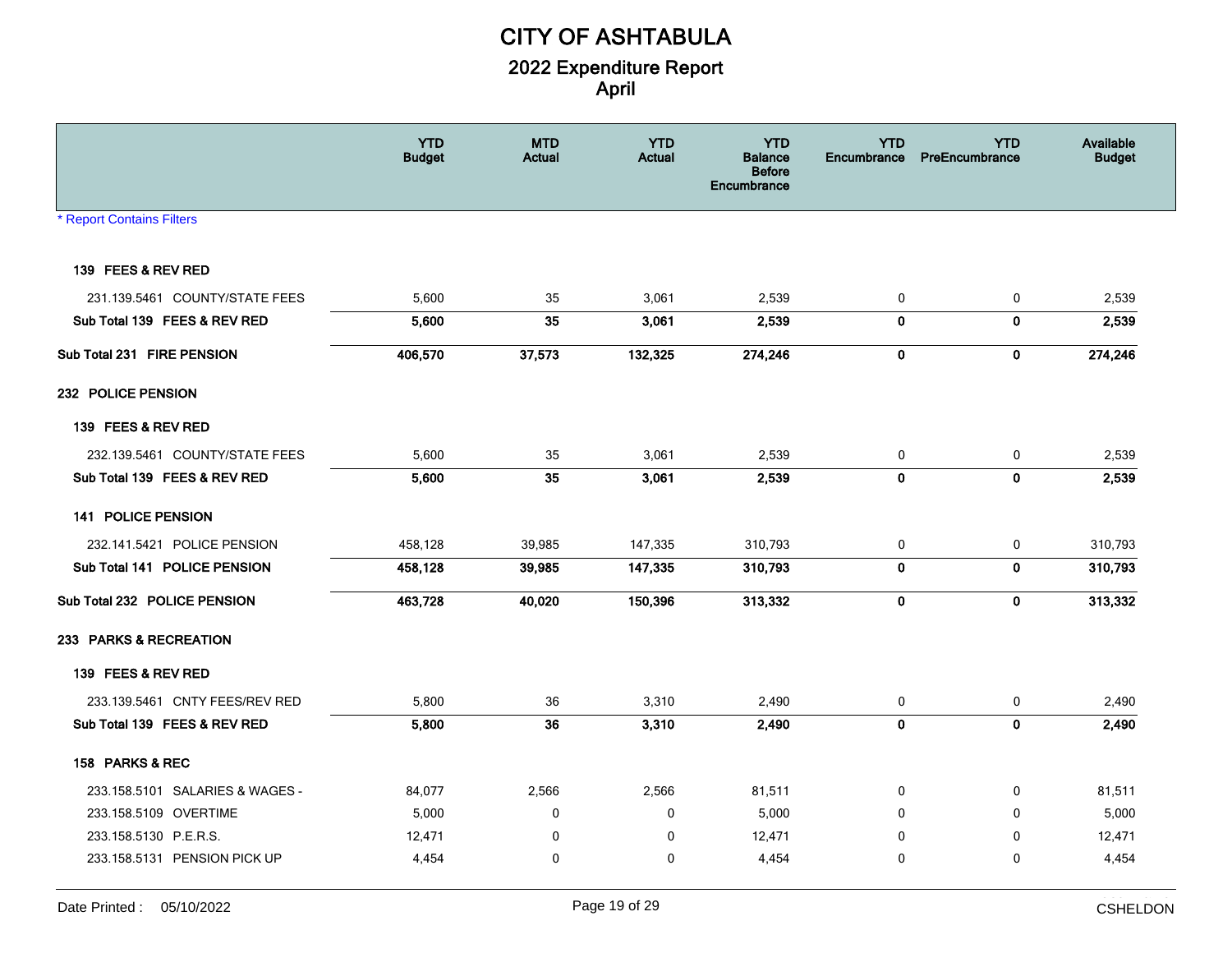|                                     | <b>YTD</b><br><b>Budget</b> | <b>MTD</b><br>Actual | <b>YTD</b><br><b>Actual</b> | <b>YTD</b><br><b>Balance</b><br><b>Before</b><br>Encumbrance | <b>YTD</b><br>Encumbrance | <b>YTD</b><br>PreEncumbrance | Available<br><b>Budget</b> |
|-------------------------------------|-----------------------------|----------------------|-----------------------------|--------------------------------------------------------------|---------------------------|------------------------------|----------------------------|
| <b>Report Contains Filters</b>      |                             |                      |                             |                                                              |                           |                              |                            |
| 233.158.5135 MANDATORY MEDICARE     | 1,439                       | 38                   | 38                          | 1,401                                                        | 0                         | 0                            | 1,401                      |
| 233.158.5149 OTHER BENEFITS         | 6,150                       | $\mathbf 0$          | $\mathbf 0$                 | 6,150                                                        | $\mathbf{0}$              | $\Omega$                     | 6,150                      |
| 233.158.5320 PROFESSIONAL           | 45,000                      | $\mathbf 0$          | 0                           | 45,000                                                       | 45,000                    | $\Omega$                     | 0                          |
| 233.158.5420 OPERATING EXPENSES     | 20,000                      | 434                  | 434                         | 19,566                                                       | 9,566                     | $\Omega$                     | 10,000                     |
| 233.158.5424 FUEL                   | 5,500                       | $\mathbf 0$          | 181                         | 5,319                                                        | 5,319                     | $\mathbf 0$                  | $\mathbf 0$                |
| 233.158.5501 PARK IMPROVEMENTS      | 373,000                     | 25,475               | 25,475                      | 347,525                                                      | 0                         | 0                            | 347,525                    |
| Sub Total 158 PARKS & REC           | 557,091                     | 28,513               | 28,694                      | 528,397                                                      | 59,885                    | $\mathbf 0$                  | 468,512                    |
| 700 TRANSFERS                       |                             |                      |                             |                                                              |                           |                              |                            |
| 233.700.5022 TRANSFER OUT -         | 953                         | 0                    | 0                           | 953                                                          | 0                         | 0                            | 953                        |
| Sub Total 700 TRANSFERS             | 953                         | $\mathbf 0$          | $\mathbf{0}$                | 953                                                          | $\mathbf{0}$              | $\mathbf 0$                  | 953                        |
| Sub Total 233 PARKS & RECREATION    | 563,844                     | 28,549               | 32,004                      | 531,840                                                      | 59,885                    | $\bf{0}$                     | 471,955                    |
| 240 MARINA FUND                     |                             |                      |                             |                                                              |                           |                              |                            |
| 179 MARINA                          |                             |                      |                             |                                                              |                           |                              |                            |
| 240.179.5520 PORT AUTHORITY         | 13,475                      | 0                    | 0                           | 13,475                                                       | 0                         | 0                            | 13,475                     |
| Sub Total 179 MARINA                | 13,475                      | $\mathbf 0$          | $\mathbf{0}$                | 13,475                                                       | $\mathbf 0$               | $\mathbf 0$                  | 13,475                     |
| Sub Total 240 MARINA FUND           | 13,475                      | $\mathbf 0$          | $\bf{0}$                    | 13,475                                                       | $\mathbf 0$               | $\mathbf 0$                  | 13,475                     |
| 261 LOCAL FISCAL RECOVERY FUND      |                             |                      |                             |                                                              |                           |                              |                            |
| 135 Not Defined                     |                             |                      |                             |                                                              |                           |                              |                            |
| 261.135.5500 CAPITAL OUTLAY         | 194,417                     | 28,095               | 51,121                      | 143,296                                                      | 143,296                   | 0                            | 0                          |
| Sub Total 135 Not Defined           | 194,417                     | 28.095               | 51,121                      | 143,296                                                      | 143,296                   | $\mathbf 0$                  | $\mathbf{0}$               |
| Sub Total 261 LOCAL FISCAL RECOVERY | 194,417                     | 28,095               | 51,121                      | 143,296                                                      | 143,296                   | $\bf{0}$                     | $\mathbf 0$                |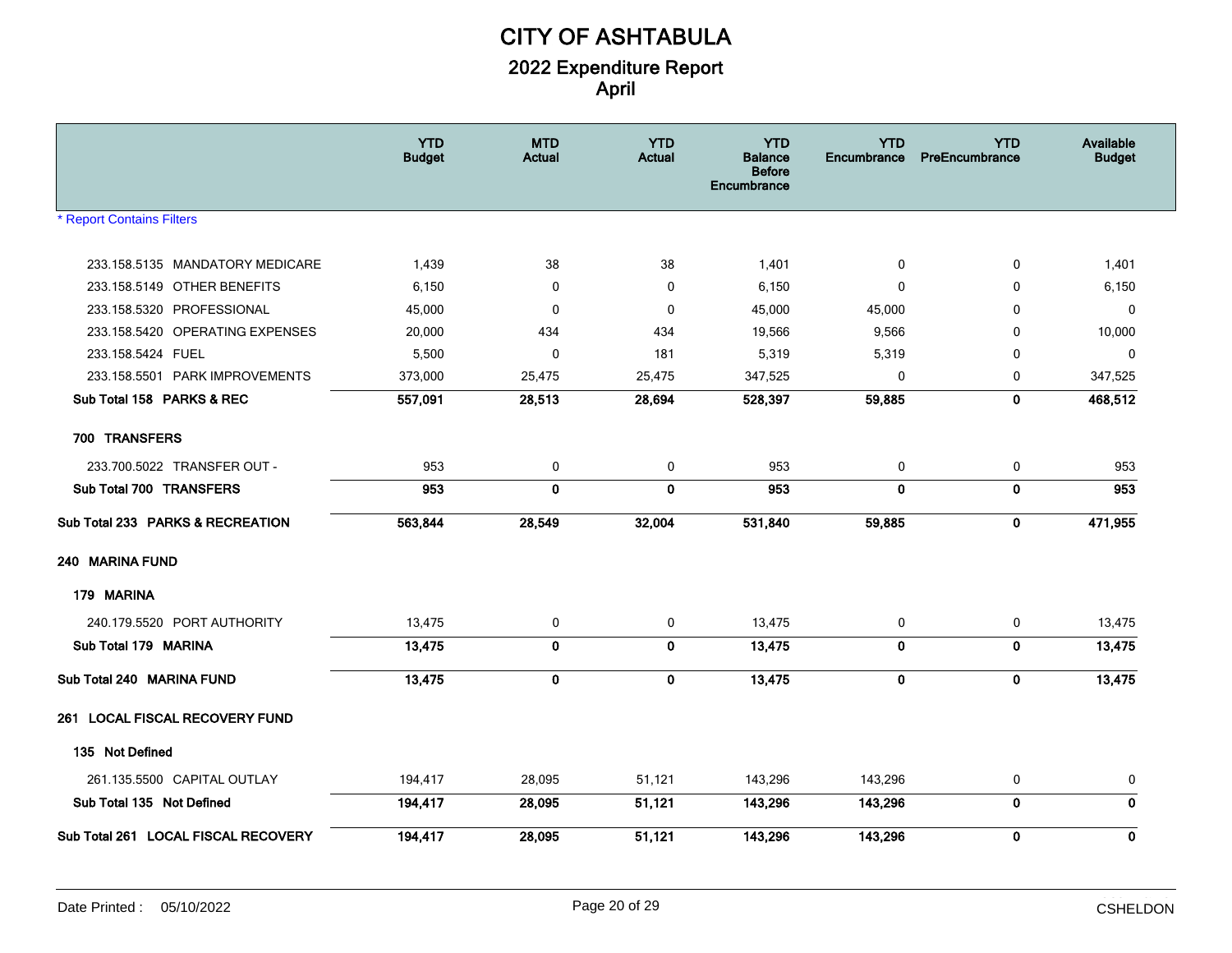|                                  | <b>YTD</b><br><b>Budget</b> | <b>MTD</b><br>Actual | <b>YTD</b><br><b>Actual</b> | <b>YTD</b><br><b>Balance</b><br><b>Before</b><br>Encumbrance | <b>YTD</b><br>Encumbrance | <b>YTD</b><br>PreEncumbrance | Available<br><b>Budget</b> |
|----------------------------------|-----------------------------|----------------------|-----------------------------|--------------------------------------------------------------|---------------------------|------------------------------|----------------------------|
| <b>* Report Contains Filters</b> |                             |                      |                             |                                                              |                           |                              |                            |
| 263 POLICE GRANTS                |                             |                      |                             |                                                              |                           |                              |                            |
| 118 POLICE                       |                             |                      |                             |                                                              |                           |                              |                            |
| 263.118.5421 HOMELAND SECURITY - | 68,374                      | 0                    | 0                           | 68,374                                                       | $\mathbf 0$               | 0                            | 68,374                     |
| Sub Total 118 POLICE             | 68,374                      | $\bf{0}$             | $\pmb{0}$                   | 68,374                                                       | $\mathbf 0$               | $\mathbf 0$                  | 68,374                     |
| Sub Total 263 POLICE GRANTS      | 68,374                      | $\mathbf 0$          | $\mathbf 0$                 | 68,374                                                       | $\mathbf 0$               | $\mathbf 0$                  | 68,374                     |
| 264 FIRE GRANTS                  |                             |                      |                             |                                                              |                           |                              |                            |
| 124 FIRE                         |                             |                      |                             |                                                              |                           |                              |                            |
| 264.124.5550 EQUIPMENT           | 3,000                       | 0                    | 0                           | 3,000                                                        | 0                         | 0                            | 3,000                      |
| Sub Total 124 FIRE               | 3,000                       | $\mathbf 0$          | $\bf{0}$                    | 3,000                                                        | $\mathbf 0$               | $\mathbf 0$                  | 3,000                      |
| Sub Total 264 FIRE GRANTS        | 3,000                       | $\pmb{0}$            | $\pmb{0}$                   | 3,000                                                        | $\pmb{0}$                 | $\pmb{0}$                    | 3,000                      |
| 290 CDBG                         |                             |                      |                             |                                                              |                           |                              |                            |
| 169 Not Defined                  |                             |                      |                             |                                                              |                           |                              |                            |
| 290.169.5412 ADMIN- ALLOCATION   | 5,000                       | 1,573                | 1,673                       | 3,327                                                        | 1,900                     | $\mathbf 0$                  | 1,427                      |
| 290.169.5592 ALLOCATION          | 95,000                      | $\pmb{0}$            | 10,213                      | 84,787                                                       | $\mathbf 0$               | $\mathbf 0$                  | 84,787                     |
| Sub Total 169 Not Defined        | 100,000                     | 1,573                | 11,886                      | 88,114                                                       | 1,900                     | $\mathbf 0$                  | 86,214                     |
| 180 ECON DEV RLF                 |                             |                      |                             |                                                              |                           |                              |                            |
| 290.180.5425 ECON DEV PROJECT    | 55,600                      | $\mathbf 0$          | 0                           | 55,600                                                       | 0                         | 0                            | 55,600                     |
| Sub Total 180 ECON DEV RLF       | 55,600                      | $\mathbf 0$          | $\mathbf 0$                 | 55,600                                                       | $\mathbf 0$               | $\mathbf{0}$                 | 55,600                     |
| Sub Total 290 CDBG               | 155,600                     | 1,573                | 11,886                      | 143,714                                                      | 1,900                     | $\mathbf 0$                  | 141,814                    |

**291 HOUSING CODE ENFRCMT**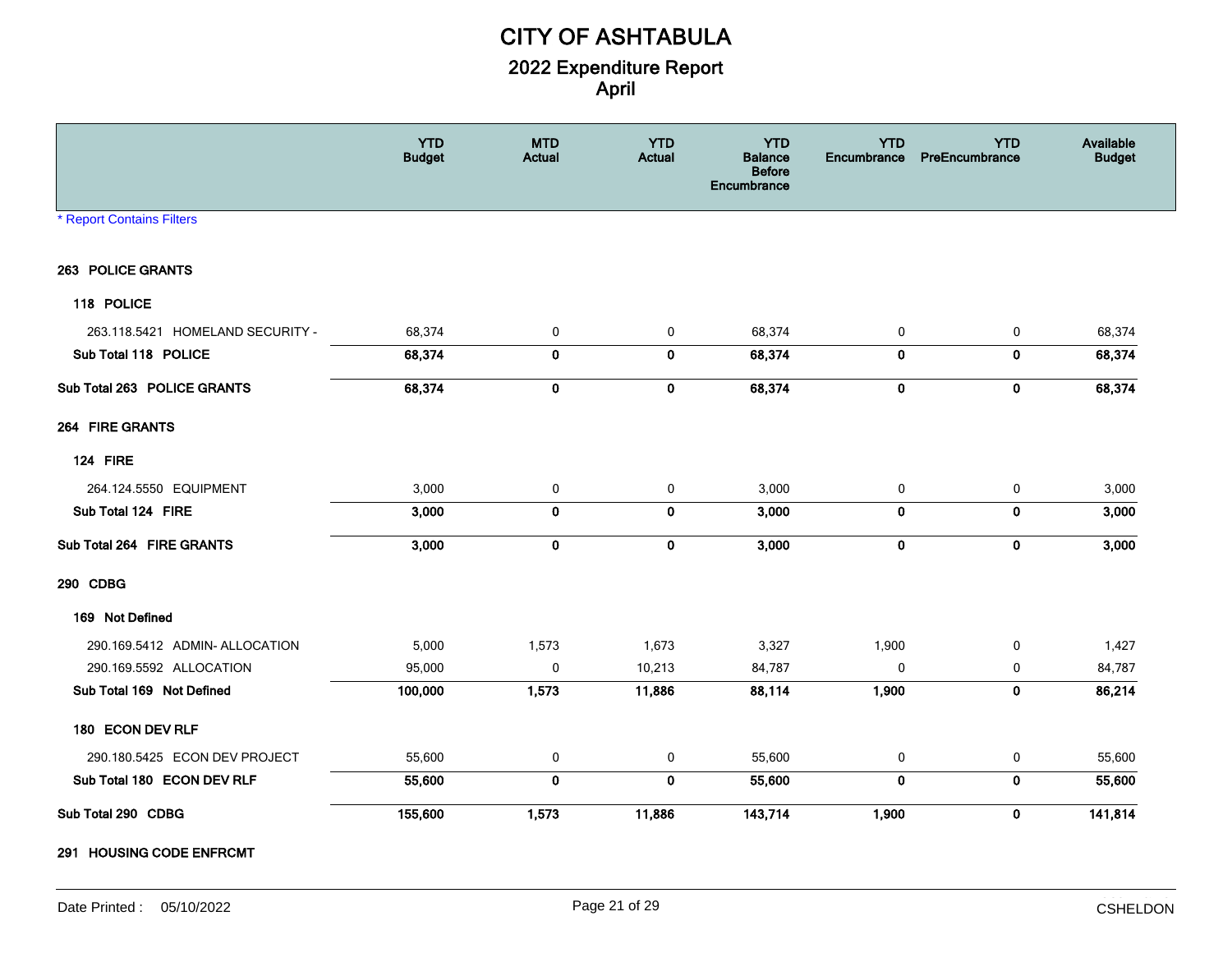|                                    | <b>YTD</b><br><b>Budget</b> | <b>MTD</b><br><b>Actual</b> | <b>YTD</b><br>Actual | <b>YTD</b><br><b>Balance</b><br><b>Before</b><br>Encumbrance | <b>YTD</b><br><b>Encumbrance</b> | <b>YTD</b><br><b>PreEncumbrance</b> | Available<br><b>Budget</b> |
|------------------------------------|-----------------------------|-----------------------------|----------------------|--------------------------------------------------------------|----------------------------------|-------------------------------------|----------------------------|
| <b>* Report Contains Filters</b>   |                             |                             |                      |                                                              |                                  |                                     |                            |
|                                    |                             |                             |                      |                                                              |                                  |                                     |                            |
| 139 FEES & REV RED                 |                             |                             |                      |                                                              |                                  |                                     |                            |
| 291.139.5461 COUNTY FEES           | 1,000                       | 0                           | 259                  | 741                                                          | 0                                | 0                                   | 741                        |
| Sub Total 139 FEES & REV RED       | 1,000                       | $\mathbf 0$                 | 259                  | 741                                                          | $\mathbf{0}$                     | $\mathbf 0$                         | 741                        |
| 140 GENERAL GOVERNMENT             |                             |                             |                      |                                                              |                                  |                                     |                            |
| 291.140.5470 UNEMPLOYMENT          | 500                         | 0                           | 0                    | 500                                                          | 0                                | 0                                   | 500                        |
| Sub Total 140 GENERAL GOVERNMENT   | 500                         | $\mathbf 0$                 | $\mathbf 0$          | 500                                                          | $\mathbf 0$                      | $\mathbf 0$                         | 500                        |
| 185 CODE ENFORCEMENT               |                             |                             |                      |                                                              |                                  |                                     |                            |
| 291.185.5101 SALARIES & WAGES      | 194,544                     | 14,778                      | 58,718               | 135,826                                                      | 0                                | 0                                   | 135,826                    |
| 291.185.5109 SALARIES & WAGES      | 2,500                       | 0                           | 226                  | 2,274                                                        | 0                                | 0                                   | 2,274                      |
| 291.185.5130 P.E.R.S.              | 28,166                      | 2,201                       | 8,160                | 20,006                                                       | 0                                | 0                                   | 20,006                     |
| 291.185.5131 PENSION PICK-UP       | 10,059                      | 786                         | 2,914                | 7,145                                                        | 0                                | 0                                   | 7,145                      |
| 291.185.5135 MANDATORY MEDICARE    | 3,014                       | 217                         | 883                  | 2,131                                                        | 0                                | 0                                   | 2,131                      |
| 291.185.5142 HEALTH INSURANCE      | 83,823                      | 6,815                       | 27,043               | 56,780                                                       | 0                                | 0                                   | 56,780                     |
| 291.185.5149 OTHER BENFITS         | 6,578                       | $\mathbf 0$                 | 1,313                | 5,266                                                        | $\Omega$                         | 0                                   | 5,266                      |
| 291.185.5220 TRAVEL & TRAINING     | 1,560                       | 0                           | 700                  | 860                                                          | $\mathbf{0}$                     | 0                                   | 860                        |
| 291.185.5320 PROFESSIONAL          | 8,400                       | 441                         | 850                  | 7,550                                                        | 6,298                            | 0                                   | 1,252                      |
| 291.185.5420 OPERATING EXPENSES    | 8,900                       | 326                         | 780                  | 8,120                                                        | 1,820                            | 0                                   | 6,300                      |
| 291.185.5424 FUEL                  | 2,000                       | 400                         | 1,028                | 972                                                          | 972                              | 0                                   | 0                          |
| Sub Total 185 CODE ENFORCEMENT     | 349,544                     | 25,963                      | 102,615              | 246,929                                                      | 9,090                            | $\mathbf 0$                         | 237,840                    |
| 700 TRANSFERS                      |                             |                             |                      |                                                              |                                  |                                     |                            |
| 291.700.5022 TRANSFER OUT -        | 2,036                       | 204                         | 814                  | 1,222                                                        | 0                                | 0                                   | 1,222                      |
| Sub Total 700 TRANSFERS            | 2,036                       | 204                         | 814                  | 1,222                                                        | $\mathbf 0$                      | $\pmb{0}$                           | 1,222                      |
| Sub Total 291 HOUSING CODE ENFRCMT | 353,080                     | 26,167                      | 103,688              | 249,392                                                      | 9,090                            | 0                                   | 240,303                    |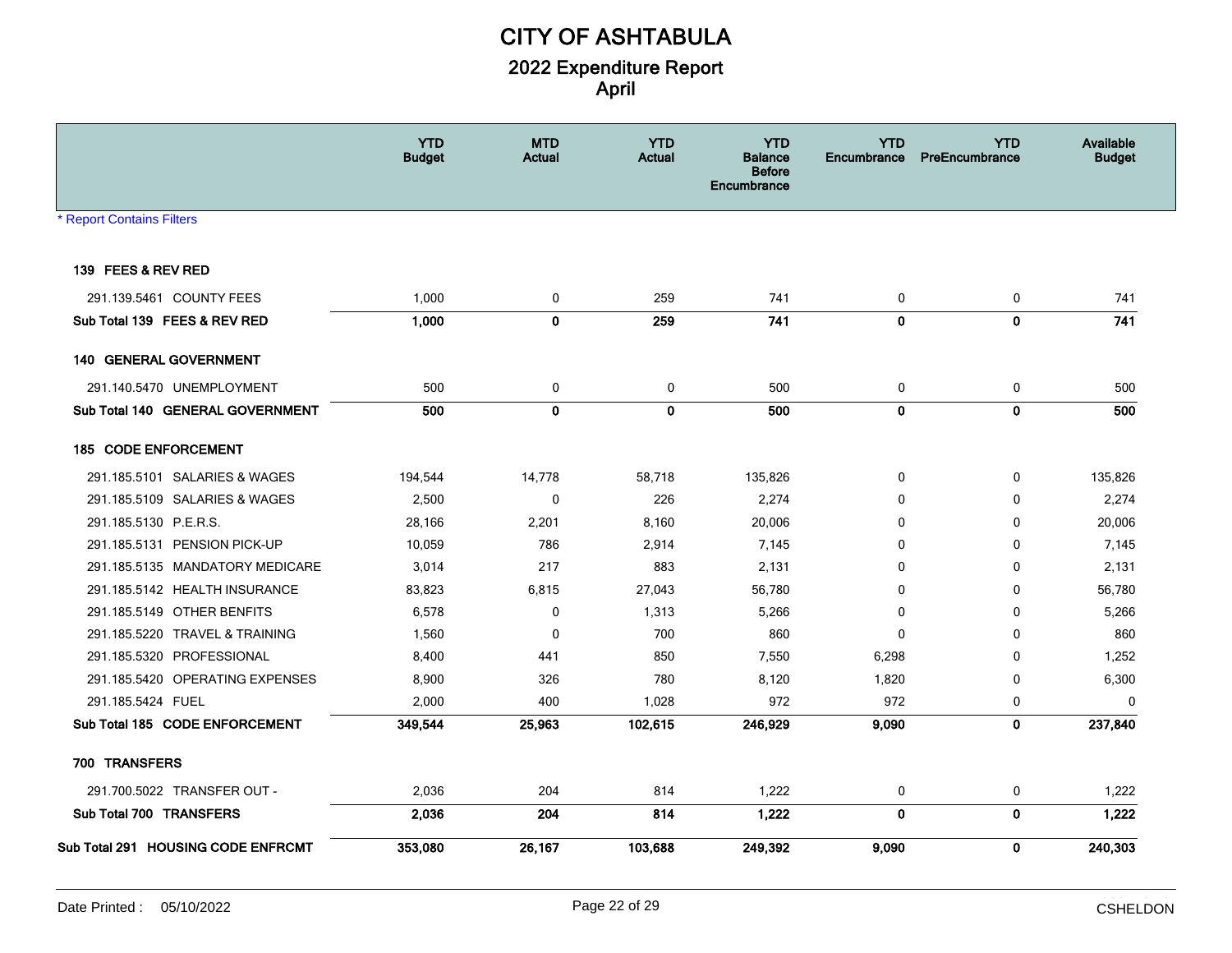|                                   | <b>YTD</b><br><b>Budget</b> | <b>MTD</b><br><b>Actual</b> | <b>YTD</b><br><b>Actual</b> | <b>YTD</b><br><b>Balance</b><br><b>Before</b><br>Encumbrance | <b>YTD</b><br>Encumbrance | <b>YTD</b><br><b>PreEncumbrance</b> | Available<br><b>Budget</b> |
|-----------------------------------|-----------------------------|-----------------------------|-----------------------------|--------------------------------------------------------------|---------------------------|-------------------------------------|----------------------------|
| <b>* Report Contains Filters</b>  |                             |                             |                             |                                                              |                           |                                     |                            |
| <b>412 PERM IMPROVEMENT</b>       |                             |                             |                             |                                                              |                           |                                     |                            |
| 139 FEES & REV RED                |                             |                             |                             |                                                              |                           |                                     |                            |
| 412.139.5461 COUNTY/STATE FEES    | 10,000                      | 54                          | 4,710                       | 5,290                                                        | $\mathbf{0}$              | 0                                   | 5,290                      |
| 412.139.5465 CITY INCOME TAX      | 10,000                      | 1,191                       | 5,032                       | 4,968                                                        | 4,968                     | 0                                   | $\pmb{0}$                  |
| Sub Total 139 FEES & REV RED      | 20,000                      | 1,245                       | 9,742                       | 10,258                                                       | 4,968                     | $\mathbf 0$                         | 5,290                      |
| 200 CAPITAL                       |                             |                             |                             |                                                              |                           |                                     |                            |
| 412.200.5504 EQUIP/SW/VEH/SVCS    | 6,964                       | $\mathbf 0$                 | 6,964                       | 0                                                            | 0                         | $\mathbf 0$                         | 0                          |
| 412.200.5527 PUBLIC WORKS EQUIP   | 137,475                     | 25,475                      | 25,475                      | 112,000                                                      | 112,000                   | 0                                   | 0                          |
| 412.200.5529 SIDEWALKS            | 20,000                      | 0                           | $\mathbf 0$                 | 20,000                                                       | 1,580                     | 0                                   | 18,421                     |
| 412.200.5530 STORM BASINS         | 235,959                     | 16,846                      | 36,748                      | 199,211                                                      | 124,211                   | $\Omega$                            | 75,000                     |
| 412.200.5551 POLICE EQUIPMENT     | 554,088                     | $\mathbf 0$                 | 0                           | 554,088                                                      | 554,088                   | $\mathbf 0$                         | $\mathbf 0$                |
| 412.200.5552 LAND & BUILDINGS     | 286,000                     | 12,455                      | 12,455                      | 273,545                                                      | 20,000                    | 0                                   | 253,545                    |
| 412.200.5559 MISC EXPENSES        | 89,525                      | $\mathbf 0$                 | $\mathbf 0$                 | 89,525                                                       | 7,548                     | 0                                   | 81,977                     |
| 412.200.5571 COURT CAPITAL        | 30,000                      | 13,946                      | 13,946                      | 16,054                                                       | 16,054                    | 0                                   | $\mathbf{0}$               |
| Sub Total 200 CAPITAL             | 1,360,011                   | 68,722                      | 95,588                      | 1,264,423                                                    | 835,481                   | $\mathbf 0$                         | 428,942                    |
| 201 CAPITAL IMP STREETS           |                             |                             |                             |                                                              |                           |                                     |                            |
| 412.201.5554 STREET PAVING        | 191,130                     | 0                           | 55,678                      | 135,453                                                      | 125,240                   | 0                                   | 10,213                     |
| Sub Total 201 CAPITAL IMP STREETS | 191,130                     | $\mathbf{0}$                | 55,678                      | 135,453                                                      | 125,240                   | $\mathbf 0$                         | 10,213                     |
| 552 DEBT SERVICE                  |                             |                             |                             |                                                              |                           |                                     |                            |
| 412.552.5860 DEBT SERVICE -       | 571,165                     | 188,565                     | 322,129                     | 249,037                                                      | 249,037                   | 0                                   | 0                          |
| 412.552.5861 DEBT SERVICE -       | 129,532                     | 58,266                      | 68,298                      | 61,233                                                       | 61,161                    | 0                                   | 72                         |
| Sub Total 552 DEBT SERVICE        | 700,697                     | 246,831                     | 390,427                     | 310,270                                                      | 310,198                   | $\pmb{0}$                           | $\overline{72}$            |
| Sub Total 412 PERM IMPROVEMENT    | 2,271,838                   | 316,798                     | 551,435                     | 1,720,404                                                    | 1,275,886                 | 0                                   | 444,518                    |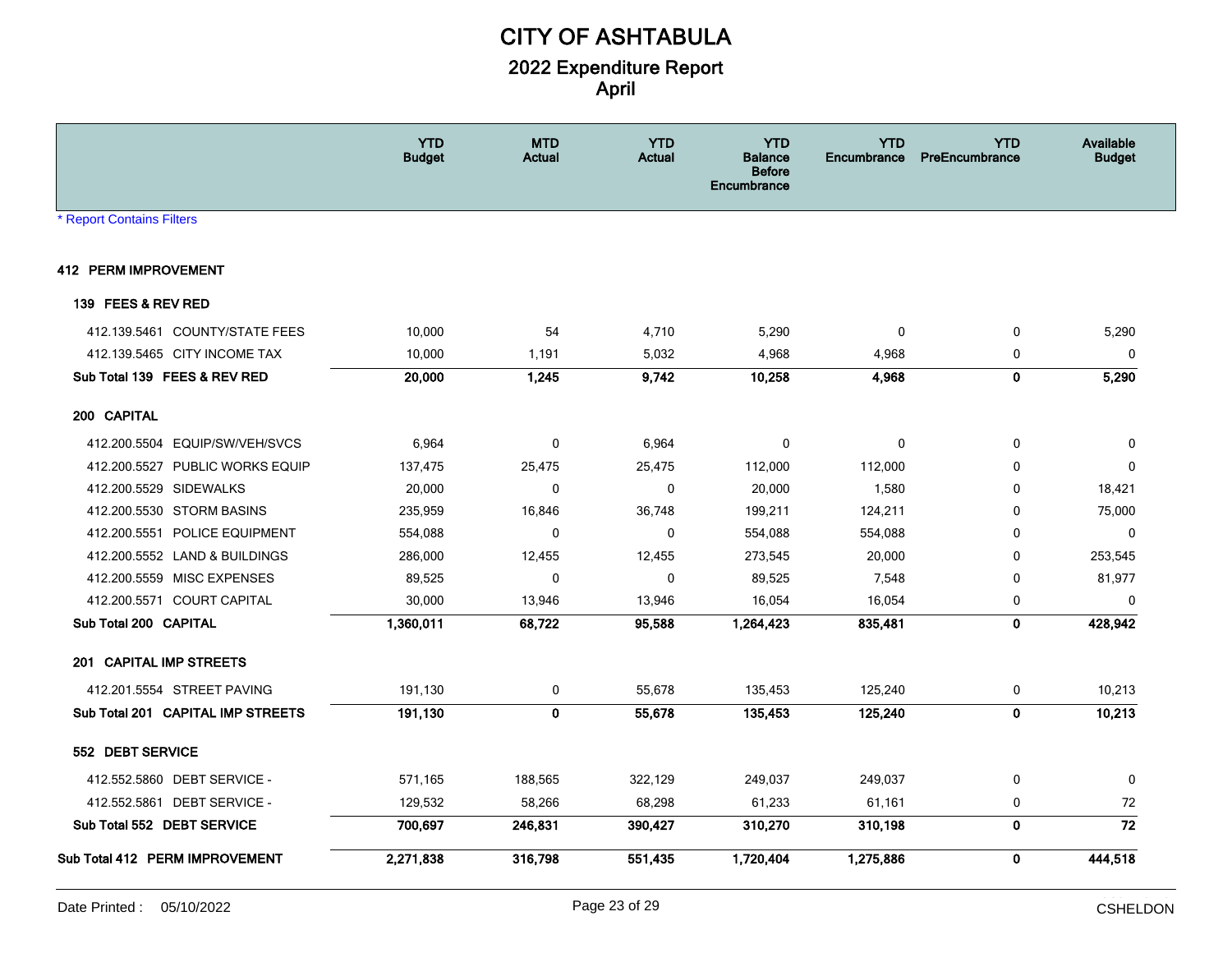|                                  |                                  | <b>YTD</b><br><b>Budget</b> | <b>MTD</b><br>Actual | <b>YTD</b><br>Actual | <b>YTD</b><br><b>Balance</b><br><b>Before</b><br><b>Encumbrance</b> | <b>YTD</b><br>Encumbrance | <b>YTD</b><br>PreEncumbrance | Available<br><b>Budget</b> |
|----------------------------------|----------------------------------|-----------------------------|----------------------|----------------------|---------------------------------------------------------------------|---------------------------|------------------------------|----------------------------|
| <b>* Report Contains Filters</b> |                                  |                             |                      |                      |                                                                     |                           |                              |                            |
| 503 WPC/WASTEWATER               |                                  |                             |                      |                      |                                                                     |                           |                              |                            |
| 139 FEES & REV RED               |                                  |                             |                      |                      |                                                                     |                           |                              |                            |
|                                  | 503.139.5461 COUNTY FEES         | 25,000                      | 0                    | 9,659                | 15,341                                                              | 0                         | 0                            | 15,341                     |
|                                  | Sub Total 139 FEES & REV RED     | 25,000                      | $\mathbf 0$          | 9,659                | 15,341                                                              | $\mathbf 0$               | $\mathbf 0$                  | 15,341                     |
|                                  | 140 GENERAL GOVERNMENT           |                             |                      |                      |                                                                     |                           |                              |                            |
|                                  | 503.140.5101 SALARIES & WAGES    | 233,595                     | 18,314               | 73,267               | 160,328                                                             | 0                         | 0                            | 160,328                    |
|                                  | 503.140.5109 SALARIES & WAGES    | 3,878                       | 133                  | 229                  | 3,649                                                               | $\mathbf{0}$              | $\mathbf 0$                  | 3,649                      |
| 503.140.5130 P.E.R.S.            |                                  | 33,757                      | 2,794                | 10,124               | 23,633                                                              | $\mathbf{0}$              | $\mathbf 0$                  | 23,633                     |
|                                  | 503.140.5131 PENSION PICK-UP     | 9,064                       | 769                  | 2,705                | 6,359                                                               | $\mathbf{0}$              | 0                            | 6,359                      |
|                                  | 503.140.5135 MANDATORY MEDICARE  | 3,664                       | 271                  | 1,108                | 2,556                                                               | 0                         | 0                            | 2,556                      |
|                                  | 503.140.5142 HEALTH INSURANCE    | 81,976                      | 6,707                | 26,286               | 55,690                                                              | 0                         | 0                            | 55,690                     |
|                                  | 503.140.5149 OTHER BENEFITS      | 7,562                       | 123                  | 1,204                | 6,358                                                               | 0                         | $\mathbf 0$                  | 6,358                      |
|                                  | 503.140.5199 RETIRE/COMP ABS     | 1,122                       | 0                    | 1,122                | 0                                                                   | 0                         | 0                            | 0                          |
|                                  | 503.140.5220 TRAVEL & TRAINING   | 1,750                       | $\mathbf 0$          | 0                    | 1,750                                                               | 0                         | 0                            | 1,750                      |
| 503.140.5310 UTILITIES           |                                  | 26,535                      | 2,069                | 8,885                | 17,650                                                              | 17,650                    | $\mathbf 0$                  | $\mathbf 0$                |
|                                  | 503.140.5320 PROFESSIONAL        | 74,396                      | 13,717               | 24,276               | 50,120                                                              | 48,458                    | 0                            | 1,661                      |
|                                  | 503.140.5420 OPERATING EXPENSES  | 2,240                       | 320                  | 772                  | 1,468                                                               | 282                       | 0                            | 1,186                      |
|                                  | Sub Total 140 GENERAL GOVERNMENT | 479,539                     | 45,216               | 149,978              | 329,561                                                             | 66,391                    | $\mathbf 0$                  | 263,170                    |
|                                  | <b>150 WASTEWATER TREATMENT</b>  |                             |                      |                      |                                                                     |                           |                              |                            |
|                                  | 503.150.5101 SALARIES & WAGES    | 699,682                     | 52,067               | 208,099              | 491,583                                                             | 0                         | 0                            | 491,583                    |
|                                  | 503.150.5109 SALARIES & WAGES    | 99,840                      | 3,585                | 17,766               | 82,075                                                              | 0                         | 0                            | 82,075                     |
| 503.150.5130 P.E.R.S.            |                                  | 113,493                     | 8,151                | 31,664               | 81,829                                                              | 0                         | 0                            | 81,829                     |
|                                  | 503.150.5131 PENSION PICK-UP     | 40,533                      | 2,911                | 11,309               | 29,224                                                              | 0                         | $\mathbf 0$                  | 29,224                     |
|                                  | 503.150.5135 MANDATORY MEDICARE  | 12,537                      | 834                  | 3,605                | 8,932                                                               | 0                         | 0                            | 8,932                      |
|                                  | 503.150.5142 HEALTH INSURANCE    | 256,586                     | 18,376               | 73,367               | 183,219                                                             | 0                         | $\mathbf 0$                  | 183,219                    |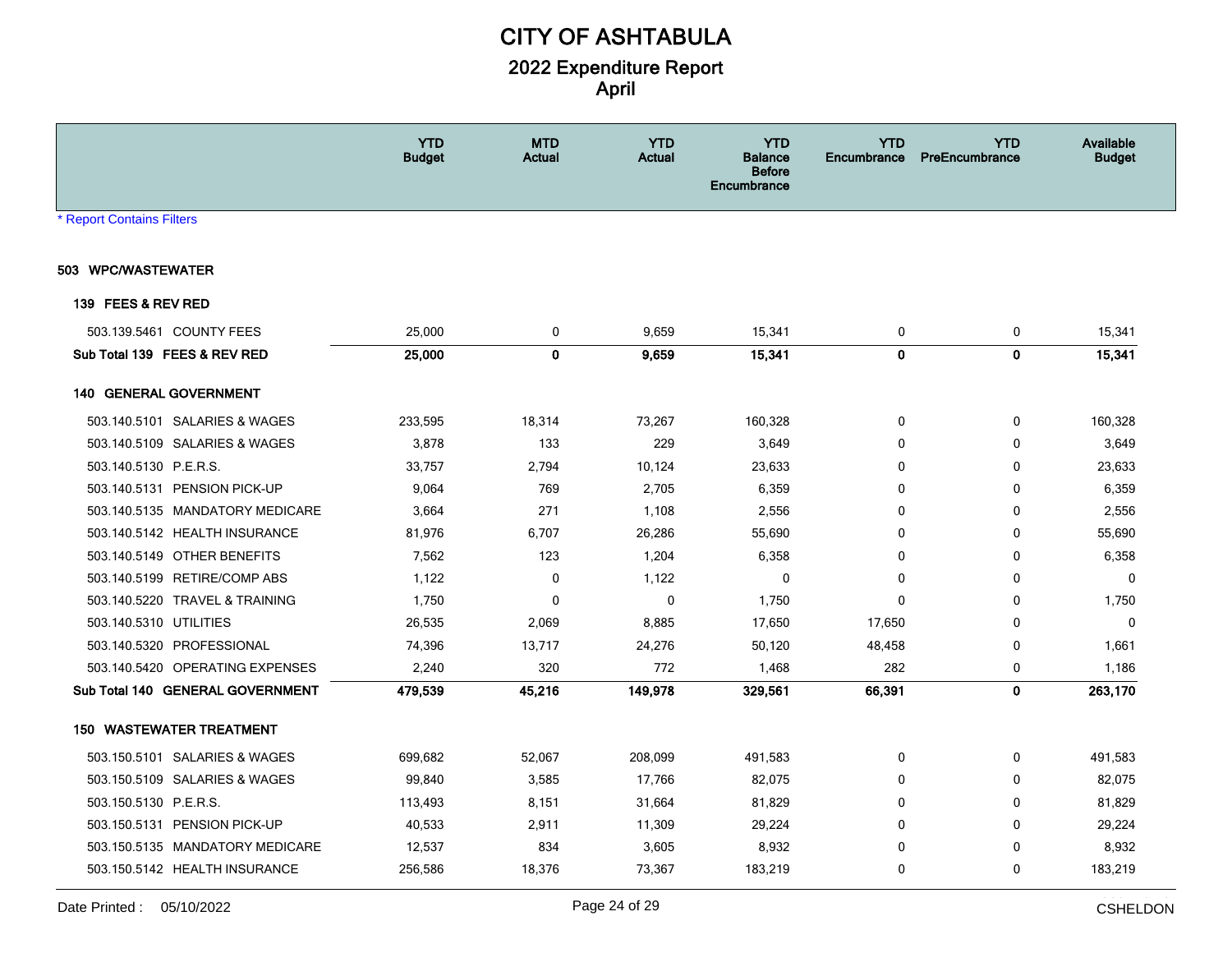|                                                                     | <b>YTD</b><br><b>Budget</b> | <b>MTD</b><br><b>Actual</b> | <b>YTD</b><br><b>Actual</b> | <b>YTD</b><br>Balance<br><b>Before</b><br>Encumbrance | <b>YTD</b><br>Encumbrance | <b>YTD</b><br>PreEncumbrance | Available<br><b>Budget</b> |
|---------------------------------------------------------------------|-----------------------------|-----------------------------|-----------------------------|-------------------------------------------------------|---------------------------|------------------------------|----------------------------|
| <b>Report Contains Filters</b>                                      |                             |                             |                             |                                                       |                           |                              |                            |
|                                                                     |                             |                             |                             |                                                       |                           |                              |                            |
| 503.150.5149 OTHER BENEFITS                                         | 23,930                      | 400                         | 5,450                       | 18,480                                                | $\mathbf 0$               | 0                            | 18,480                     |
| 503.150.5199 RETIRE/COMP ABS                                        | 11,192                      | 0                           | 11,192                      | $\Omega$                                              | 0                         | 0                            | 0                          |
| 503.150.5220 TRAVEL & TRAINING                                      | 10,000                      | 395                         | 1,694                       | 8,306                                                 | 3,498                     | 0                            | 4,808                      |
| 503.150.5310 UTILITIES                                              | 445,000                     | 26,537                      | 108,961                     | 336,039                                               | 336,039                   | 0                            | 0                          |
| 503.150.5320 PROFESSIONAL                                           | 226,578                     | 38,505<br>7,518             | 93,578<br>13,374            | 132,999                                               | 64,910                    | 0                            | 68,089                     |
| 503.150.5321 PRE-TREATMENT                                          | 66,000                      | $\mathbf 0$                 | 42,325                      | 52,626<br>75,675                                      | 23,326<br>$\mathbf 0$     | 0                            | 29,300                     |
| 503.150.5350 LIABILITY INSURANCE<br>503.150.5420 OPERATING EXPENSES | 118,000<br>150,471          | 10,054                      | 36,112                      | 114,359                                               | 33,625                    | 0<br>0                       | 75,675<br>80,734           |
| 503.150.5421 CHEMICALS                                              | 148,377                     | 18,972                      | 39,943                      | 108,434                                               | 43,434                    | 0                            | 65,000                     |
| 503.150.5424 FUEL                                                   | 23,500                      | 3,453                       | 11,721                      | 11,779                                                | 11,779                    | 0                            | 0                          |
| 503.150.5433 SLUDGE REMOVAL                                         | 15,000                      | 0                           | $\mathbf 0$                 | 15,000                                                | 0                         | 0                            | 15,000                     |
| 503.150.5470 UNEMPLOYMENT                                           | 500                         | $\mathbf 0$                 | $\mathbf 0$                 | 500                                                   | $\mathbf 0$               | 0                            | 500                        |
| 503.150.5550 EQUIPMENT                                              | 100,572                     | 6,987                       | 15,226                      | 85,346                                                | 13,161                    | 0                            | 72,185                     |
| 503.150.5870 COUNTY SEWER                                           | 559,447                     | $\mathbf 0$                 | 100,336                     | 459,112                                               | 454,651                   | 0                            | 4,461                      |
| Sub Total 150 WASTEWATER                                            | 3,121,238                   | 198,746                     | 825,721                     | 2,295,517                                             | 984,422                   | $\mathbf 0$                  | 1,311,095                  |
|                                                                     |                             |                             |                             |                                                       |                           |                              |                            |
| 151 SANITARY SEWER SYSTEM                                           |                             |                             |                             |                                                       |                           |                              |                            |
| 503.151.5101 SALARIES & WAGES -                                     | 166,052                     | 12,655                      | 50,759                      | 115,293                                               | 0                         | 0                            | 115,293                    |
| 503.151.5109 SALARIES & WAGES                                       | 16,500                      | 824                         | 7,302                       | 9,198                                                 | 0                         | 0                            | 9,198                      |
| 503.151.5130 P.E.R.S.                                               | 26,179                      | 2,081                       | 8,146                       | 18,033                                                | 0                         | 0                            | 18,033                     |
| 503.151.5131 PENSION PICK-UP                                        | 9,350                       | 743                         | 2,909                       | 6,441                                                 | 0                         | 0                            | 6,441                      |
| 503.151.5135 MANDATORY MEDICARE                                     | 2,793                       | 199                         | 878                         | 1,915                                                 | 0                         | 0                            | 1,915                      |
| 503.151.5142 HEALTH INSURANCE                                       | 77,509                      | 6,302                       | 23,953                      | 53,557                                                | $\Omega$                  | $\mathbf{0}$                 | 53,557                     |
| 503.151.5149 OTHER BENEFITS                                         | 6,878                       | 0                           | 1,313                       | 5,566                                                 | 0                         | 0                            | 5,566                      |
| 503.151.5320 PROFESSIONAL                                           | 5,000                       | $\mathbf 0$                 | $\mathbf 0$                 | 5,000                                                 | $\mathbf{0}$              | 0                            | 5,000                      |
| 503.151.5420 OPERATING EXPENSES -                                   | 89,000                      | 8,190                       | 22,314                      | 66,686                                                | 26,686                    | 0                            | 40,000                     |
| 503.151.5426 CHECK VALVES                                           | 15,000                      | 6,000                       | 9,000                       | 6,000                                                 | 3,000                     | 0                            | 3,000                      |
| Sub Total 151 SANITARY SEWER                                        | 414,261                     | 36,993                      | 126,573                     | 287,688                                               | 29,686                    | $\mathbf 0$                  | 258,003                    |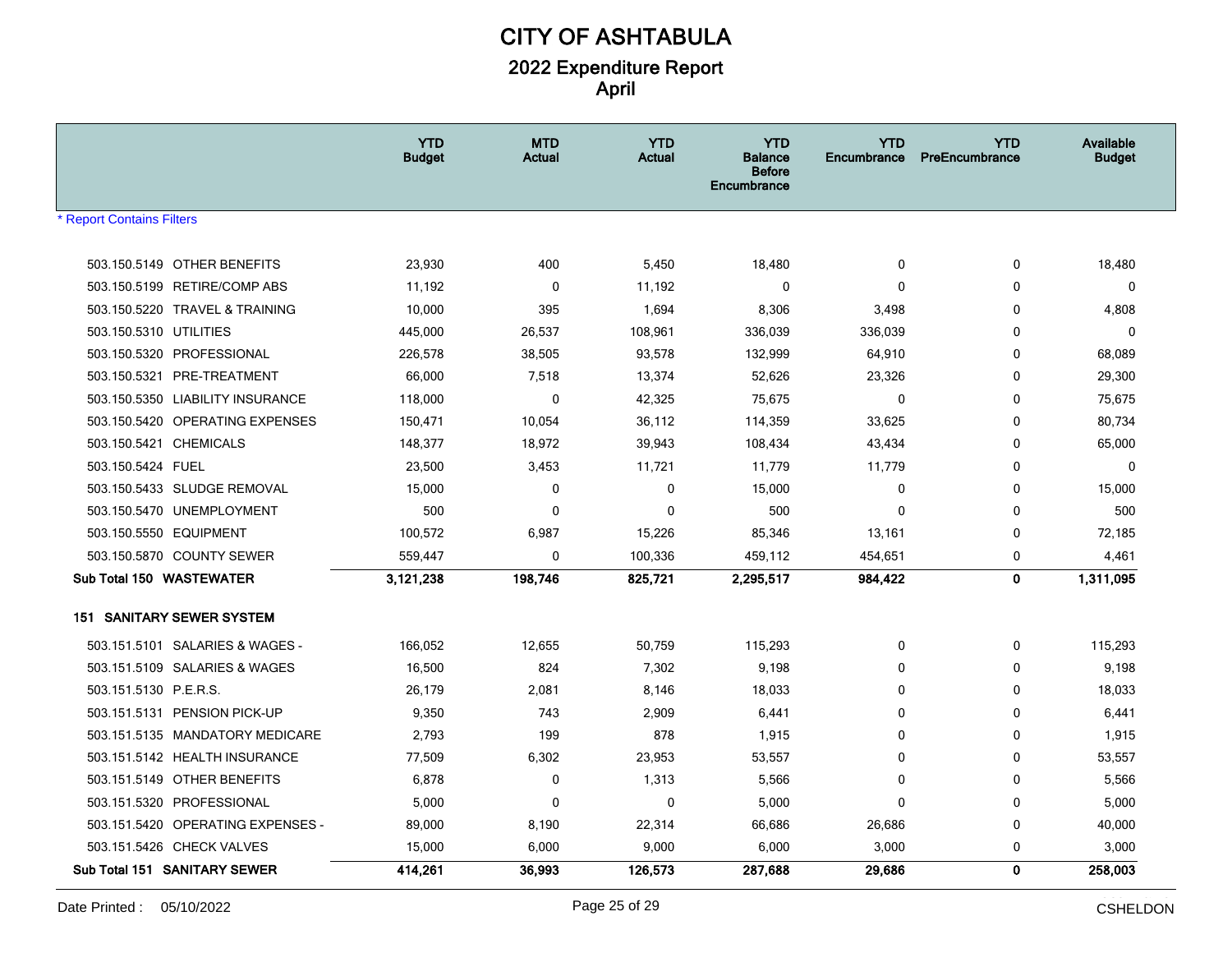|                                     | <b>YTD</b><br><b>Budget</b> | <b>MTD</b><br><b>Actual</b> | <b>YTD</b><br><b>Actual</b> | <b>YTD</b><br><b>Balance</b><br><b>Before</b><br>Encumbrance | <b>YTD</b><br>Encumbrance | <b>YTD</b><br>PreEncumbrance | Available<br><b>Budget</b> |
|-------------------------------------|-----------------------------|-----------------------------|-----------------------------|--------------------------------------------------------------|---------------------------|------------------------------|----------------------------|
| <b>Report Contains Filters</b>      |                             |                             |                             |                                                              |                           |                              |                            |
|                                     |                             |                             |                             |                                                              |                           |                              |                            |
| 700 TRANSFERS                       |                             |                             |                             |                                                              |                           |                              |                            |
| 503.700.5022 TRANSFER OUT -         | 12,702                      | 1,270                       | 5,081                       | 7,621                                                        | 0                         | $\pmb{0}$                    | 7,621                      |
| Sub Total 700 TRANSFERS             | 12,702                      | 1,270                       | 5,081                       | 7,621                                                        | $\mathbf 0$               | $\mathbf 0$                  | 7,621                      |
| Sub Total 503 WPC/WASTEWATER        | 4,052,740                   | 282,226                     | 1,117,012                   | 2,935,728                                                    | 1,080,498                 | 0                            | 1,855,230                  |
| 504 WPC CAPITAL                     |                             |                             |                             |                                                              |                           |                              |                            |
| 139 FEES & REV RED                  |                             |                             |                             |                                                              |                           |                              |                            |
| 504.139.5461 DUES & FEES            | 20,000                      | $\mathbf 0$                 | 2,006                       | 17,994                                                       | 0                         | 0                            | 17,994                     |
| Sub Total 139 FEES & REV RED        | 20,000                      | 0                           | 2,006                       | 17,994                                                       | $\mathbf 0$               | $\mathbf 0$                  | 17,994                     |
| <b>WASTEWATER TREATMENT</b><br>150  |                             |                             |                             |                                                              |                           |                              |                            |
| 504.150.5500 WWTP IMP               | 15,482                      | 433                         | 5,453                       | 10,029                                                       | 10,029                    | $\mathbf 0$                  | 0                          |
| 504.150.5525 SEWER SYSTEM IMP       | 458,417                     | 31,423                      | 54,517                      | 403,900                                                      | 171,400                   | $\mathbf 0$                  | 232,500                    |
| 504.150.5550 VEHICLES/EQUIP/IMP     | 1,382,790                   | 19,676                      | 312,427                     | 1,070,363                                                    | 464,233                   | 0                            | 606,130                    |
| Sub Total 150 WASTEWATER            | 1,856,688                   | 51,532                      | 372,396                     | 1,484,292                                                    | 645,661                   | $\mathbf 0$                  | 838,630                    |
| <b>153 INTEREST BEARING DEBT</b>    |                             |                             |                             |                                                              |                           |                              |                            |
| 504.153.5860 PRINCIPLE-WWTP         | 358,906                     | 0                           | 179,902                     | 179,004                                                      | 179,004                   | 0                            | 0                          |
| 504.153.5861 INTEREST - WWTP        | 105,420                     | $\mathbf 0$                 | 52,261                      | 53,159                                                       | 53,159                    | 0                            | $\mathbf 0$                |
| Sub Total 153 INTEREST BEARING DEBT | 464,326                     | $\mathbf 0$                 | 232,163                     | 232,163                                                      | 232,163                   | $\mathbf 0$                  | $\mathbf{0}$               |
| 154 NON INTEREST BEARING DEBT       |                             |                             |                             |                                                              |                           |                              |                            |
| 504.154.5860 PRINCIPLE              | 58,235                      | $\mathbf 0$                 | 27,068                      | 31,168                                                       | 31,168                    | 0                            | 0                          |
| Sub Total 154 NON INTEREST BEARING  | 58,235                      | $\mathbf 0$                 | 27,068                      | 31,168                                                       | 31,168                    | $\mathbf 0$                  | $\mathbf 0$                |
| Sub Total 504 WPC CAPITAL           | 2,399,249                   | 51,532                      | 633,632                     | 1,765,616                                                    | 908,992                   | $\mathbf 0$                  | 856,624                    |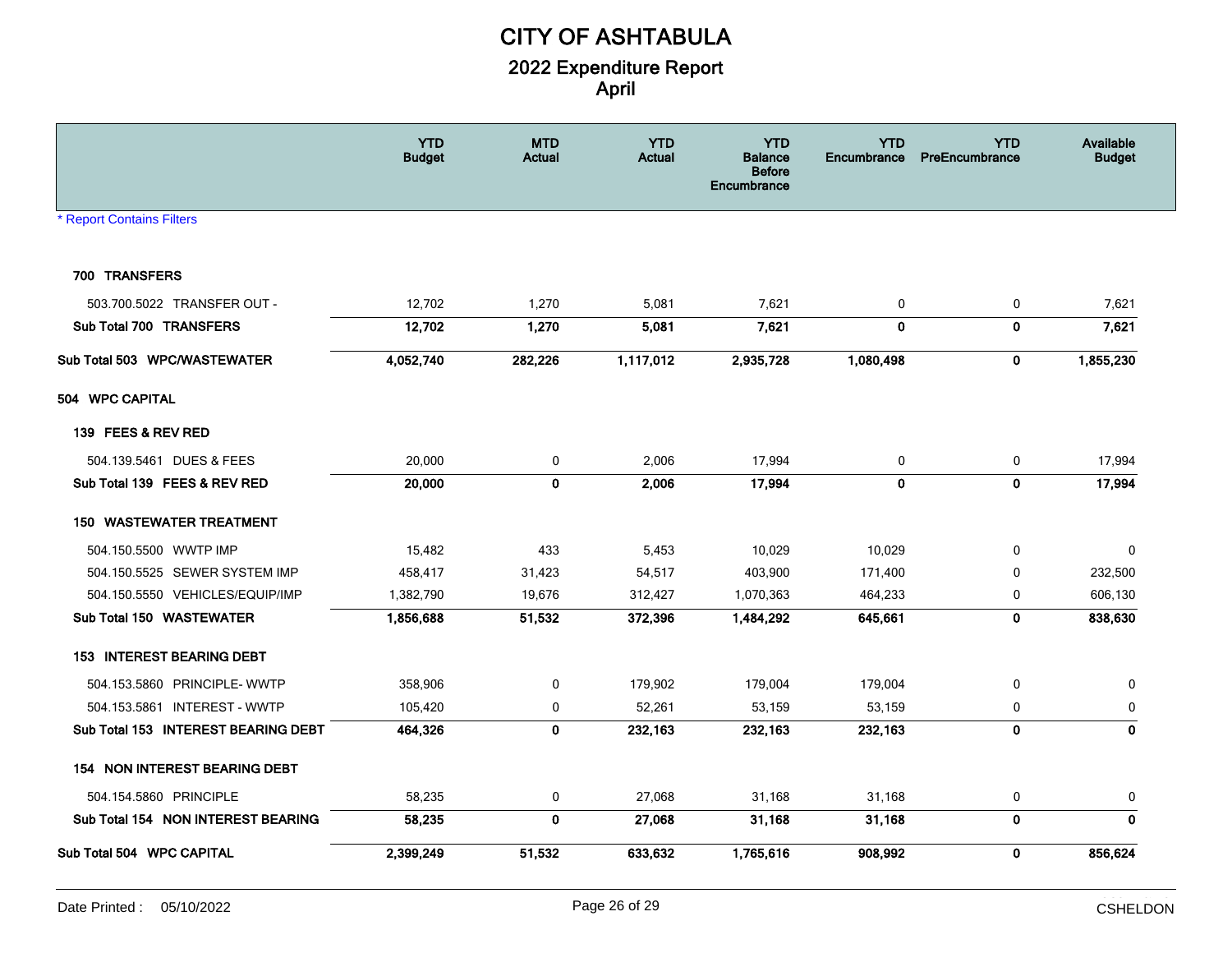|                                     | <b>YTD</b><br><b>Budget</b> | <b>MTD</b><br>Actual | <b>YTD</b><br><b>Actual</b> | <b>YTD</b><br><b>Balance</b><br><b>Before</b><br><b>Encumbrance</b> | <b>YTD</b><br><b>Encumbrance</b> | <b>YTD</b><br><b>PreEncumbrance</b> | Available<br><b>Budget</b> |
|-------------------------------------|-----------------------------|----------------------|-----------------------------|---------------------------------------------------------------------|----------------------------------|-------------------------------------|----------------------------|
| <b>* Report Contains Filters</b>    |                             |                      |                             |                                                                     |                                  |                                     |                            |
| 602 SELF INSURANCE                  |                             |                      |                             |                                                                     |                                  |                                     |                            |
| <b>140 GENERAL GOVERNMENT</b>       |                             |                      |                             |                                                                     |                                  |                                     |                            |
| 602.140.5320 PROFESSIONAL &         | 38,500                      | 0                    | 1,000                       | 37,500                                                              | 32,985                           | 0                                   | 4,515                      |
| 602.140.5662 CLAIMS & JUDGEMENTS    | 2,812,262                   | 231,508              | 932,221                     | 1,880,041                                                           | 836,816                          | 0                                   | 1,043,225                  |
| Sub Total 140 GENERAL GOVERNMENT    | 2,850,762                   | 231,508              | 933,221                     | 1,917,541                                                           | 869,801                          | $\mathbf 0$                         | 1,047,740                  |
| Sub Total 602 SELF INSURANCE        | 2,850,762                   | 231,508              | 933,221                     | 1,917,541                                                           | 869,801                          | 0                                   | 1,047,740                  |
| 622 WORKERS' COMPENSATION           |                             |                      |                             |                                                                     |                                  |                                     |                            |
| 140 GENERAL GOVERNMENT              |                             |                      |                             |                                                                     |                                  |                                     |                            |
| 622.140.5320 PROFESSIONAL &         | 24,669                      | 1,124                | 15,394                      | 9,276                                                               | 9,276                            | 0                                   | 0                          |
| 622.140.5662 CLAIMS & JUDGEMENTS    | 93,151                      | 10,799               | 22,274                      | 70,877                                                              | 70,877                           | 0                                   | 0                          |
| Sub Total 140 GENERAL GOVERNMENT    | 117,821                     | 11,923               | 37,668                      | 80,153                                                              | 80,153                           | $\mathbf 0$                         | 0                          |
| Sub Total 622 WORKERS' COMPENSATION | 117,821                     | 11,923               | 37,668                      | 80,153                                                              | 80,153                           | 0                                   | 0                          |
| 801 JEDD-1 - SAYBROOK TWP DEPOT RD  |                             |                      |                             |                                                                     |                                  |                                     |                            |
| <b>401 JEDD DISTRIBUTIONS</b>       |                             |                      |                             |                                                                     |                                  |                                     |                            |
| 801.401.5530 DISTRIBUTIONS          | 51,326                      | 0                    | 0                           | 51,326                                                              | 23,326                           | 0                                   | 28,000                     |
| Sub Total 401 JEDD DISTRIBUTIONS    | 51,326                      | $\mathbf 0$          | $\mathbf{0}$                | 51,326                                                              | 23,326                           | 0                                   | 28,000                     |
| Sub Total 801 JEDD-1 - SAYBROOK TWP | 51,326                      | $\mathbf 0$          | 0                           | 51,326                                                              | 23,326                           | $\mathbf 0$                         | 28,000                     |
| 802 JEDD-2 ASHTABULA TWP            |                             |                      |                             |                                                                     |                                  |                                     |                            |
| <b>140 GENERAL GOVERNMENT</b>       |                             |                      |                             |                                                                     |                                  |                                     |                            |
| 802.140.5530 DISTRIBUTIONS          | 24,417                      | 0                    | 0                           | 24,417                                                              | 6,417                            | 0                                   | 18,000                     |
| Sub Total 140 GENERAL GOVERNMENT    | 24,417                      | 0                    | 0                           | 24,417                                                              | 6,417                            | $\mathbf 0$                         | 18,000                     |
|                                     |                             |                      |                             |                                                                     |                                  |                                     | المتنصب والممالي           |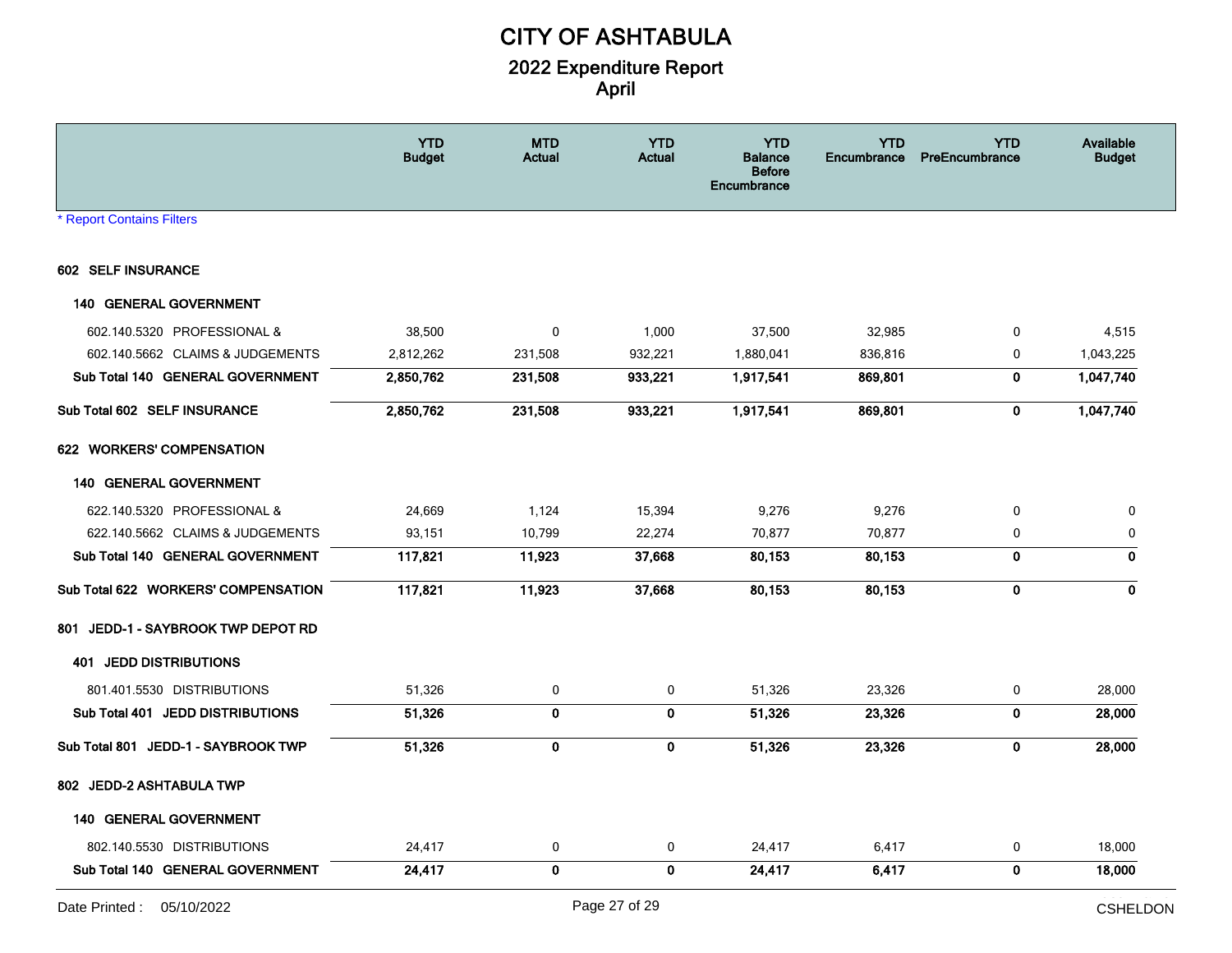|                                      | <b>YTD</b><br><b>Budget</b> | <b>MTD</b><br><b>Actual</b> | <b>YTD</b><br><b>Actual</b> | <b>YTD</b><br><b>Balance</b><br><b>Before</b><br>Encumbrance | <b>YTD</b><br>Encumbrance | <b>YTD</b><br>PreEncumbrance | Available<br><b>Budget</b> |
|--------------------------------------|-----------------------------|-----------------------------|-----------------------------|--------------------------------------------------------------|---------------------------|------------------------------|----------------------------|
| <b>* Report Contains Filters</b>     |                             |                             |                             |                                                              |                           |                              |                            |
| Sub Total 802 JEDD-2 ASHTABULA TWP   | 24,417                      | 0                           | 0                           | 24,417                                                       | 6,417                     | 0                            | 18,000                     |
| 834 LAW LIBRARY                      |                             |                             |                             |                                                              |                           |                              |                            |
| 172 1/2 STATE PATROL FINES           |                             |                             |                             |                                                              |                           |                              |                            |
| 834.172.5485 LAW LIBRARY             | 32,072                      | 0                           | 2,072                       | 30,000                                                       | 7,786                     | 0                            | 22,214                     |
| Sub Total 172 1/2 STATE PATROL FINES | 32,072                      | 0                           | 2,072                       | 30,000                                                       | 7,786                     | 0                            | 22,214                     |
| Sub Total 834 LAW LIBRARY            | 32,072                      | $\mathbf{0}$                | 2,072                       | 30,000                                                       | 7,786                     | $\mathbf{0}$                 | 22,214                     |
| 871 FIRE ESCROW FUND                 |                             |                             |                             |                                                              |                           |                              |                            |
| 400 FIRE ESCROW                      |                             |                             |                             |                                                              |                           |                              |                            |
| 871.400.5750 RETURN OF DEPOSIT       | 89,375                      | 30,678                      | 43,678                      | 45,697                                                       | 0                         | 0                            | 45,697                     |
| Sub Total 400 FIRE ESCROW            | 89,375                      | 30,678                      | 43,678                      | 45,697                                                       | 0                         | 0                            | 45,697                     |
| Sub Total 871 FIRE ESCROW FUND       | 89,375                      | 30,678                      | 43,678                      | 45,697                                                       | 0                         | $\mathbf 0$                  | 45,697                     |
| Report Total:                        | 31,636,977                  | 2,396,965                   | 9,097,477                   | 22,539,499                                                   | 6,220,493                 | 0                            | 16,319,007                 |